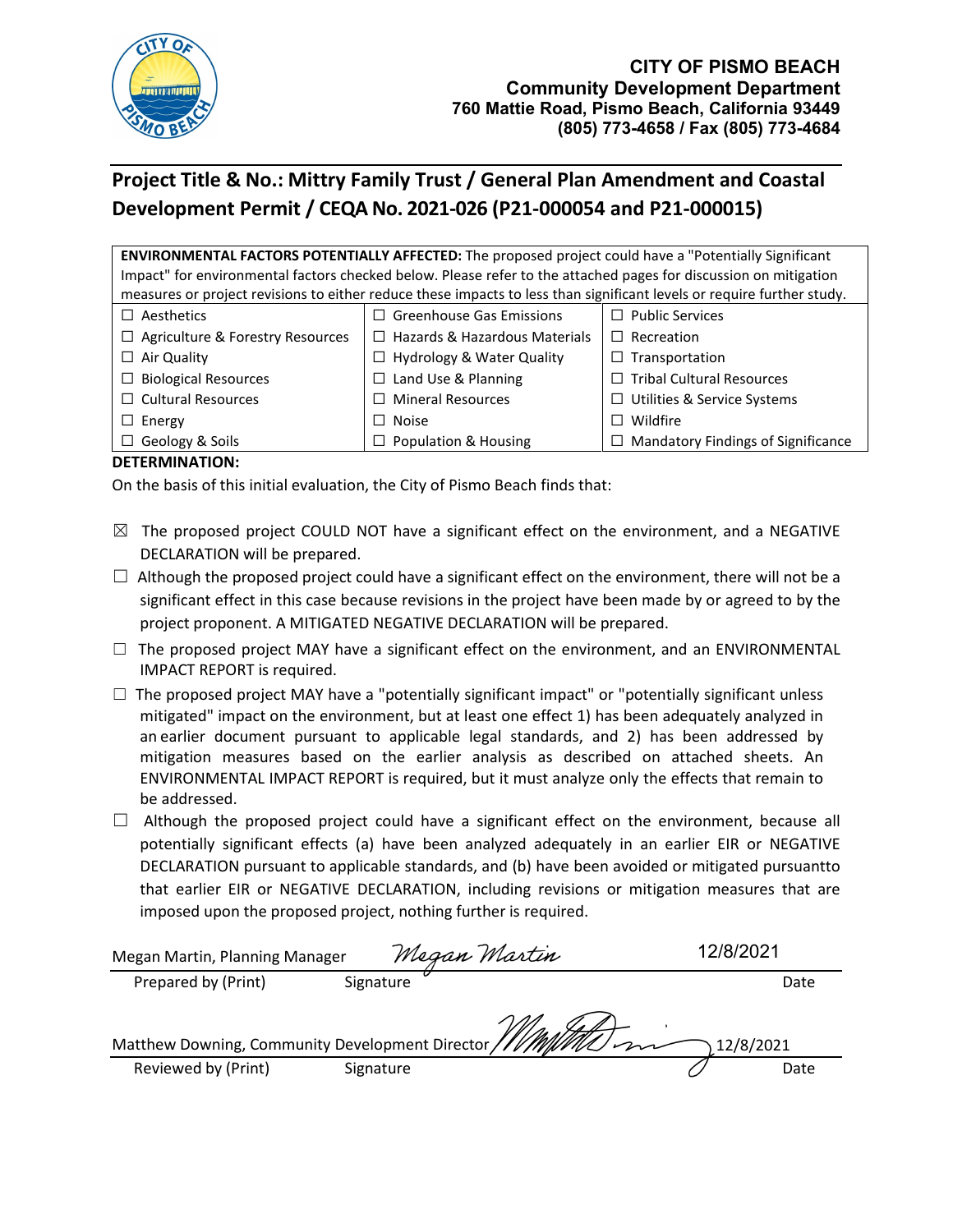**Project Number**: P21-000054 and P21-000015

#### **Project Environmental Analysis**

The City's environmental review process incorporates all of the requirements for completing the Initial Study as required by the California Environmental Quality Act (CEQA) and the CEQA Guidelines. The Initial Study includes staff's on-site inspection of the project site and surroundings and a detailed review ofthe information in the file for the project. In addition, available background information is reviewed for eachproject. Relevant information regarding soil types and characteristics, geologic information, significant vegetation and/or wildlife resources, water availability, wastewater disposal services, existing land uses andsurrounding land use categories and other information relevant to the environmental review process are evaluated for each project. Exhibit A includes the references used, as well as the agencies or groups that were contacted as a part of the Initial Study. The City's Planning Division uses the checklist to summarize the results of the research accomplished during the initial environmental review of the project.

Persons, agencies or organizations interested in obtaining more information regarding the environmental review process for a project should contact the City of Pismo Beach Community Development Department, 760 Mattie Road, Pismo Beach, CA, 93449 or call (805) 773-4658.

## **A. Project**

**DESCRIPTION:** A General Plan Amendment/Local Coastal Plan Amendment to the City of Pismo Beach Land Use Element Planning Area 'E' (St. Andrews Tract) to eliminate the development restrictions imposed by Policy LU-E-1 a and b on the subject property located at 171 Naomi Avenue (APN 010-501-005); and, a subsequent request for a Coastal Development Permit and Architectural Review Permit to allow for the demolition of an existing single family residence and construction of a new 3,784 square-foot single-family residence, landscaping, decking, and lap pool.

#### **Assessor Parcel Number(s):** 010-501-005

#### **Other Public Agencies Whose Approval is Required**

| <b>Permit Type / Action</b>       | Agency                                      |
|-----------------------------------|---------------------------------------------|
| Local Coastal Plan Amendment      | California Coastal Commission (CCC)         |
| <b>Coastal Development Permit</b> | California Coastal Commission (CCC)         |
| <b>Building Permit</b>            | City of Pismo Beach - Community Development |
|                                   | Dept.                                       |
|                                   |                                             |

## **B. Existing Setting**

**General Plan Designation:** Low Density Residential

**Neighborhood Planning Area:** St. Andrews Tract, Planning Area 'E'

**Zoning District:** Single-Family Residential (R-1)

**Overlay Zones:** Coastal Zone, Coastal Appeal Zone, Height Limitations Overlay (HL-1)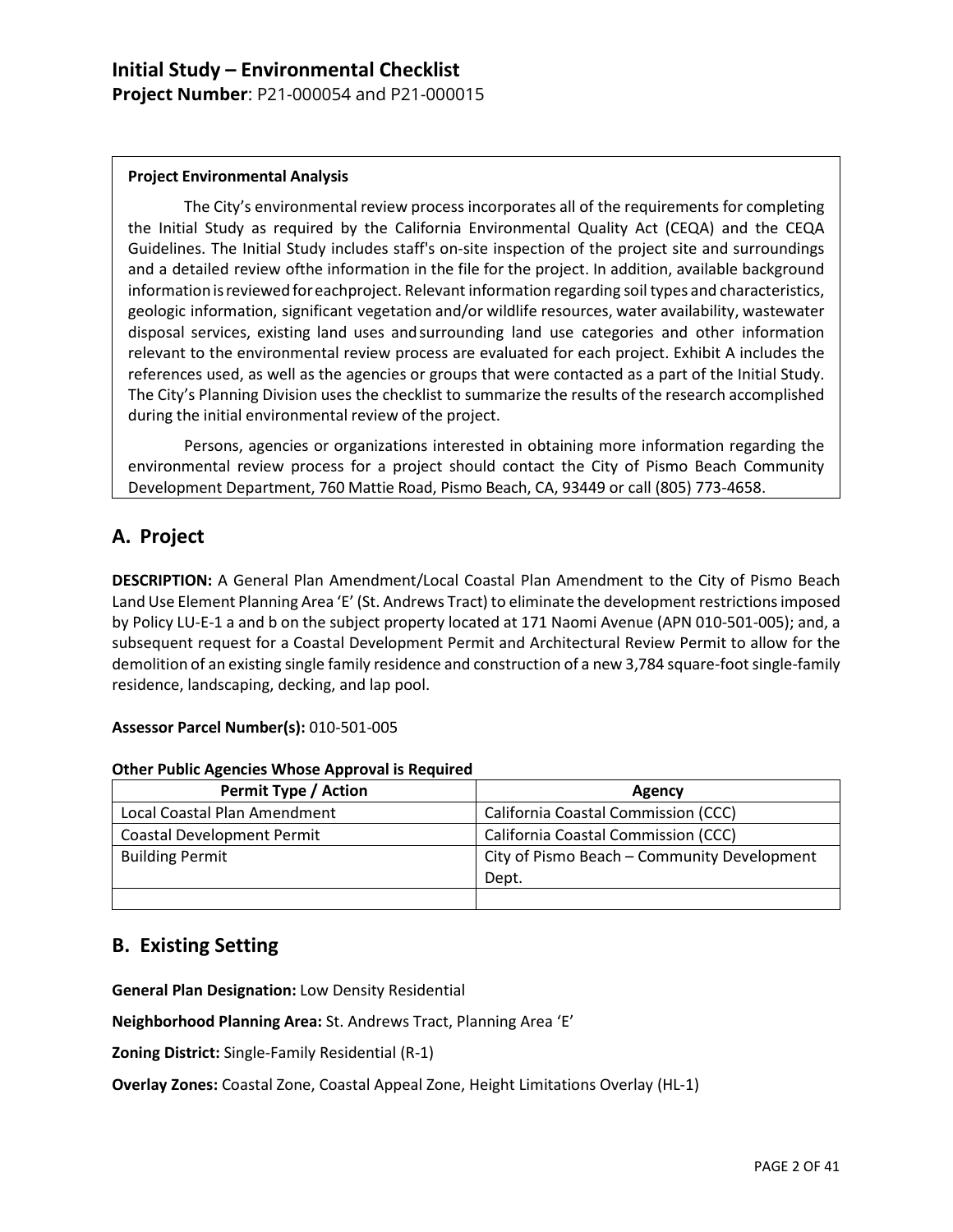**Project Number**: P21-000054 and P21-000015

**Parcel Size:** 0.16 acres (7,300 square feet)

**Topography:** Generally level

**Vegetation:** Ornamental landscaping

**Existing Uses:** Single-Family Residence

**Surrounding Land Use Categories and Uses:** *North: Single-Family Residential / Residence East: Single-Family Residential / Residence South: Single-Family Residential / Residence West: Single-Family Residential / Residence*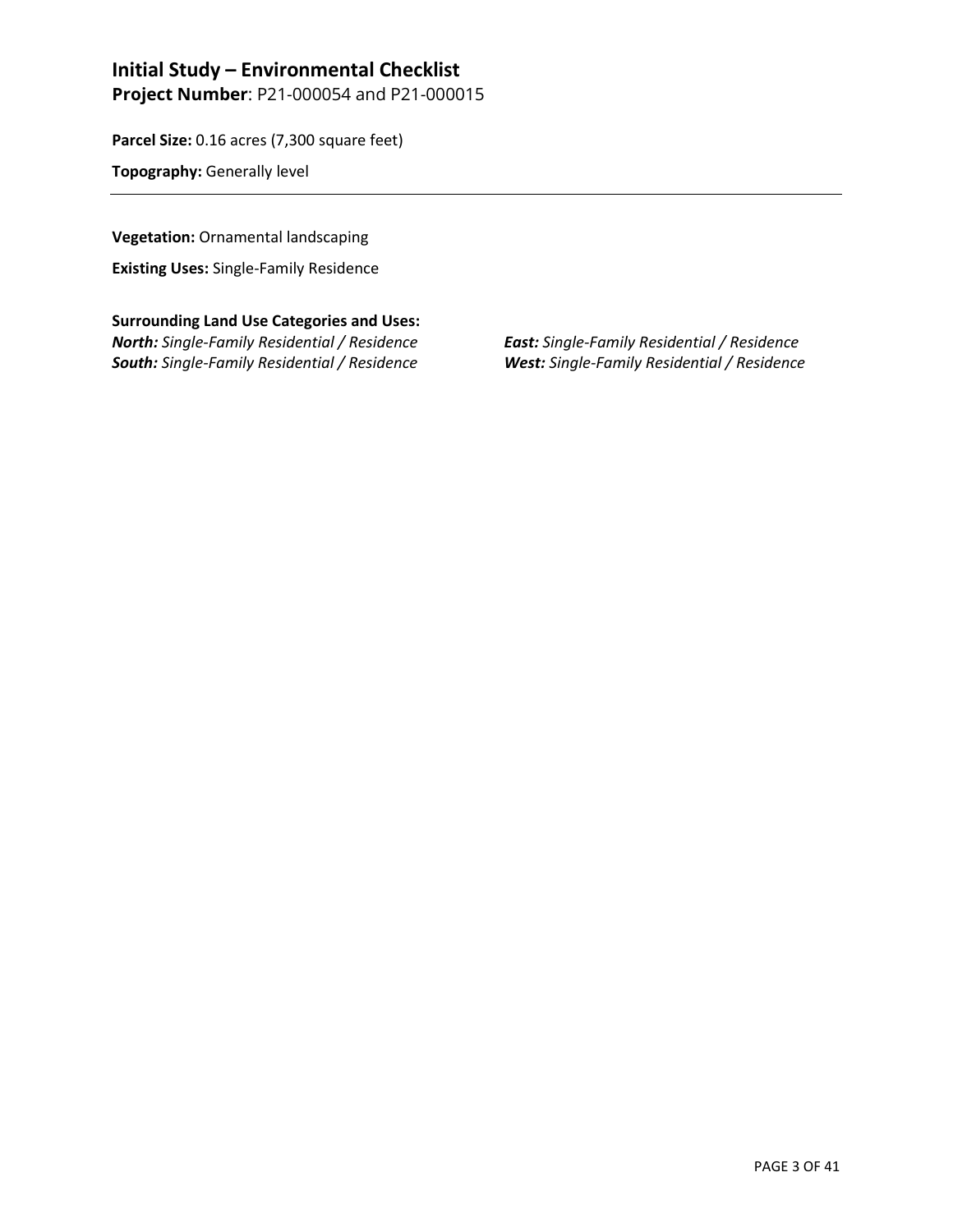**Project Number**: P21-000054 and P21-000015

## **C. Environmental Analysis**

The Initial Study Checklist provides detailed information about the environmental impacts of the proposed project and mitigation measures to lessen the impacts.

|    | <b>Issues</b>                                                                                                                                                                                                                                                                                                                                                                          | <b>Potentially</b><br>Significant<br>Impact | Less Than<br>Significant<br>With<br><b>Mitigation</b><br>Incorporated | Less Than<br><b>Significant</b><br>Impact | No<br>Impact |  |  |
|----|----------------------------------------------------------------------------------------------------------------------------------------------------------------------------------------------------------------------------------------------------------------------------------------------------------------------------------------------------------------------------------------|---------------------------------------------|-----------------------------------------------------------------------|-------------------------------------------|--------------|--|--|
|    | I. AESTHETICS. Except as provided in Public Resources Code Section 21099, would the project:                                                                                                                                                                                                                                                                                           |                                             |                                                                       |                                           |              |  |  |
| a) | Have a substantial adverse effect on a scenic vista?                                                                                                                                                                                                                                                                                                                                   |                                             |                                                                       |                                           | ⊠            |  |  |
| b) | Substantially damage scenic resources, including, but not<br>limited to, trees, rock outcroppings, and historic buildings<br>within a state scenic highway?                                                                                                                                                                                                                            |                                             |                                                                       |                                           | $\boxtimes$  |  |  |
| C) | In nonurbanized areas, substantially degrade the existing<br>visual character or quality of public views of the site and its<br>surroundings? (Public views are those that are experienced<br>from publicly accessible vantage point). If the project is in an<br>urbanized area, would the project conflict with applicable<br>zoning and other regulations governing scenic quality? |                                             |                                                                       | ⊠                                         |              |  |  |
| d) | Create a new source of substantial light or glare which would<br>adversely affect day or nighttime views in the area?                                                                                                                                                                                                                                                                  |                                             |                                                                       |                                           | $\bowtie$    |  |  |

#### *Setting*

CEQA establishes that it is the policy of the State to take all action necessary to provide people of the State "with…enjoyment of aesthetic, natural, scenic and historic environmental qualities" (Public Resources Code Section 21001(b)).

A scenic vista is generally defined as a high-quality view displaying good aesthetic and compositional values that can be seen from public viewpoints. Some scenic vistas are officially or informally designated by public agencies or other organizations. A substantial adverse effect on a scenic vista would occur if the project would significantly degrade the scenic landscape as viewed from public roads or other public areas. A proposed project's potential effect on a scenic vista is largely dependent upon the degree to which it would complement or contrast with the natural setting, the degree to which it would be noticeable in the existing environment, and whether it detracts from or complements the scenic vista.

The St. Andrews Planning Area (Planning Area 'E'), described in the City of Pismo Beach Land Use Element (LUE) is almost completely developed with single-family homes, multi-family homes, and a city fire station. The ocean frontage along Seacliff Drive consists of single-family residences and Memory Park, a public park. These homes are adjacent to highly erodible cliffs, with rocky shoreline and small pocket beaches below. During low tide there are small beaches accessible to the public.

There is a bluff top access from Naomi Avenue dedicated to the City and connected to a City easement south of the planning area in the Spindrift Planning Area. This access leads to a spectacular viewpoint, which is under private ownership. There is a public access easement from Seacliff Drive to Spyglass Park in the adjacent Spyglass Planning area.

In addition to policies set forth in the LUE, the City's Design Element of the General Plan establishes policies for protection of scenic and visual qualities of the City as required by the Coastal Act of 1976. Most importantly, for both residents and visitors, the aesthetic encounter with the landscape of the Central Coast is presented along the corridors of the principal roadways and is complemented by the sense of scale and 'fit' of the townscapes within the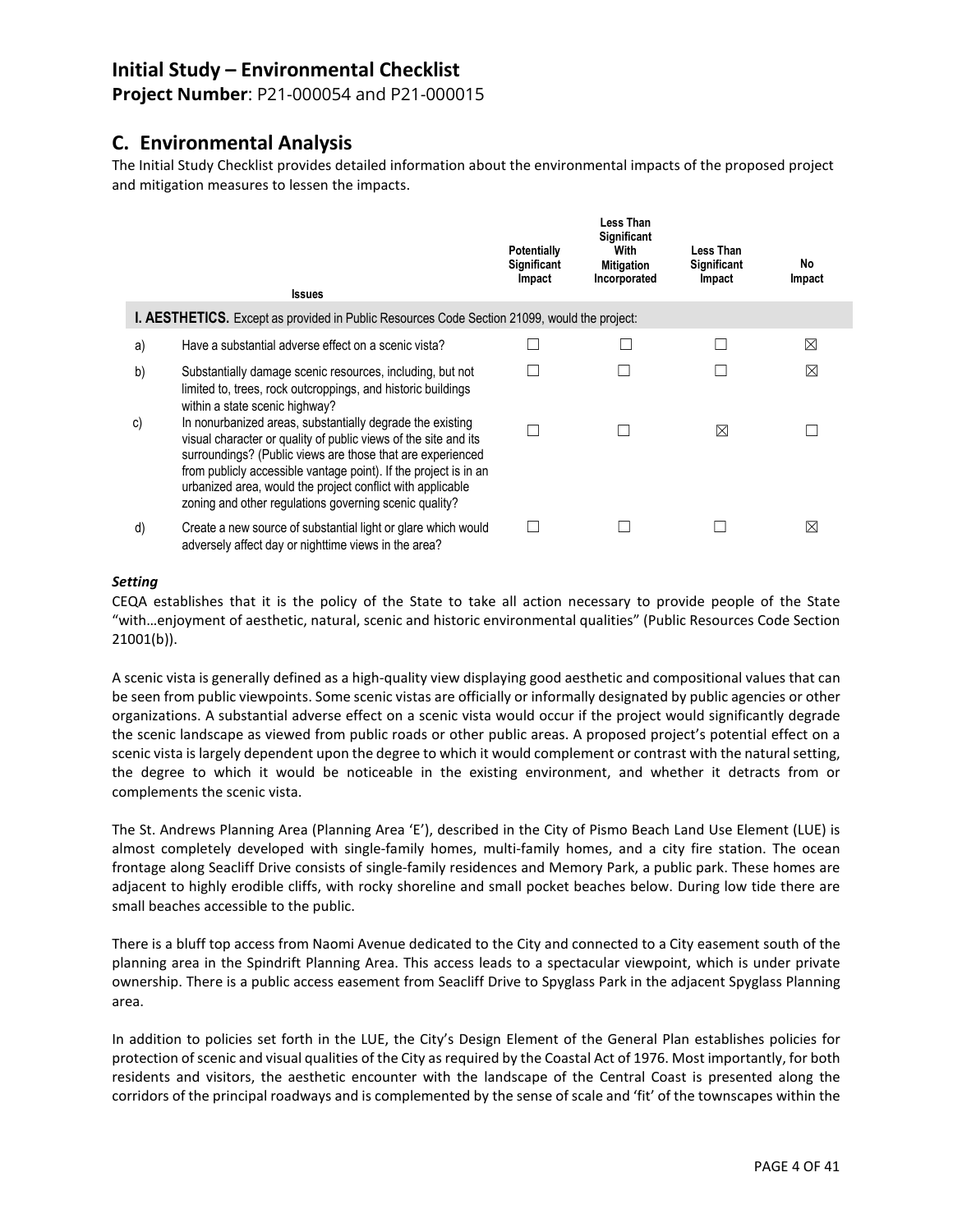## **Initial Study – Environmental Checklist Project Number**: P21-000054 and P21-000015

community.

The proposed project is located at 171 Naomi Avenue, surrounded by similarly developed residences within an urban environment. Naomi Avenue continues toward Seacliff Drive and though lined with single-family residences; offers open views to the ocean toward the culmination of Naomi Avenue into Seacliff Drive. The surrounding visual character of Naomi Avenue consists of single-family homes and ornamental landscaping. Views to the east toward Highway 101 are backdropped by steep hillsides and open space.

#### *Discussion*

*a) Have a substantial adverse effect on a scenic vista?*

The project is not located within an identified scenic vista, visually sensitive area, or scenic corridor; therefore, the project would not have a substantial adverse effect on a scenic vista and *no impacts would occur.*

*b) Substantially damage scenic resources, including, but not limited to, trees, rock outcroppings, and historic buildings within a state scenic highway?*

The project is not located within the viewshed of a state scenic highway and the General Plan Amendment and Coastal Development Permit would result in development of a single-family residence that would not result in damage to scenic resources within the viewshed of a state scenic highway, therefore, *no impacts would occur.*

c) *In non-urbanized areas, substantially degrade the existing visual character or quality of public views of the site and its surroundings? (Public views are those that are experienced from publicly accessible vantage*  point). If the project is in an urbanized area, would the project conflict with applicable zoning and other *regulations governing scenic quality?*

The project is located within an urbanized area, developed with an existing single-family residence and surrounded by single-family residential development. The proposed project would not interfere with the existing visual character of the area; the General Plan Amendment would allow the property to build a new single-family residence nearer to the front setback, however, it would not encroach or inhibit the ability of pedestrians in the planning area to view the ocean and not result in a noticeable change to public views of the area, therefore, would not result in the degradation of the existing visual character or quality of public views of the site and its surrounding**.** *Impacts would be less than significant.*

d) *Create a new source of substantial light or glare which would adversely affect day or nighttime views in the area?*

The project site is located on an existing and developed lot within an urbanized area of an established residential neighborhood. The project site is visible from Naomi Avenue and a portion of Seacliff Drive. The project does not propose the use or installation of highly reflective materials that would create a substantial source of glare. All proposed lighting would be downcast and shielded consistent with the Pismo Beach Municipal Code requirements (Section 17.105.150 E). Therefore, *no impacts would occur.*

#### *Conclusion*

The project is not located within view of a scenic vista and would not result in a substantial change to scenic resources in the area. The project would be consistent with the existing policies and standards in the City's LUE and Design Element related to the protection of scenic resources. *Impacts to aesthetic resources would be less than significant and no mitigation measures are necessary.*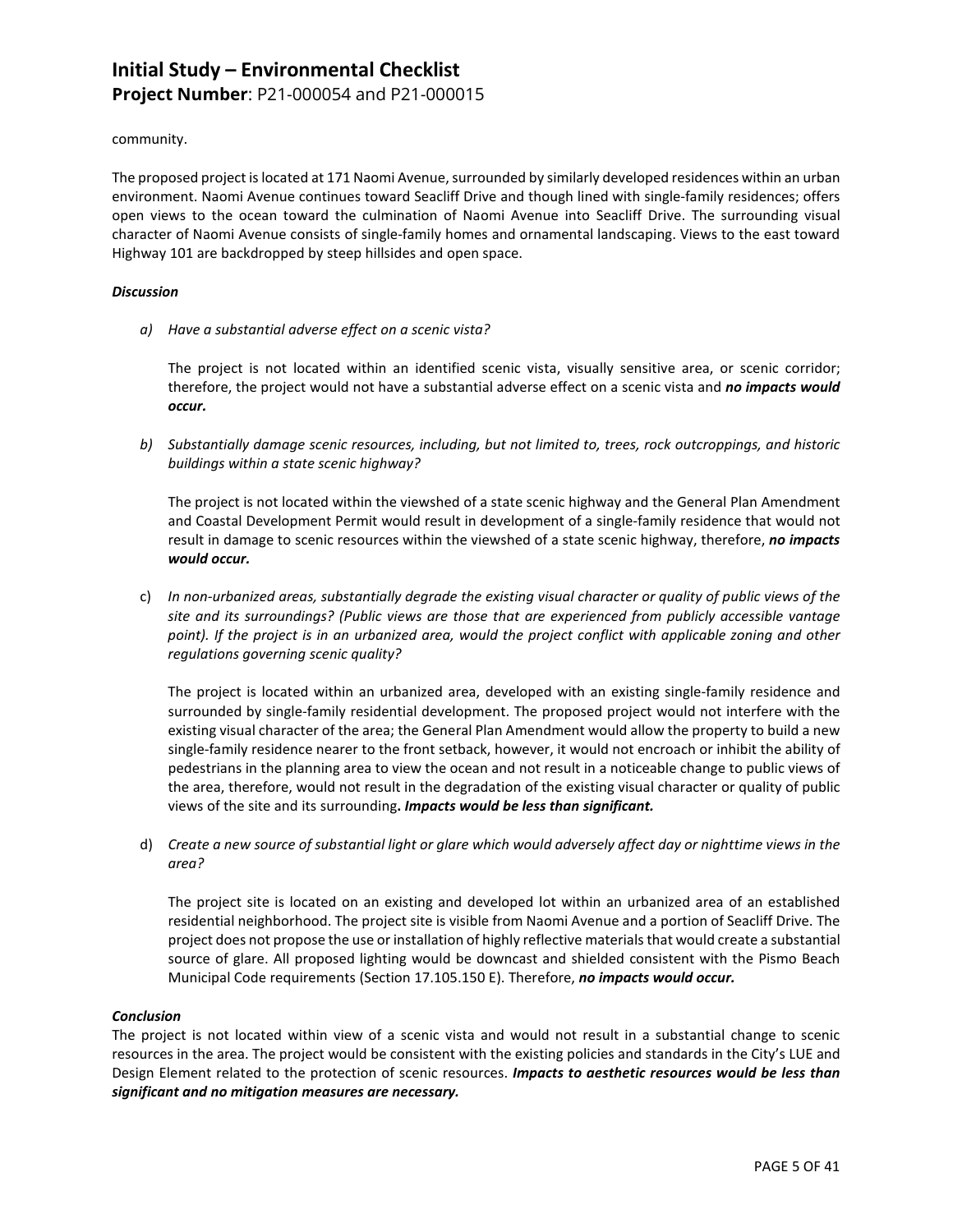**Project Number**: P21-000054 and P21-000015

|               | <b>Potentially</b><br>Significant<br><b>Impact</b> | <b>Less Than</b><br>Significant<br>With<br><b>Mitigation</b><br>Incorporated | <b>Less Than</b><br>Significant<br>Impact | No<br>Impact |
|---------------|----------------------------------------------------|------------------------------------------------------------------------------|-------------------------------------------|--------------|
| <b>Issues</b> |                                                    |                                                                              |                                           |              |

- **II. AGRICULTURE AND FORESTRY RESOURCES.** In determining whether impacts to agricultural resources are significant environmental effects, lead agencies may refer to the California Agricultural Land Evaluation and Site Assessment Model (1997) prepared by the California Dept. of Conservation as an optional model to use in assessing impacts on agriculture and farmland. In determining whether impacts to forest resources, including timberland, are significant environmental effects, lead agencies may refer to information compiled by the California Department of Forestry and Fire Protection regarding the state's inventory of forest land, including the Forest and Range Assessment Project and the Forest Legacy Assessment project; and forest carbon measurement methodology provided in Forest Protocols adopted by the California Air Resources Board. Would the project:
- a) Convert Prime Farmland, Unique Farmland, or Farmland of Statewide Importance (Farmland), as shown on the maps prepared pursuant to the Farmland Mapping and Monitoring Program of the California Resources Agency, to nonagricultural use?
- b) Conflict with existing zoning for agricultural use, or aWilliamson Act contract?
- c) Conflict with existing zoning for, or cause rezoning of, forest land (as defined in Public Resources Code Section 12220(g)), timberland (as defined by Public Resources Code Section 4526), or timberland zoned Timberland Production (as defined by Government Code Section 51104(g))?
- d) Result in the loss of forest land or conversion of forest land to non-forest use?
- e) Involve other changes in the existing environment which, due to their location or nature, could result in conversion of Farmland, to non-agricultural use or conversion of forest landto non-forest use?

| П      | П      | П             | ⊠           |
|--------|--------|---------------|-------------|
|        |        |               |             |
| $\Box$ | $\Box$ | $\Box$        | $\boxtimes$ |
| $\Box$ | $\Box$ | $\Box$        | $\boxtimes$ |
|        |        |               |             |
| $\Box$ | $\Box$ | $\Box$        | $\boxtimes$ |
| П      | П      | $\mathcal{L}$ | ⊠           |
|        |        |               |             |

#### *Setting*

The California Department of Conservation's Farmland Mapping and Monitoring Program (FMMP) produces maps and statistical data used for analyzing impacts on California's agricultural resources. Agricultural land is rated according to soil quality and current land use. For environmental review purposes under CEQA, the FMMP categories of Prime Farmland, Farmland of Statewide Importance, Unique Farmland, Farmland of Local Importance, and Grazing Land are considered 'agricultural land'. Other non-agricultural designations include Urban and Built-up Land, Other Land, and Water.

Based on the FMMP, soils at the project site are within the following FMMP designation(s):

- Urban and Built-up Land
- Onsite soils include:
	- Still; Still gravelly sandy clay load, 2 9 percent slopes

The Land Conservation Act of 1965, commonly referred to as the Williamson Act, enables local governments to enter into contracts with private landowners for the purpose of restricting specific parcels of land to agriculture or related open space use. In return, landowners receive property tax assessments which are much lower than normal because they are based upon farming and open space uses as opposed to full market value. The project site is within the Single-Family Residential (R-1) zoning district and is not within lands subject to a Williamson Act contract.

According to Public Resources Code Section 12220(g), forest land is defined as land that can support 10- percent native tree cover of any species, including hardwoods, under natural conditions, and that allows for management of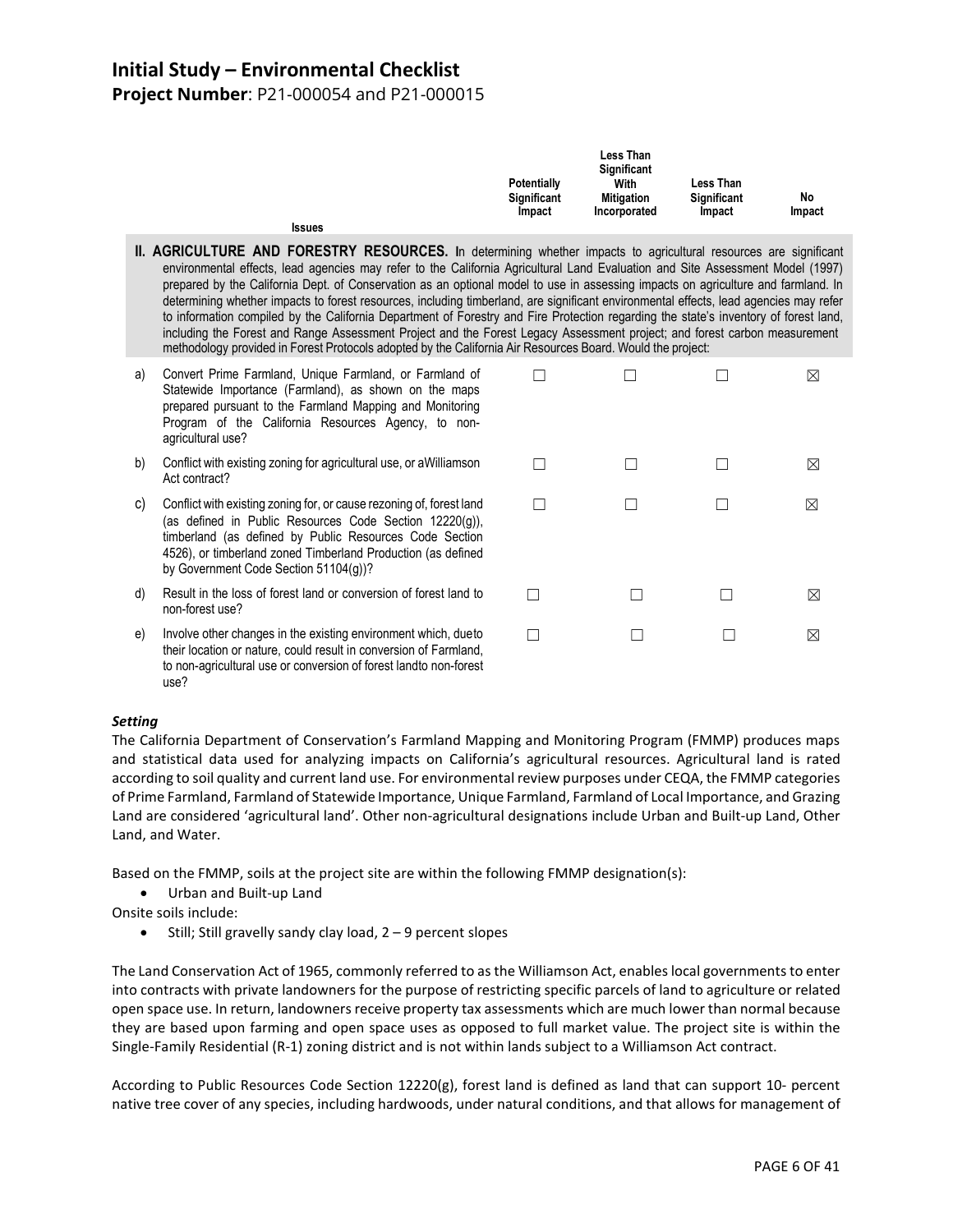### **Project Number**: P21-000054 and P21-000015

one or more forest resources, including timber, aesthetics, fish and wildlife, biodiversity, water quality, recreation, and other public benefits. Timberland is defined as land, other than land owned by the federal government and land designated by the board as experimental forest land, which is available for, and capable of, growing a crop of trees of a commercial species used to produce lumber and other forest products, including Christmas trees. The project site is entirely developed and surrounded by similarly developed properties. Tree cover consists of ornamental landscaping with intermittent native species.

#### *Discussion / Conclusion*

The project site is not located within or adjacent to an agricultural area, is not zoned for agriculture, will not conflict with existing zoning for agricultural use, is not within or adjacent to land subject to Williamson Act contract, and is not within a forested area; *therefore, no impacts would occur to agricultural or forestry resources and no mitigation measures are necessary.*

|    | <b>Issues</b>                                                                                                                                                                                                                                      | <b>Potentially</b><br><b>Significant</b><br>Impact | <b>Less Than</b><br><b>Significant</b><br>With<br><b>Mitigation</b><br>Incorporated | Less Than<br><b>Significant</b><br>Impact | No.<br>Impact |
|----|----------------------------------------------------------------------------------------------------------------------------------------------------------------------------------------------------------------------------------------------------|----------------------------------------------------|-------------------------------------------------------------------------------------|-------------------------------------------|---------------|
|    | <b>III. AIR QUALITY.</b> Where available, the significance criteria established by the applicable air quality management district or air pollution<br>control district may be relied upon to make the following determinations. Would the project: |                                                    |                                                                                     |                                           |               |
| a) | Conflict with or obstruct implementation of the applicable air<br>quality plan?                                                                                                                                                                    |                                                    |                                                                                     | ⊠                                         |               |
| b) | Result in a cumulatively considerable net increase of any<br>criteria pollutant for which the project region is non-attainment<br>under an applicable federal or state ambient air quality<br>standard?                                            |                                                    |                                                                                     | ⊠                                         |               |
| C) | Expose sensitive receptors to substantial pollutant<br>concentrations?                                                                                                                                                                             |                                                    |                                                                                     | ⊠                                         |               |
| d) | Result in other emissions (such as those leading to odors)<br>adversely affecting a substantial number of people?                                                                                                                                  |                                                    |                                                                                     | ⊠                                         |               |

#### *Setting*

The City of Pismo Beach is part of the South Central Coast Air Basin (SCCAB) which also includes Santa Barbara and Ventura Counties. Air quality within the SCCAB is regulated by several jurisdictions including the U.S. Environmental Protection Agency (EPA), California Air Resources Board (ARB), and the San Luis Obispo County Air Pollution Control District (SLOAPCD). Each of these jurisdictions develops rules, regulations, and policies to attain the goals or directives imposed upon them through legislation. The California ARB is the agency responsible for coordination and oversight of state and local air pollution control programs in California and for implementing the California Clean Air Act (CCAA) of 1988. The State Department of Public Health established California Ambient Air Quality Standards (CAAQS) in 1962 to define the maximum amount of a pollutant (averaged over a specified period of time) that can be present without any harmful effects on people or the environment. The California ARB adopted the CAAQS developed by the Department of Public Health in 1969, which had established CAAQS for 10 criteria pollutants: particulate matter (PM10 and PM2.5), ozone (O3), nitrogen dioxide (NO2), sulfate, carbon monoxide (CO), sulfur dioxide (SO2), visibility reducing particles, lead (Pb), hydrogen sulfide (H2S), and vinyl chloride.

The Federal Clean Air Act (FCAA) later required the U.S. EPA to establish National Ambient Air Quality Standards (NAAQS) for pollutants considered harmful to public health and the environment, and also set deadlines for their attainment. The U.S. EPA has established NAAQS for six criteria pollutants (all of which are also regulated by CAAQS): CO, lead, NO2, ozone, PM10 and PM2.5, and SO2.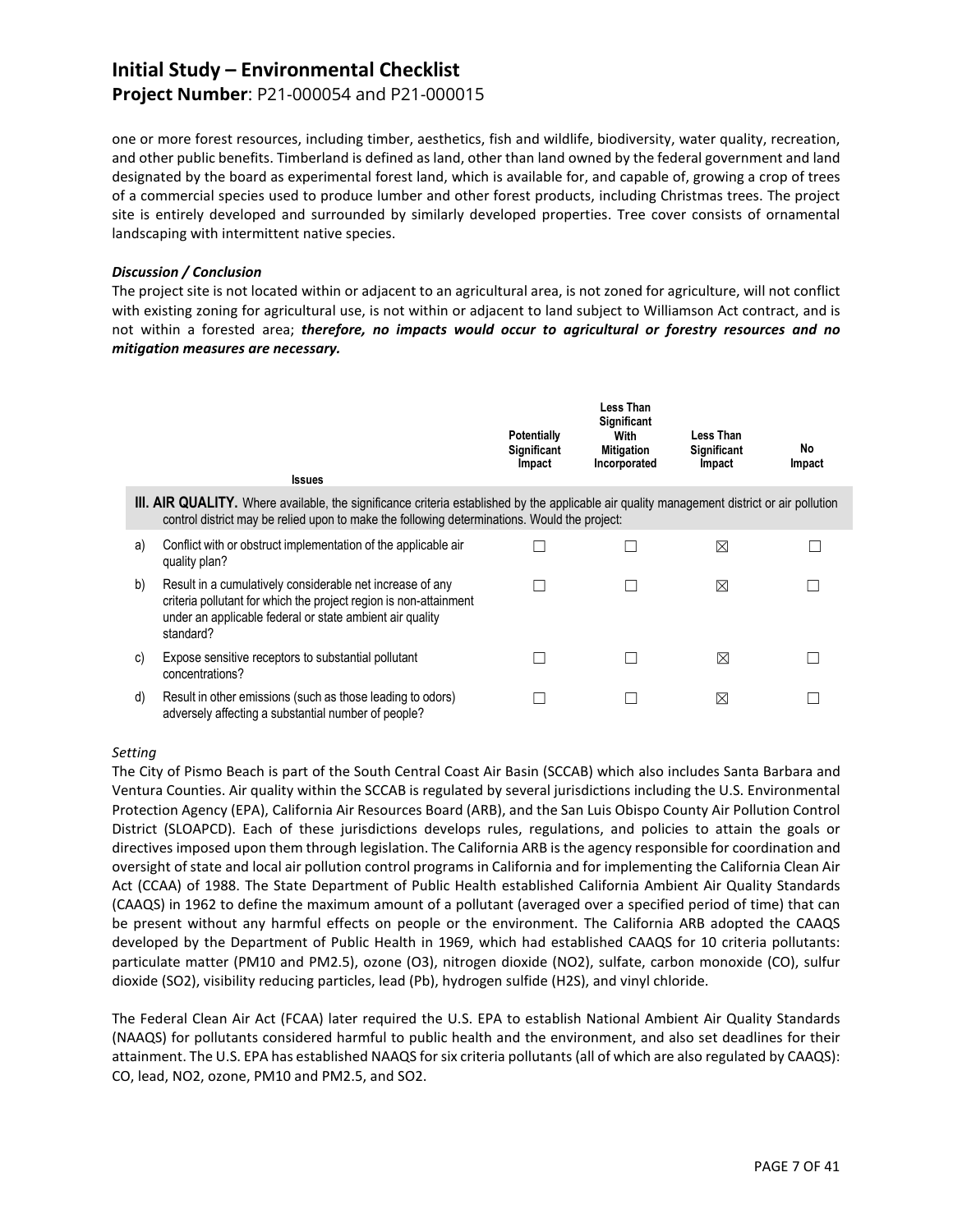### **Project Number**: P21-000054 and P21-000015

California law continues to mandate compliance with CAAQS, which are often more stringent than national standards. However, California law does not require that CAAQS be met by specified dates as is the case with NAAQS. Rather, it requires incremental progress toward attainment. The SLOAPCD is the agency primarily responsible for ensuring that NAAQS and CAAQS are not exceeded, and that air quality conditions within the county are maintained.

#### *SLOAPCD Thresholds*

The SLOAPCD has developed and updated their CEQA Air Quality Handbook (most recently updated with a November 2017 Clarification Memorandum) to help local agencies evaluate project specific impacts and determine if air quality mitigation measures are needed, or if potentially significant impacts could result.

The APCD has established thresholds for both short-term construction emissions and long-term operational emissions. Use of heavy equipment and earth moving operations during project construction can generate fugitive dust and engine combustion emissions that may have substantial temporary impacts on local air quality and climate change. Combustion emissions, such as nitrogen oxides (NOx), reactive organic gases (ROG), greenhouse gases (GHG) and diesel particulate matter (DPM), are most significant when using large, diesel-fueled scrapers, loaders, bulldozers, haul trucks, compressors, generators and other heavy equipment. SLOAPCD has established thresholds of significance for each of these contaminants.

Operational impacts are focused primarily on the indirect emissions (i.e., motor vehicles) associated with residential, commercial and industrial development. Certain types of project can also include components that generate direct emissions, such as power plants, gasoline stations, dry cleaners, and refineries (source emissions).

General screening criteria is used by the SLOAPCD to determine the type and scope of air quality assessment required for a particular project (Table 1-1 in the APCD's CEQA Air Quality Handbook). These criteria are based on project size in an urban setting and are designed to identify those projects with the potential to exceed the APCD's significance thresholds. A more refined analysis of air quality impacts specific to a given project is necessary for projects that exceed the screening criteria below or are within ten percent (10%) of exceeding the screening criteria.

#### *San Luis Obispo County Clean Air Plan (CAP)*

The SLOAPCD's San Luis Obispo County 2001 Clean Air Plan (CAP) is a comprehensive planning document intended to evaluate long-term emissions and cumulative effects and provide guidance to the SLOAPCD and other local agencies on how to attain and maintain the state standards for ozone and PM10. The CAP presents a detailed description of the sources and pollutants which impact the jurisdiction's attainment of state standards, future air quality impacts to be expected under current growth trends, and an appropriate control strategy for reducing ozone precursor emissions, thereby improving air quality.

#### *Sensitive Receptors*

Sensitive receptors are people that have an increased sensitivity to air pollution or environmental contaminants, such as the elderly, children, people with asthma or other respiratory illnesses, and others who are at a heightened risk of negative health outcomes due to exposure to air pollution. Some land uses are considered more sensitive to changes in air quality than others, due to the population that occupies the uses and the activities involved. Sensitive receptor locations include schools, parks and playgrounds, day care centers, nursing homes, hospitals, and residences. The project is located within an existing residential neighborhood and is surrounded on all sides by similar residential development.

#### *Discussion*

*a) Conflict with or obstruct implementation of the applicable air quality plan?*

#### *Construction Impacts*

The SLOAPCD CEQA Air Quality Handbook provides thresholds of significance for construction related emissions. Table 1-1 lists SLOAPCD's general thresholds for determining whether a potentially significant impact could occur as a result of a project's construction activities. Based on Table 1-1, at least 70 homes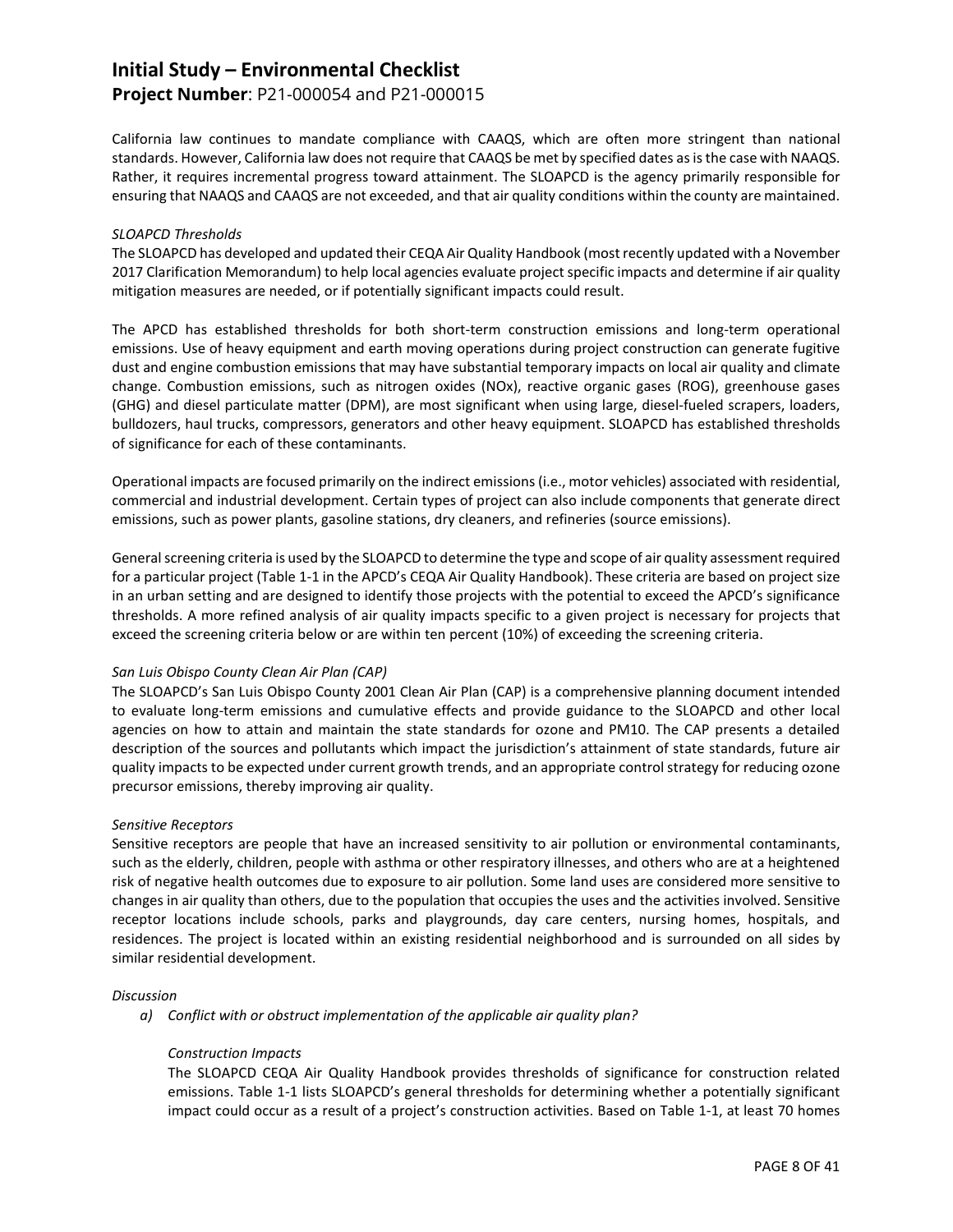### **Project Number**: P21-000054 and P21-000015

would need to be constructed to exceed the APCD Annual GHG Bright Line Threshold.

As proposed, the project would result in the disturbance of the entire lot, approximately 7,300 square feet, and include approximately 390 cubic yards of material moved. Only one single-family residence would be constructed as a result of the project.

#### *Operational Impacts*

The SLOAPCD's CEQA Air Quality Handbook provides operational screening criteria to identify projects with the potential to exceed APCD operational significance thresholds (refer to Table 1-1 of the CEQA Handbook). Based on Table 1-1 of the CEQA Handbook, the project proposes a use that would not have the potential to result in operational emissions that would exceed APCD thresholds. **Therefore, potential operational emissions would be less than significant.**

Based on the volume of proposed grading, area of project site disturbance, estimated duration of the construction period, and the APCD's screening construction emission rates identified above, the project would not result in the emission of criteria pollutants that would exceed construction-related thresholds established by the SLOAPCD. *Therefore, project related emissions impacts are considered less than significant.*

*b) Result in a cumulatively considerable net increase of any criteria pollutant for which the project region is non-attainment under an applicable federal or state ambient air quality standard.*

San Luis Obispo County is currently designated as nonattainment status for federal ozone, state ozone, and State PM 10 standards. *Impacts related to cumulatively considerable net increase of a criteria pollutant would be less than significant.*

*c) Expose sensitive receptors to substantial pollutant concentrations?*

The project is located in a single-family residential zone within an urban environment. It is in close proximity to other similarly developed lots and residences. Project construction activities could result in temporary fugitive dust emissions; however, based on the volume of proposed grading, area of project site disturbance, and estimated duration of the construction period, *impacts to sensitive receptors are considered less than significant.*

*d) Result in other emissions (such as those leading to odors) adversely affecting a substantial number of people?*

Construction could generate odors from heavy diesel machinery, equipment, and/or materials. The generation of odors during the construction period would be temporary, would be consistent with odors commonly associated with construction, and would dissipate within a short distance from the active work area. No long-term operational odors would be generated by the project. *Therefore, potential odor-related impacts would be less than significant.*

#### *Conclusion*

The project would be consistent with the SLOAPCD's Clean Air Plan and thresholds for construction-related and operational emissions. The project would not result in cumulatively considerable emissions of any criteria pollutant for which the County is in non-attainment and would not expose sensitive receptors to substantial pollutant concentrations or result in other emissions adversely affecting a substantial number of people. Therefore, **potential impacts to air quality would be less than significant and no mitigation measures are necessary.**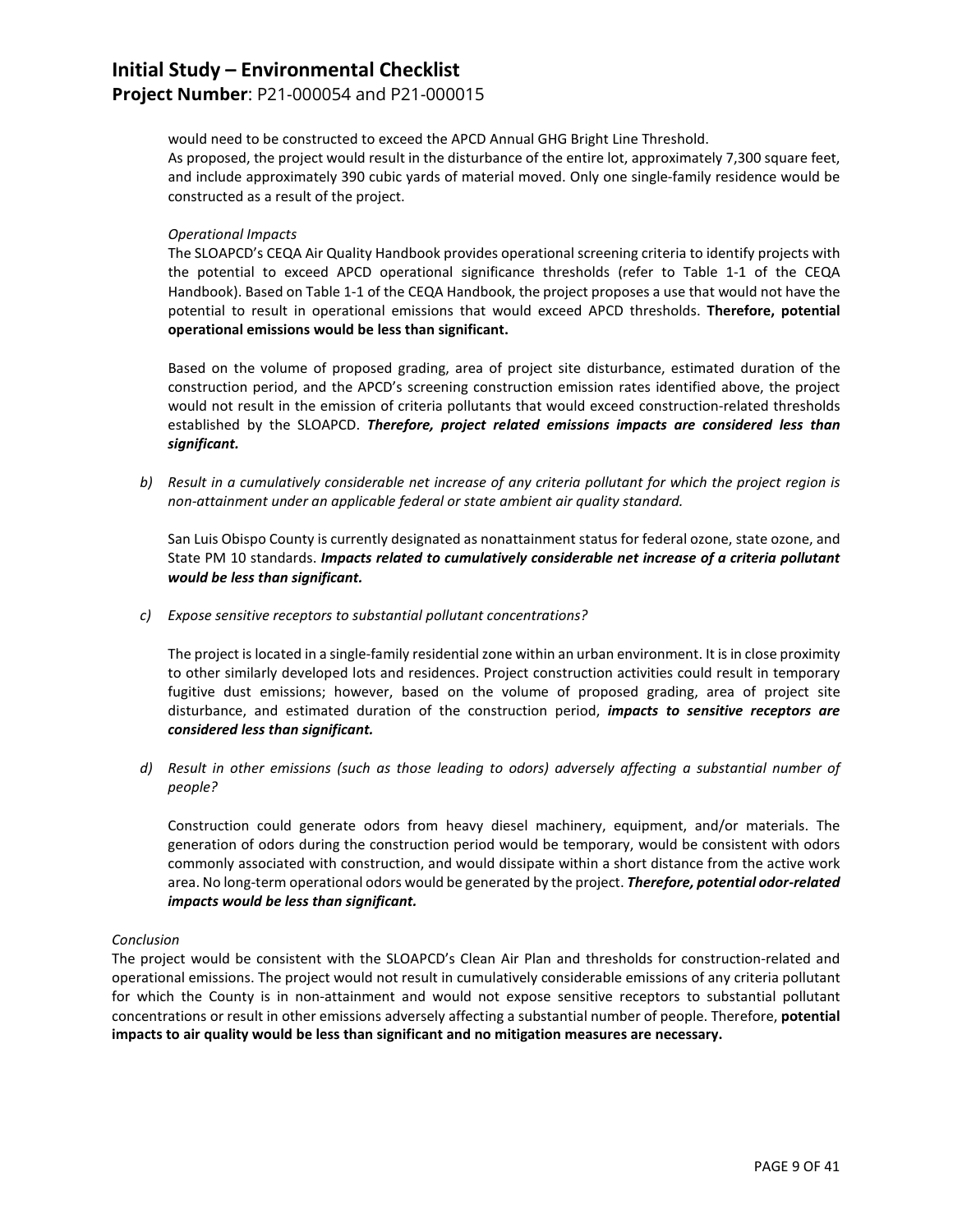**Project Number**: P21-000054 and P21-000015

|    | <b>Issues</b>                                                                                                                                                                                                                                                                                                                 | <b>Potentially</b><br>Significant<br>Impact | Less Than<br><b>Significant</b><br>With<br><b>Mitigation</b><br>Incorporated | <b>Less Than</b><br>Significant<br>Impact | No.<br>Impact |
|----|-------------------------------------------------------------------------------------------------------------------------------------------------------------------------------------------------------------------------------------------------------------------------------------------------------------------------------|---------------------------------------------|------------------------------------------------------------------------------|-------------------------------------------|---------------|
|    | IV. BIOLOGICAL RESOURCES. Would the project:                                                                                                                                                                                                                                                                                  |                                             |                                                                              |                                           |               |
| a) | Have a substantial adverse effect, either directly or through<br>habitat modifications, on any species identified as a candidate,<br>sensitive, or special status species in local or regional plans,<br>policies, or regulations, or by the California Department of Fish<br>and Wildlife or U.S. Fish and Wildlife Service? |                                             |                                                                              | ⊠                                         |               |
| b) | Have a substantial adverse effect on any riparian habitat or<br>other sensitive natural community identified in local or regional<br>plans, policies, regulations or by the California Department of<br>Fish and Wildlife or U.S. Fish and Wildlife Service?                                                                  |                                             |                                                                              | ⊠                                         |               |
| C) | Have a substantial adverse effect on state or federally protected<br>wetlands (including, but not limited to, marsh, vernalpool,<br>coastal, etc.) through direct removal, filling, hydrological<br>interruption, or other means?                                                                                             |                                             |                                                                              | ⊠                                         |               |
| d) | Interfere substantially with the movement of any native resident<br>or migratory fish or wildlife species or with established native<br>resident or migratory wildlife corridors, or impede the use of<br>native wildlife nursery sites?                                                                                      |                                             |                                                                              | ⊠                                         |               |
| e) | Conflict with any local policies or ordinances protecting<br>biological resources, such as a tree preservation policy or<br>ordinance?                                                                                                                                                                                        |                                             |                                                                              | ⊠                                         |               |
| f) | Conflict with the provisions of an adopted Habitat Conservation<br>Plan, Natural Community Conservation Plan, orother approved<br>local, regional, or state habitat conservation plan?                                                                                                                                        |                                             |                                                                              | ⊠                                         |               |

#### *Setting*

Pismo Beach is located in a special environment setting on a narrow marine terrace bordered by the beach and ocean on one side and the hills on the other. It is the only community in Central California where Highway 101, the ocean, and the community converge in proximity. The major physical factors and resources affecting the community's development include soil and landforms, such as sandy beaches, coastal bluffs and surrounding hills, the surface and ground-water resources, climate, air quality, unique biological habitats, and the Pacific Ocean. These resources make up the special essence of Pismo Beach's environment.

#### *Federal Endangered Species Act*

The Federal Endangered Species Act of 1973 (FESA) provides legislation to protect federally listed plant and animal species. The California Endangered Species Act of 1984 (CESA) ensures legal protection for plants listed as rare or endangered, and wildlife species formally listed as endangered or threatened, and also maintains a list of California Species of Special Concern (SSC). SSC status is assigned to species that have limited distribution, declining populations, diminishing habitat, or unusual scientific, recreational, or educational value. Under state law, the CDFW has the authority to review projects for their potential to impact special-status species and their habitats.

#### *Migratory Bird Treaty Act*

The Migratory Bird Treaty Act (MBTA) protects all migratory birds, including their eggs, nests, and feathers. The MBTA was originally drafted to put an end to the commercial trade in bird feathers, popular in the latter part of the 1800s. The MBTA is enforced by the U.S. Fish and Wildlife Service (USFWS), and potential impacts to species protected under the MBTA are evaluated by the USFWS in consultation with other federal agencies and are required to be evaluated under CEQA.

#### *Clean Water Act and State Porter Cologne Water Quality Control Act*

The U.S. Army Corps of Engineers (USACE) regulates discharges of dredged or fill material into waters of the United States. These waters include wetland and non-wetland water bodies that meet specific criteria. USACE jurisdiction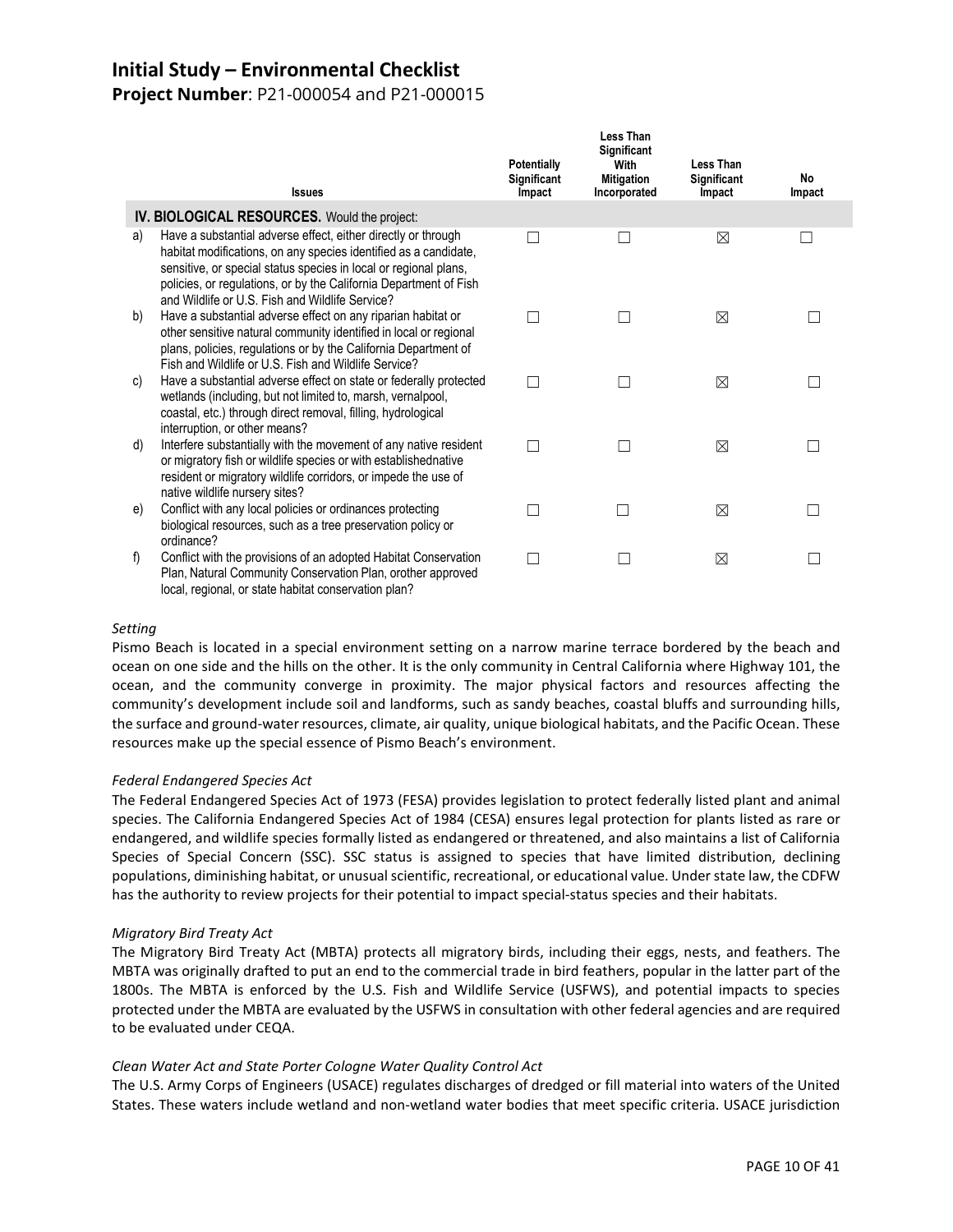### **Project Number**: P21-000054 and P21-000015

regulates almost all work in, over, and under waters listed as "navigable waters of the U.S." that results in a discharge of dredged or fill material within USACE regulatory jurisdiction, pursuant to Section 404 of the Clean Water Act (CWA). Under Section 404, USACE regulates traditional navigable waters, wetlands adjacent to traditional navigable waters, relatively permanent non-navigable tributaries that have a continuous flow at least seasonally (typically 3 months), and wetlands that directly abut relatively permanent tributaries.

The State Water Resources Control Board (SWRCB) and nine Regional Water Quality Control Boards (RWQCBs) regulate discharges of fill and dredged material in California, under Section 401 of the CWA and the State Porter-Cologne Water Quality Control Act, through the State Water Quality Certification Program. State Water Quality Certification is necessary for all projects that require a USACE permit, or fall under other federal jurisdiction, and have the potential to impact waters of the State. Based on the U.S. Fish and Wildlife Service National Wetlands Inventory, the project site does not support wetlands, riparian or deep-water habitats (USFWS 2019).

#### *Conservation and Open Space Element*

The City of Pismo Beach adopted a Conservation and Open Space Element (COSE) with conservation issues focusing on the natural resources of Pismo Beach including air, water, biology, archaeology, and physical geography. The intent of these policies is to guide the management of these resources to enhance the quality of life of residents and visitors and to prevent waste, haphazard exploitation, destruction, or neglect.

The natural resource areas discussed in the COSE host a large number of diverse plant and animal species, from tidepool organisms to shore birds and terrestrial mammals. The COSE discusses the most important habitat areas and state policies for the protection of the unique ecosystems in Pismo Beach and the animal and plant species dependent on the protection of the habitat.

The project site is not within any designated sensitive resource areas, high priority conservation areas, or undeveloped natural lands subject to any local, regional, or state habitat conservation plan. The site is currently developed with an existing single family residence and ornamental landscaping. It is surrounded by similarly sized and developed parcels within an established residential neighborhood.

#### *Discussion*

- *a) Have a substantial adverse effect, either directly or through habitat modifications, on any species identified as a candidate, sensitive, or special status species in local or regional plans, policies, or regulations, or by the California Department of Fish and Game or U.S. Fish and Wildlife Service?*
- *b) Have a substantial adverse effect on any riparian habitat or other sensitive natural community identified in local or regional plans, policies, regulations or by the California Department of Fish and Game or US Fish and Wildlife Service?*
- *c) Have a substantial adverse effect on state or federally protected wetlands (including, but not limited to, marsh, vernal pool, coastal, etc.) through direct removal, filling, hydrological interruption, or other means?*
- *d) Interfere substantially with the movement of any native resident or migratory fish or wildlife species or with established native resident or migratory wildlife corridors, or impede the use of native wildlife nursery sites?*
- *e) Conflict with any local policies or ordinances protecting biological resources, such as a tree preservation policy or ordinance?*
- *f) Conflict with the provisions of an adopted Habitat Conservation Plan, Natural Community Conservation Plan, or other approved local, regional, or state habitat conservation plan?*

The project site is located within an existing urban and residential neighborhood. The site is currently developed with a single family residence and ornamental landscaping. *It is not anticipated, based on the location and lack of suitable habitat within the project vicinity, that the proposed project would have an adverse effect, directly or indirectly on biological resources; no impacts are anticipated and considered less than significant.*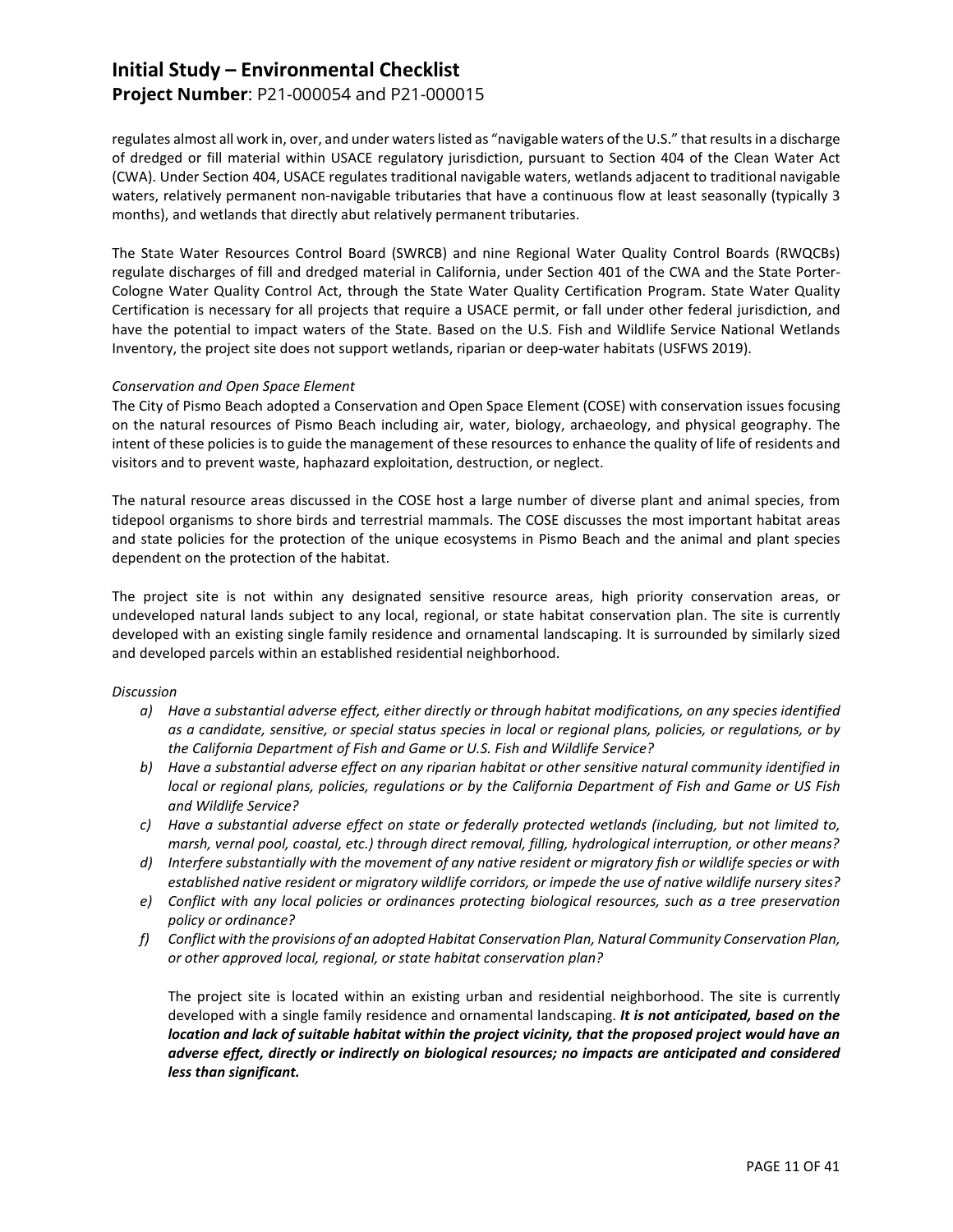### **Project Number**: P21-000054 and P21-000015

#### *Conclusion*

The project site is currently developed with a single family residence within an existing residential neighborhood and does not contain suitable habitat for sensitive wildlife or support any natural communities. *The project would not conflict with any local plans or policies for protection of biological resources and impacts are considered less than significant, no mitigation measures are necessary.*

|    | <b>Issues</b>                                                                                                  | <b>Potentially</b><br>Significant<br>Impact | Less Than<br><b>Significant</b><br>With<br><b>Mitigation</b><br>Incorporated | Less Than<br><b>Significant</b><br>Impact | No<br>Impact |
|----|----------------------------------------------------------------------------------------------------------------|---------------------------------------------|------------------------------------------------------------------------------|-------------------------------------------|--------------|
|    | V. CULTURAL RESOURCES. Would the project:                                                                      |                                             |                                                                              |                                           |              |
| a) | Cause a substantial adverse change in the significance of a<br>historical resource pursuant to § 15064.5?      |                                             |                                                                              | $\boxtimes$                               |              |
| b) | Cause a substantial adverse change in the significance of an<br>archaeological resource pursuant to § 15064.5? |                                             |                                                                              | ⊠                                         |              |
| C) | Disturb any human remains, including those interred outside of<br>dedicated cemeteries?                        |                                             |                                                                              | $\boxtimes$                               |              |

#### *Setting*

The City of Pismo Beach possesses a rich and diverse cultural heritage and therefore has a wealth of historic and prehistoric resources, including sites and buildings associated with Native American inhabitation, Spanish missionaries, and immigrant settlers.

As defined by CEQA, a historical resource includes:

- 1. A resource listed in or determined to be eligible for listing in the California Register of Historical Resources (CRHR).
- 2. Any object, building, structure, site, area, place, record, or manuscript which a lead agency determines to be historically significant or significant. The architectural, engineering, scientific, economic, agricultural, educational, social, political, military, or cultural records of California may be considered to be a historical resource, provided the lead agency's determination is supported by substantial evidence.

The City's Archaeological Overlay Zone is applied to areas of the City to recognize the importance of archaeological and historic sites and/or structures important to local, state, or national history. The Central Coast area, including Pismo Beach, was the home of the Chumash people at the time of early explorations and settlements by Europeans. Evidence of the culture and occupations by the Chumash may be found at numerous sites in the vicinity of Pismo Beach. Most of the City's archaeological data comes from studies conducted as part of the CEQA process. Additionally, a general map showing the status of archaeology within the city has been prepared and is used in the processing of development proposals.

#### *Discussion*

- *a) Cause a substantial adverse change in the significance of a historical resource pursuant to Section 15064.5?*
- *b) Cause a substantial adverse change in the significance of an archaeological resource pursuant to Section 15064.5?*
- *c) Disturb any human remains, including those interred outside of dedicated cemeteries?*

Based on existing conditions, buried human remains are not expected to be present in the site area. In the event of an accidental discovery or recognition of any human remains, California State Health and Safety Code Section 7050.5 and General Plan Conservation and Open Space Element Policies CO-5 and CO-6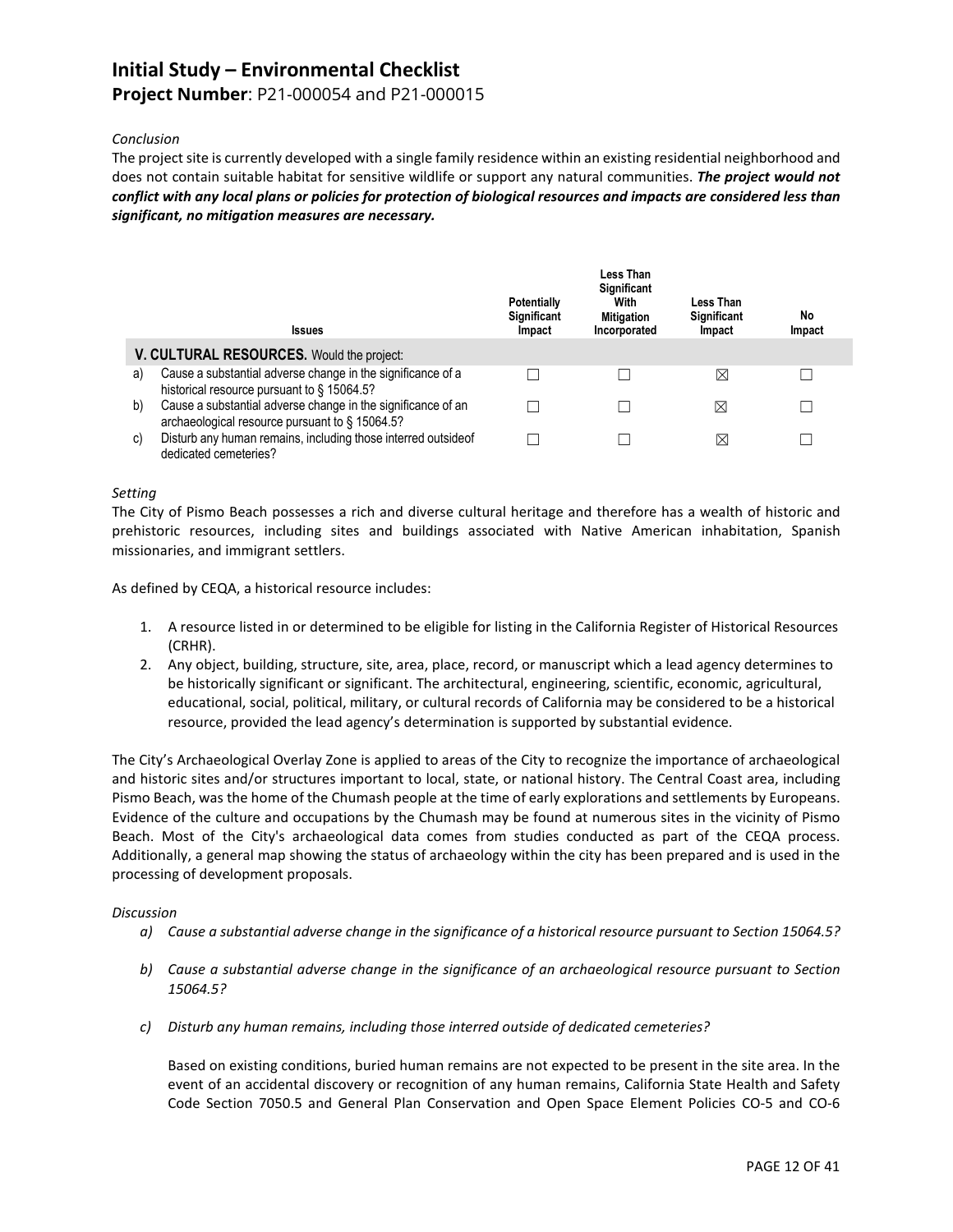### **Project Number**: P21-000054 and P21-000015

(Archaeological Resources) require that no further disturbances shall occur until the County Coroner has made the necessary findings as to origin and disposition pursuant to Public Resources Code Section 5097.98. With adherence to State Health and Safety Code Section 7050.5 and City's Zoning Code, impacts related to the unanticipated disturbance of archaeological resources and human remains would be reduced to less than significant; therefore, **potential impacts would be less than significant.**

#### *Conclusion*

No archaeological or historical resources are known or expected to occur within or adjacent to the project site. In the event unanticipated sensitive archaeological resources or human remains are discovered during project construction activities, adherence with the General Plan COSE Policies CO-5 and CO-6 and State Health and Safety Code procedures would reduce potential impacts to less than significant; therefore, **potential impacts to cultural resources would be less than significant and no mitigation measures are necessary.**

|    | <b>Issues</b>                                                                                                                                                                        | <b>Potentially</b><br>Significant<br>Impact | Less Than<br>Significant<br>With<br><b>Mitigation</b><br>Incorporated | Less Than<br><b>Significant</b><br>Impact | No<br>Impact |
|----|--------------------------------------------------------------------------------------------------------------------------------------------------------------------------------------|---------------------------------------------|-----------------------------------------------------------------------|-------------------------------------------|--------------|
|    | VI. ENERGY. Would the project:                                                                                                                                                       |                                             |                                                                       |                                           |              |
| a) | Result in potentially significant environmental impact due to<br>wasteful, inefficient, or unnecessary consumption of energy<br>resources, during project construction or operation? |                                             |                                                                       | $\boxtimes$                               |              |
| b) | Conflict with or obstruct a state or local plan for renewable<br>energy or energy efficiency?                                                                                        |                                             |                                                                       |                                           | $\boxtimes$  |

#### *Setting*

Pacific Gas & Electric Company (PG&E) is the primary electricity provider for urban and rural communities within the County of San Luis Obispo. Approximately 33% of electricity provided by PG&E is sourced from renewable resources and an additional 45% is sourced from greenhouse gas-free resources (PG&E 2017).

The City's Climate Action Plan (CAP) is a policy document that sets forth policies, programs, and implementation actions that can help reduce greenhouse gas (GHG) emissions from community-wide activities and City government operations in support of the State's efforts. The CAP summarizes the results of the City's GHG Emissions Inventory Update, which identifies the major sources and quantities of GHG emissions produced within Pismo Beach and forecasts how these emissions may change over time. It identifies the quantity of GHG emissions that Pismo Beach will need to reduce to meet its target of 10 percent below 2005 levels by the year 2020, consistent with AB 32. The CAP sets forth City government and community-wide GHG reduction measures, including performance standards which, if implemented, would collectively achieve the specified emission reduction target; and, the CAP identifies proactive adaptation strategies that can be implemented to help Pismo Beach prepare for anticipated climate change impacts. Overall, the CAP sets forth procedures to implement, monitor, and verify the effectiveness of the climate action measures and adapt efforts moving forward.

The California Building Code (CBC) contains standards that regulate the method of use, properties, performance, or types of materials used in the construction, alteration, improvement, repair, or rehabilitation of a building or other improvement to real property. The CBC includes mandatory green building standards for residential and nonresidential structures, the most recent version of which are referred to as the 2019 Building Energy Efficiency Standards. These standards focus on four key areas: smart residential photovoltaic systems, updated thermal envelope standards (preventing heat transfer from the interior to the exterior and vice versa), residential and nonresidential ventilation requirements, and nonresidential lighting requirements.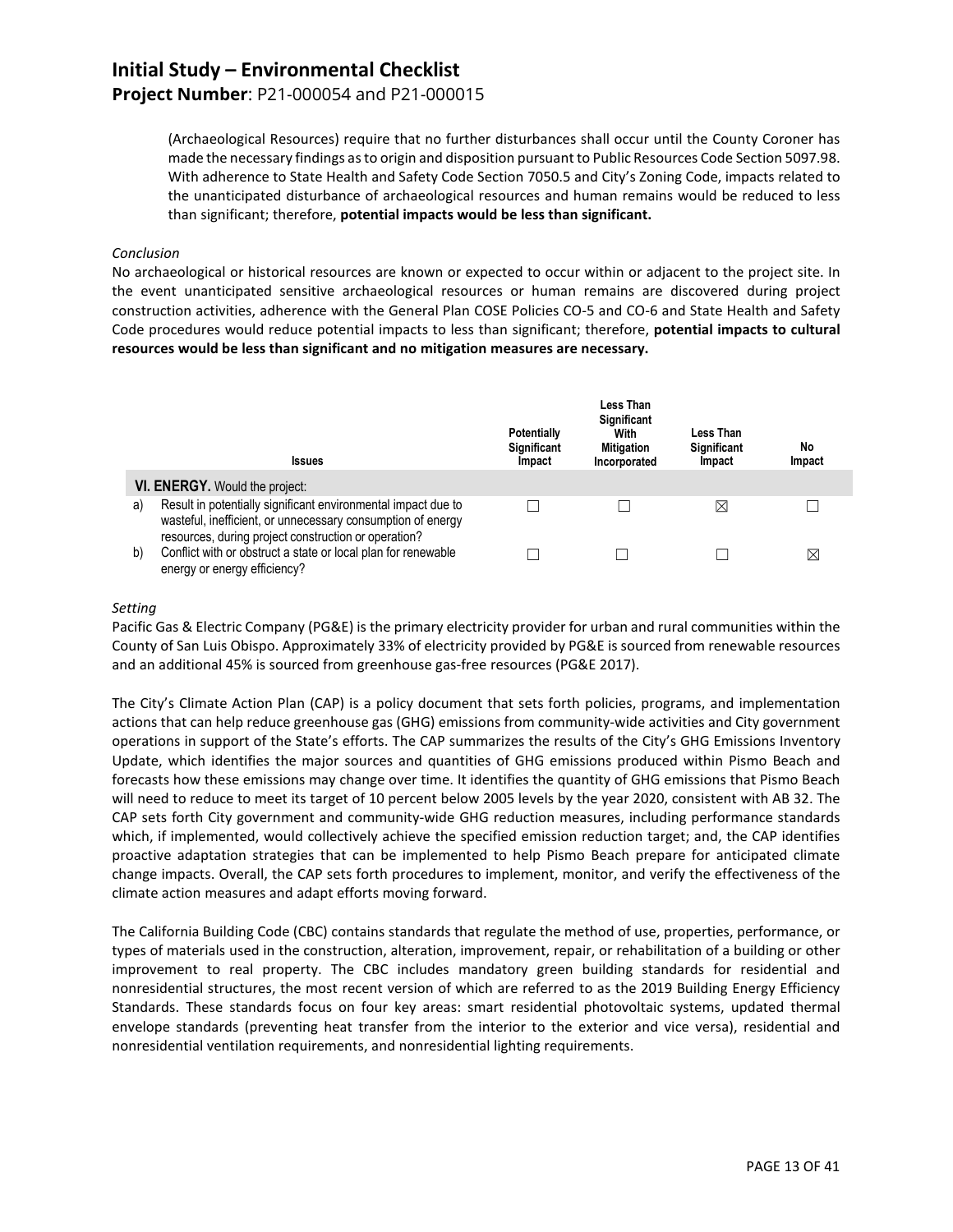### **Project Number**: P21-000054 and P21-000015

#### *Discussion*

*a) Result in a potentially significant environmental impact due to wasteful, inefficient, or unnecessary consumption of energy resources, during project construction or operation?*

Construction of the proposed project is not expected to result in any potentially significant environmental impacts due to wasteful, inefficient, or unnecessary consumption of energy resources. As for the operation of the project, based on the provided design plans, the project would likely not result in any potentially significant environmental impacts due to wasteful, inefficient, or unnecessary consumption of energy resources. The project will be required to comply with Title 24, California's building energy efficiency standards. The project would utilize connections to existing nearby power sources. Energy use would be limited to powering the residence. Therefore, **the project's impact on energy resources would be less than significant.**

*b) Conflict with or obstruct a state or local plan for renewable energy or energy efficiency?*

Implementation of the project would not result in a significant new energy demand and there are no project components or operations that would conflict with any state or local plan for renewable energy or energy efficiency. Compliance with State laws and regulations, including the most recent Building Code requirements, will ensure the project continues to reduce energy demands and greenhouse gas emissions, through, for example, increasing state-wide requirements that energy be sourced from renewable resources. Therefore, **no impact would occur.**

#### *Conclusion*

The project would not result in a significant energy demand during short-term construction or long-term operations and would not conflict with state or local renewable energy or energy efficiency plans. *Therefore, potential impacts related to energy would be less than significant and no mitigation measures are necessary.*

|    | <b>Issues</b>                                                                                                                                                                                                                                                                                                                                                                                                                                                                    | Potentially<br>Significant<br>Impact | Less Than<br>Significant<br>With<br><b>Mitigation</b><br>Incorporated | Less Than<br>Significant<br>Impact | No<br>Impact |
|----|----------------------------------------------------------------------------------------------------------------------------------------------------------------------------------------------------------------------------------------------------------------------------------------------------------------------------------------------------------------------------------------------------------------------------------------------------------------------------------|--------------------------------------|-----------------------------------------------------------------------|------------------------------------|--------------|
|    | <b>VII. GEOLOGY AND SOILS.</b> Would the project:                                                                                                                                                                                                                                                                                                                                                                                                                                |                                      |                                                                       |                                    |              |
| a) | Directly or indirectly cause potential substantial adverse effects,<br>including the risk of loss, injury, or death involving:<br>Rupture of a known earthquake fault, as delineated on the<br>i)<br>most recent Alquist-Priolo Earthquake Fault Zoning Map,<br>issued by the State Geologist for the area or basedon other<br>substantial evidence of a known fault? Refer to Division of<br>Mines and Geology Special Publication 42.<br>Strong seismic ground shaking?<br>ii) |                                      |                                                                       | ⊠<br>⊠                             |              |
|    |                                                                                                                                                                                                                                                                                                                                                                                                                                                                                  |                                      |                                                                       |                                    |              |
|    | Seismic-related ground failure, including liquefaction?<br>iii)                                                                                                                                                                                                                                                                                                                                                                                                                  |                                      |                                                                       | ⊠                                  |              |
|    | Landslides?<br>iv)                                                                                                                                                                                                                                                                                                                                                                                                                                                               |                                      |                                                                       | ⊠                                  |              |
| b) | Result in substantial soil erosion or the loss of topsoil?                                                                                                                                                                                                                                                                                                                                                                                                                       |                                      |                                                                       | ⊠                                  |              |
| C) | Be located on a geologic unit or soil that is unstable, or that<br>would become unstable as a result of the project, and potentially<br>result in on- or off-site landslide, lateral spreading, subsidence,<br>liquefaction or collapse?                                                                                                                                                                                                                                         |                                      |                                                                       | ⊠                                  |              |
| d) | Be located on expansive soil, as defined in Table 18-1-B of the<br>Uniform Building Code (1994), creating substantial director<br>indirect risks to life or property?                                                                                                                                                                                                                                                                                                            |                                      |                                                                       | ⊠                                  |              |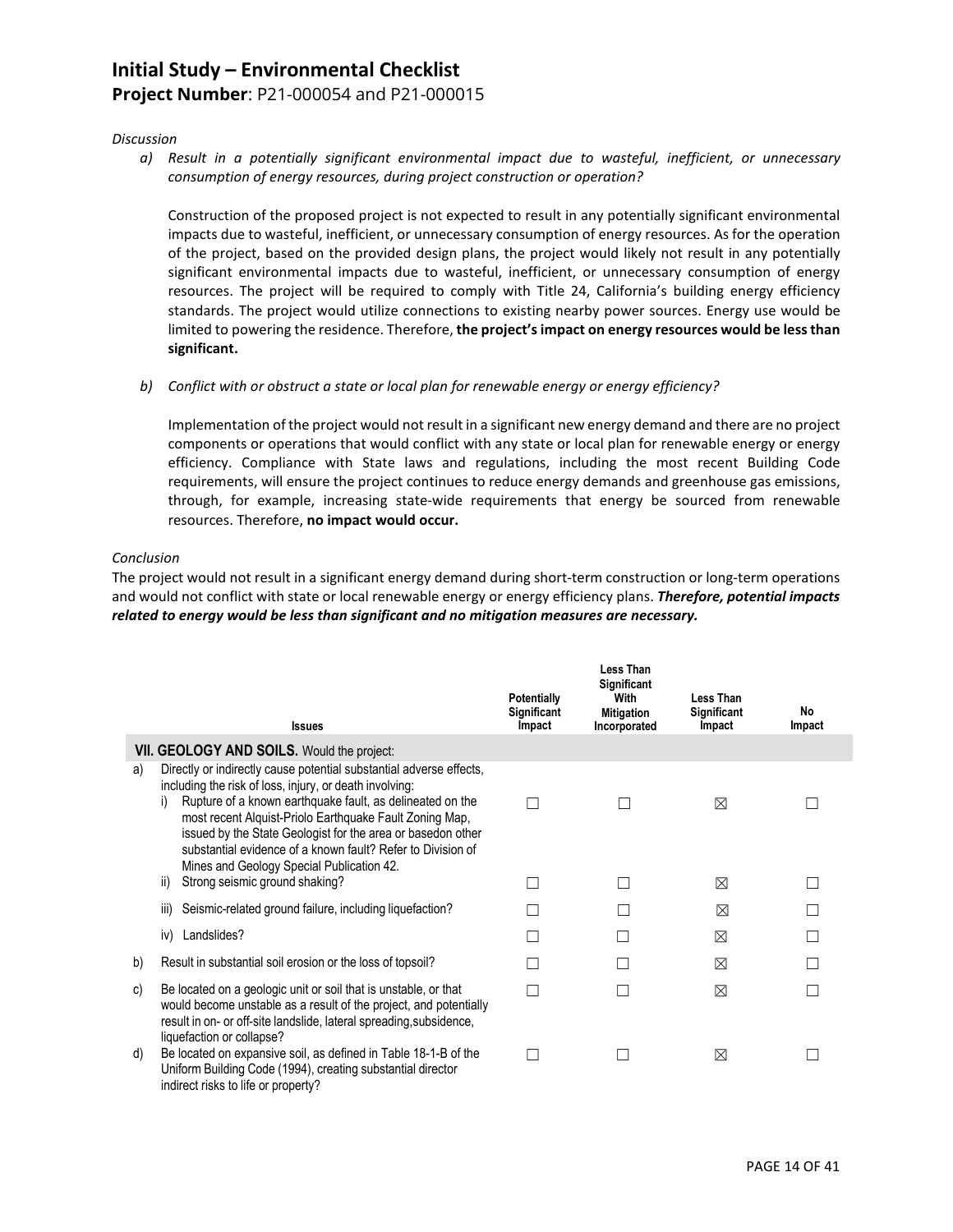## **Initial Study – Environmental Checklist Project Number**: P21-000054 and P21-000015

| Have soils incapable of adequately supporting the use of septic<br>tanks or alternative waste water disposal systems where sewers                           |  |   | ⊠ |
|-------------------------------------------------------------------------------------------------------------------------------------------------------------|--|---|---|
| are not available for the disposal of wastewater?<br>Directly or indirectly destroy a unique paleontological resourceor<br>site or unique geologic feature? |  | M |   |

#### *Setting*

The Alquist-Priolo Earthquake Fault Zoning Act (Act) is a California state law that was developed to regulate development near active faults and mitigate the surface fault rupture potential and other hazards. The Act identifies active earthquake fault zones and restricts the construction of habitable structures over known active or potentially active faults. The City of Pismo Beach is located in a seismically active area. However, no active faults are known to be present within or in the near vicinity of Pismo Beach and surface rupture resulting from fault movement is not considered a significant problem within the City. Additionally, the potential for significant landslides is considered to be negligible in rocks that underlie most of the City and it surrounding hills.

Groundshaking refers to the motion that occurs in response to local and regional earthquakes. Groundshaking can endanger life and safety due to damage or collapse of structures or lifeline facilities. The California Building Code (CBC) currently requires structures to be designed to resist a minimum seismic force resulting from ground motion. Ground shaking could occur in Pismo Beach, primarily from the San Andreas Fault, which runs generally north-south from the Bay Area to southern California. The closest portion of which is roughly 60 miles to the east of the City. The Nacimiento Fault is considered a secondary source of strong ground shaking but would have a negligible effect on Pismo Beach.

Liquefaction is the sudden loss of soil strength due to a rapid increase in soil pore water pressures resulting from groundshaking during an earthquake. Liquefaction potential increases with earthquake magnitude and groundshaking duration. Low-lying areas adjacent to creeks, rivers, beaches, and estuaries underlain by unconsolidated alluvial soil are most likely to be vulnerable to liquefaction. The CBC requires the assessment of liquefaction in the design of all structures. The project will be developed on an existing residential lot that is generally level. Risk of liquefaction due to groundshaking is not anticipated.

Landslides and slope instability can occur as a result of wet weather, weak soils, improper grading, improper drainage, steep slopes, adverse geologic structure, earthquakes, or a combination of these factors. The City's Safety Element and Conservation and Open Space Element identifies several policies to reduce risk from landslides and slope instability. These policies include the requirement for slope and structural stability evaluations for development in areas of slopes >20% - 30%, and restrictions on new development in areas with slopes >30% unless development plans indicate that the hazard can be reduced to a less than significant level prior to beginning development. The project is not located in an area with high potential for landslides.

Shrink/swell potential is the extent to which the soil shrinks as it dries out or swells when it gets wet. Extent of shrinking and swelling is influenced by the amount and kind of clay in the soil. Shrinking and swelling of soils can cause damage to building foundations, roads, and other structures. A high shrink/swell potential indicates a hazard to maintenance of structures built in, on, or with material having this rating. Moderate and low ratings lessen the hazard accordingly. According to the NRCS, Still gravelly sandy clay load,  $2 - 9$  percent slopes, underlying the site is characterized as having well drained soils, with slow to medium runoff and moderately slow permeability.

The City's Conservation and Open Space Element (COSE) identifies policies (CO-10 and CO-11) for the protection of paleontological resources from the effects of development by avoiding disturbance where feasible. Paleontological sensitivity is defined as the potential for a geologic unit to produce scientifically significant fossils.

#### *Discussion*

a) *Directly or indirectly cause potential substantial adverse effects, including the risk of loss, injury, or death involving:*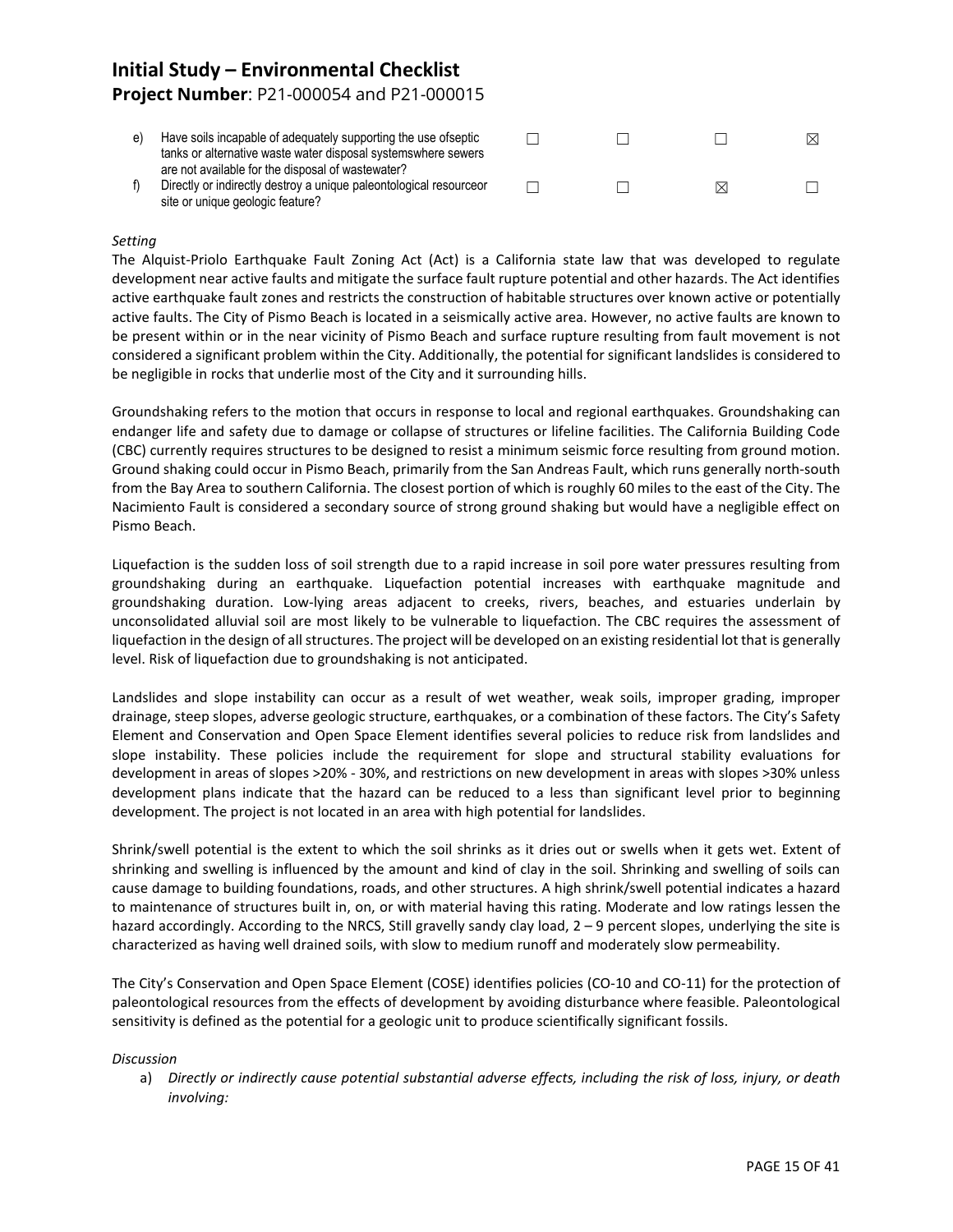## **Initial Study – Environmental Checklist Project Number**: P21-000054 and P21-000015

*a-i) Rupture of a known earthquake fault, as delineated on the most recent Alquist-Priolo Earthquake Fault Zoning Map, issued by the State Geologist for the area or basedon other substantial evidence of a known fault? Refer to Division of Mines and Geology Special Publication 42.*

The project site is not located within an Alquist-Priolo Fault Hazard Zone, and there are no mapped active faults crossing or adjacent to the sites. The closest known fault is approximately 14 miles southwest of the project site. The project has been designed with recommendations for site preparation, grading, and foundations subject to professional engineering and construction standards to ensure the project is constructed in a stable manner. *Therefore, the potential for impacts related to surface ground rupture to occur at the project site is low, and potential impacts would be less than significant.*

a-ii) *Strong seismic ground shaking?*

The project would be required to comply with the California Building Code (CBC) to ensure the effects of a potential seismic event would be minimized to the greatest extent feasible. The project would not be open to the public. *Therefore, impacts related to the production of strong seismic ground shaking would be less than significant.*

- a-iii) *Seismic-related ground failure, including liquefaction?*
- a-iv) *Landslides?*

The project site is located in an area with low potential for liquefaction and low potential for landslides. The geotechnical reports provide recommendations for site preparation, grading, and foundations. Incorporation of the preliminary geotechnical recommendations as well as professional engineering standards and California Building Code requirements would ensure the project is designed to adequately address potential liquefaction and landslide related impacts. *Therefore potential impacts would be less than significant.*

b) *Result in substantial soil erosion or the loss of topsoil?*

The project would result in a total disturbance of approximately 7,300 square feet (entire lot), including approximately 390 cubic yards of cut. The greatest potential for onsite erosion to occur would be during the initial site preparation and grading during construction. An erosion control plan outlining best management practices is required for all construction and grading projects to minimize potential impacts related to erosion and sedimentation. Based on the topography of the lot, and the minimal amount of site disturbance associated with implementation of the project, there are no concerns of loss of topsoil as a result of the project. *Therefore, implementation of the best management practices will result in project impacts being less than significant.*

c) *Be located on a geologic unit or soil that is unstable, or that would become unstable as a result of the project, and potentially result in on- or off-site landslide, lateral spreading,subsidence, liquefaction or collapse?*

Landslides typically occur in areas with steep slopes or in areas containing escarpments. Based on the City's Safety Element, the project site is not located in an area with slopes susceptible to local failure or landslide.

The project would be required to comply with California Building Code seismic requirements to address any potential seismic-related ground failure, including lateral spread. *Therefore, impacts related to on- or off-site landslides, lateral spreading, subsidence, liquefaction, or collapse would be less than significant.*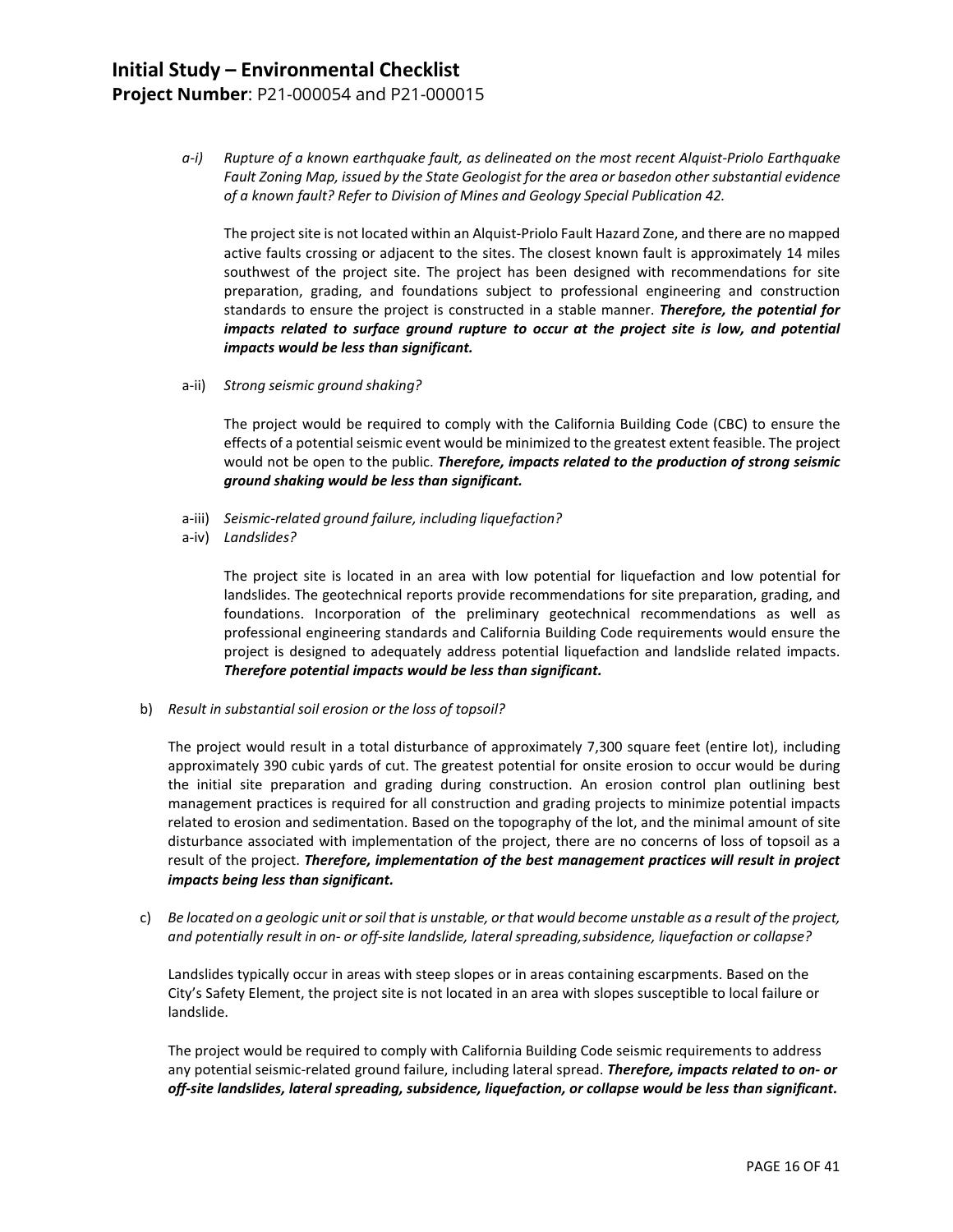### **Project Number**: P21-000054 and P21-000015

d) *Be located on expansive soil, as defined in Table 18-1-B of the Uniform Building Code (1994), creating substantial director indirect risks to life or property?*

Based on the geotechnical report prepared for the project, underlying surface soils consisted of brown silty sands with some clay to a depth of 4 to 5 feet. The near surface silty sands have low expansivity and no free ground water was encountered during our field exploration. *Therefore, there is a low likelihood for project implementation to create substantial direct or indirect risks to life or property; impacts are considered less than significant.*

e) *Have soils incapable of adequately supporting the use ofseptic tanks or alternative wastewater disposal systemswhere sewers are not available for the disposal of wastewater?*

The project includes the demolition of an existing home and construction of a new single family residence in its place. The new residence will tie into the existing infrastructure and utilities currently supporting the existing residence; a septic tank or alternative wastewater disposal system is not proposed. *Therefore, there would be no impact.*

f) *Directly or indirectly destroy a unique paleontological resourceor site or unique geologic feature?*

There are no known unique paleontological resources or unique geologic features located within the project site. Based on the urban-built up of the neighborhood, the area has a low potential for encountering important fossils. *Therefore, impacts would be less than significant.*

#### *Conclusion*

Based on compliance with existing regulations and recommendations in the geotechnical report, implementation of best management practices for erosion and sedimentation control, and compliance with the measures outlined in the City's municipal code and California Building Code standards, *impacts to geologic and soil resources would be less than significant.*

|    | <b>Issues</b>                                                                                                                    | <b>Potentially</b><br>Significant<br>Impact | Less Than<br><b>Significant</b><br>With<br><b>Mitigation</b><br>Incorporated | Less Than<br><b>Significant</b><br>Impact | No<br>Impact |
|----|----------------------------------------------------------------------------------------------------------------------------------|---------------------------------------------|------------------------------------------------------------------------------|-------------------------------------------|--------------|
|    | <b>VIII. GREENHOUSE GAS EMISSIONS.</b> Would the project:                                                                        |                                             |                                                                              |                                           |              |
| a) | Generate greenhouse gas emissions, either directly orindirectly,<br>that may have a significant impact on the environment?       |                                             |                                                                              | X                                         |              |
| b) | Conflict with an applicable plan, policy or regulation adopted for<br>the purpose of reducing the emissions of greenhouse gases? |                                             |                                                                              | ⊠                                         |              |

#### *Setting*

Greenhouse gases (GHG) are any gases that absorb infrared radiation in the atmosphere, and are different from the criteria pollutants discussed in Section III, Air Quality, above. The primary GHGs that are emitted into the atmosphere as a result of human activities are carbon dioxide (CO2), methane (CH4), nitrous oxide (N2O), and fluorinated gases. These are most commonly emitted through the burning of fossil fuels (oil, natural gas, and coal), agricultural practices, decay of organic waste in landfills, and a variety of other chemical reactions and industrial processes (e.g., the manufacturing of cement).

Carbon dioxide is the most abundant GHG and is estimated to represent approximately 80-90% of the principal GHGs that are currently affecting the earth's climate. According to the ARB, transportation (vehicle exhaust) and electricity generation are the main sources of GHGs in the state.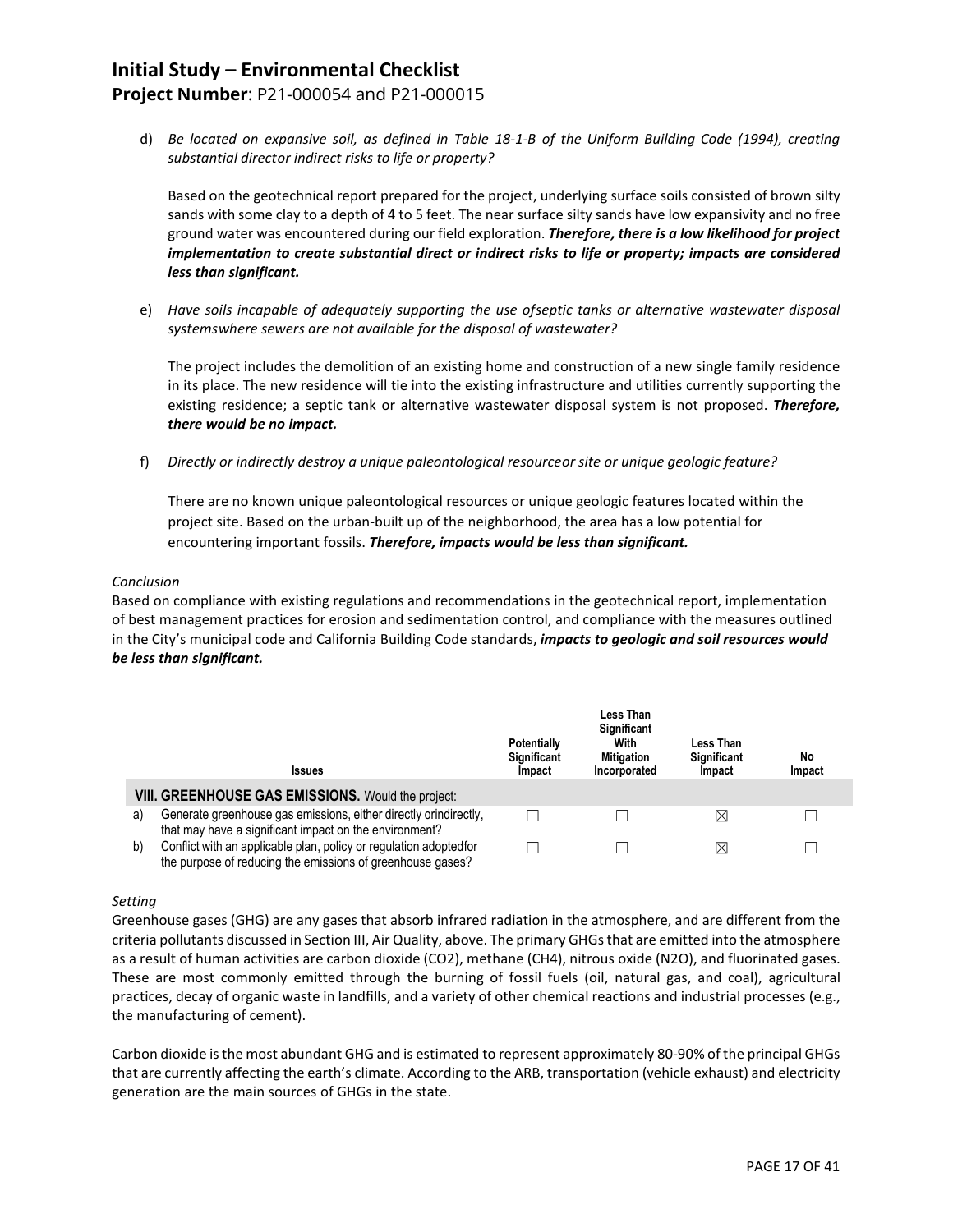### **Project Number**: P21-000054 and P21-000015

In October 2008, the CARB published its Climate Change Proposed Scoping Plan, which is the state's plan to achieve GHG reductions in California required by Assembly Bill (AB) 32, which codifies the Statewide goal of reducing emissions to 1990 levels by 2020 (essentially a 15% reduction below 2005 emission levels) and the adoption of regulations to require reporting and verification of statewide GHG emissions. The Scoping Plan included CARBrecommended GHG reductions for each sector of the state's GHG emissions inventory. The largest proposed GHG reduction recommendations were associated with improving emissions standards for light-duty vehicles, implementing the Low Carbon Fuel Standard program, implementation of energy efficiency measures in buildings and appliances, the widespread development of combined heat and power systems, and developing a renewable portfolio standard for electricity production.

Senate Bill (SB) 32 and Executive Order (EO) S-3-05 extend the state's GHG reduction goals to meet a state goal of reducing GHG emissions to 1990 levels by 2020, 40% below 1990 levels by 2030, and 80% below 1990 levels by 2050. Since SB 32 requires the state to reduce GHG levels by 40 percent below 1990 levels by the year, a reasonable SB 32-based working threshold would be 40 percent below the 1,150 MTCO2e Bright Line threshold, or 1,150 x 0.6 = 690 MTCO2e. Therefore, for the purpose of evaluating the significance of GHG emissions for a project after 2020, a project estimated to generate 690 MTCO2e or more GHG is assumed to have a significant adverse impact that is cumulatively considerable.

According to a 2018 Community-wide Greenhouse Gas Inventory Report, Pismo Beach emitted approximately 34,849 metric tons of carbon dioxide-equivalent (CO2e). Based on adjusted numbers of the 2005 Baseline Community Greenhouse Inventory, an approximately 20% reduction is represented in the 2018 Inventory. Emissions were reduced in the residential, commercial, and transportation sectors, and slight increases in both the Wastewater and Solid Waste Sectors were also noted.

#### *Discussion*

*a) Generate greenhouse gas emissions, either directly or indirectly, that may have a significant impact on the environment?*

The California Energy Emissions Model (CalEEMod) was used to determine the approximate GHG emissions per square foot associated with construction and operation of a single-family residence and accessory dwelling unit based on an energy use factors for construction and operation. These emission factors were then multiplied by the total area for the proposed project to estimate the project's construction-related and annual operational carbon dioxide equivalent emissions in metric tons (MTCO2e; Table 1).

| <b>Project</b>                           | Quantity   | <b>Emissions Rate</b><br>(Annual MTCO2e/sf) | <b>Estimated</b><br><b>Projected Annual</b> |                                   |
|------------------------------------------|------------|---------------------------------------------|---------------------------------------------|-----------------------------------|
| Component                                |            | <b>Construction</b>                         | <b>Operation</b>                            | <b>CO2 Emissions</b><br>(MT/year) |
| <b>Existing / Baseline GHG Emissions</b> |            |                                             |                                             |                                   |
| Single-family<br>residence               | 1 dwelling | N/A                                         | 4.2                                         | 4.2                               |
|                                          |            |                                             |                                             |                                   |
| <b>Net Change (Increase)</b>             | 4.2        |                                             |                                             |                                   |

Notes: 1. Based on 18,000 kWhr/household/year

Source: City of Pismo Beach, 2021, CalEEMod version 2020.4.0

As shown in Table 1, project related GHG emissions will be well below the threshold of 690 MTCO2e. *Therefore, potential impacts associated with GHG emissions for the proposed single-family residence and applicable plans and policies adopted for the purpose of reducing GHG emissions would be less than significant.*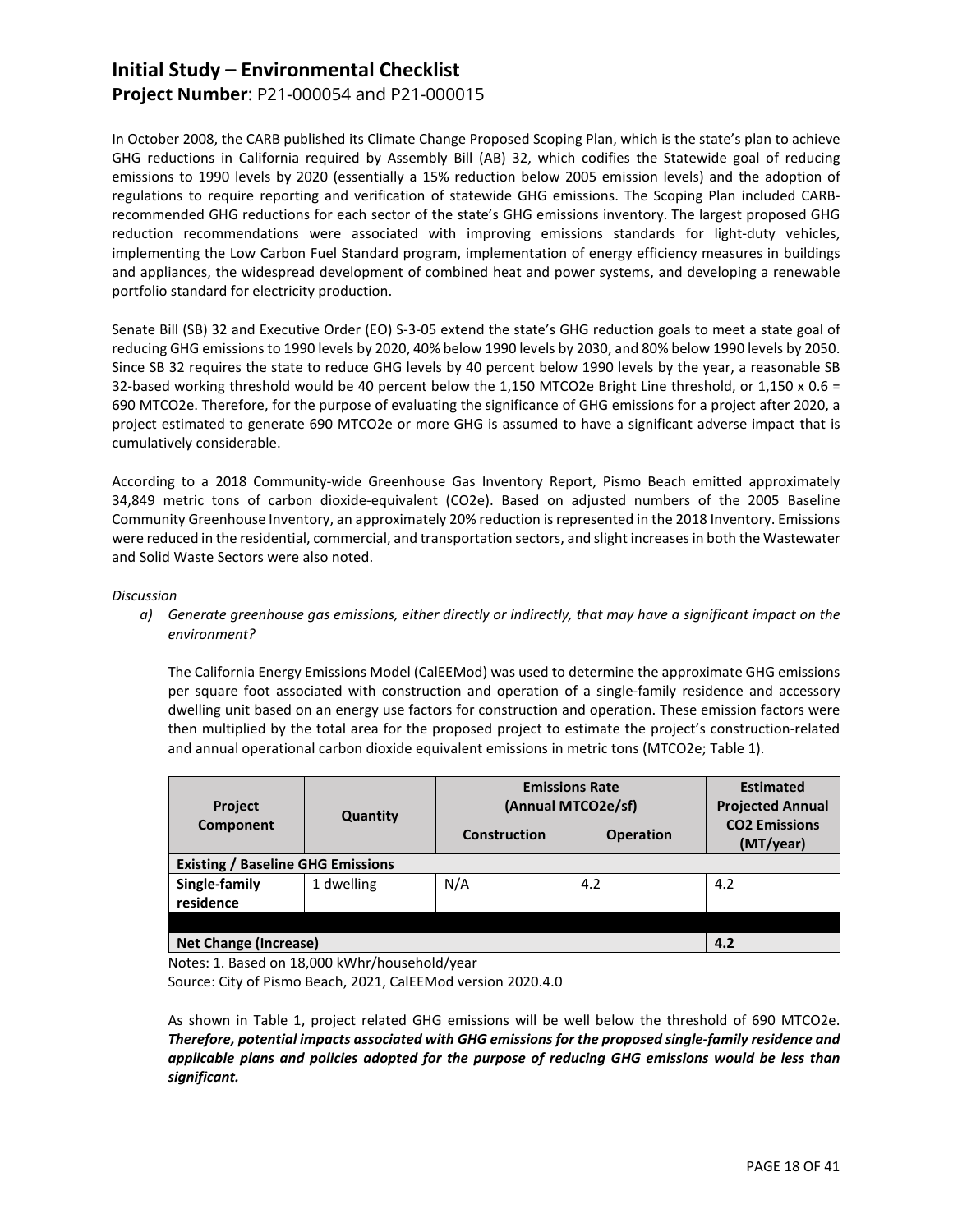## **Project Number**: P21-000054 and P21-000015

*b) Conflict with an applicable plan, policy or regulation adopted for the purpose of reducing the emissions of greenhouse gases?*

The project would be required to comply with existing state regulations, which include increased energy conservation measures, reduced potable water use, increased waste diversion, and other actions adopted to achieve the overall GHG emissions reduction goals identified in SB 32 and EO S-3-05. The project would not conflict with the control measures identified in the CAP, or other state and local regulations related to GHG emissions and renewable energy. The project would be consistent with the property's existing land use for residential development and would be designed to comply with the California Green Building Code standards. Therefore, the project would be consistent with applicable plans and programs designed to reduce GHG emissions and *potential impacts would be less than significant.*

#### *Conclusion*

The project would not generate significant GHG emissions above existing levels and would not exceed any applicable GHG thresholds, contribute considerably to cumulatively significant GHG emissions, or conflict with plans adopted to reduce GHG emissions. *Therefore, potential impacts related to greenhouse gas emissions would be less than significant and no mitigation measures are necessary.*

|                | <b>Issues</b>                                                                                                                                                                                                                                                                                | Potentially<br>Significant<br>Impact | <b>Less Than</b><br><b>Significant</b><br>With<br><b>Mitigation</b><br>Incorporated | Less Than<br>Significant<br>Impact | No<br>Impact |
|----------------|----------------------------------------------------------------------------------------------------------------------------------------------------------------------------------------------------------------------------------------------------------------------------------------------|--------------------------------------|-------------------------------------------------------------------------------------|------------------------------------|--------------|
|                | IX. HAZARDS AND HAZARDOUS MATERIALS. Would the project:                                                                                                                                                                                                                                      |                                      |                                                                                     |                                    |              |
| a)             | Create a significant hazard to the public or the environment<br>through the routine transport, use, or disposal of hazardous<br>materials?                                                                                                                                                   | $\mathbf{I}$                         |                                                                                     |                                    | ⊠            |
| b)             | Create a significant hazard to the public or the environment<br>through reasonably foreseeable upset and accident conditions<br>involving the release of hazardous materials into the<br>environment?                                                                                        |                                      |                                                                                     | $\boxtimes$                        |              |
| C)             | Emit hazardous emissions or handle hazardous or acutely<br>hazardous materials, substances, or waste within one-quarter<br>mile of an existing or proposed school?                                                                                                                           |                                      |                                                                                     | $\boxtimes$                        |              |
| d)             | Be located on a site which is included on a list of hazardous<br>materials sites compiled pursuant to Government Code<br>§ 65962.5 and, as a result, would it create a significant<br>hazardto the public or the environment?                                                                |                                      |                                                                                     |                                    | ⊠            |
| e)             | For a project located within an airport land use plan or, where<br>such a plan has not been adopted, within two miles of a public<br>airport or public use airport, would the project result in a safety<br>hazard or excessive noise for people residing or working in the<br>project area? | ×                                    |                                                                                     |                                    | ⊠            |
| f)             | Impair implementation of or physically interfere with an adopted<br>emergency response plan or emergency evacuation plan?                                                                                                                                                                    |                                      |                                                                                     | ⊠                                  |              |
| $\mathfrak{g}$ | Expose people or structures, either directly or indirectly, to a<br>significant risk of loss, injury or death involving wildland fires?                                                                                                                                                      |                                      |                                                                                     | ⊠                                  |              |

#### *Setting*

The Hazardous Waste and Substances Site (Cortese) List is a planning document used by the State, local agencies, and developers to comply with CEQA requirements related to the disclosure of information about the location of hazardous materials release sites. Government Code section 65962.5 requires the California EPA to develop at least annually an updated Cortese List. Various state and local government agencies are required to track and document hazardous material release information for the Cortese List. The California Department of Toxic Substance Control's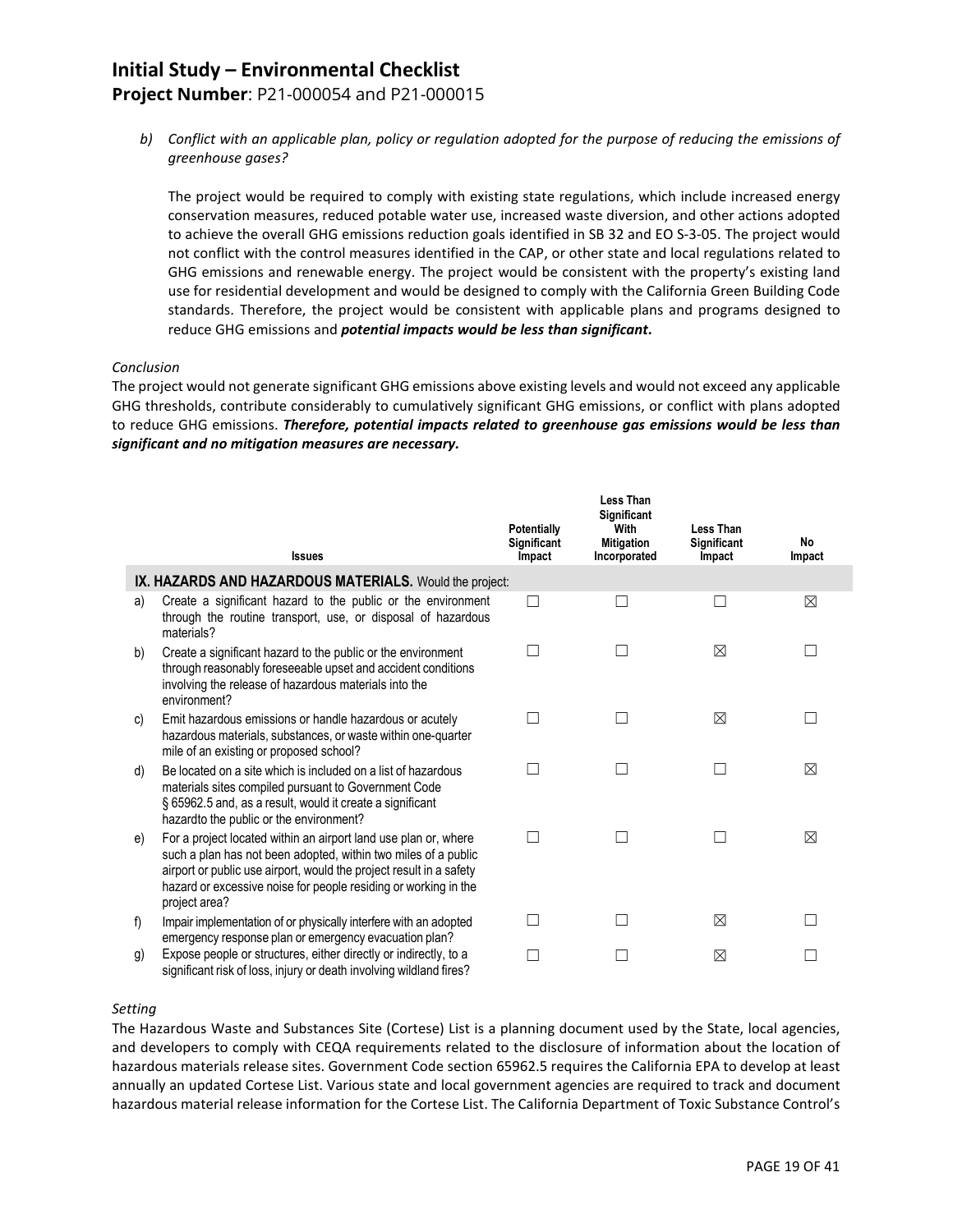### **Project Number**: P21-000054 and P21-000015

(DTSC's) EnviroStor database tracks DTSC cleanup, permitting, enforcement, and investigation efforts at hazardous waste facilities and sites with known contamination, such as federal superfund sites, state response sites, voluntary cleanup sites, school cleanup sites, school investigation sites, and military evaluation sites. The State Water Resources Control Board's (SWRCB's) GeoTracker database contains records for sites that impact, or have the potential to impact, water in California, such as Leaking Underground Storage Tank (LUST) sites, Department of Defense sites, and Cleanup Program Sites. The remaining data regarding facilities or sites identified as meeting the "Cortese List" requirements can be located on the CalEPA website[: https://calepa.ca.gov/sitecleanup/corteselist/.](https://calepa.ca.gov/sitecleanup/corteselist/) The project site is not located within close proximity to any site included on the Cortese List, EnviroStor database, or GeoTracker database.

The California Health and Safety Code provides regulations pertaining to the abatement of fire related hazards and requires that local jurisdictions enforce the California Building Code, which provides standards for fire resistive building and roofing materials, and other fire-related construction methods. The Multi-Jurisdictional Local Hazard Mitigation Plan provides a Fire Hazard Zones Map that indicates urban and rural areas throughout the County within moderate, high, and very high fire hazard severity zones The project is not located within a high fire hazard severity zone, and, based on the San Luis Obispo County's response time map and proximity to the nearest fire station (Station #63), it will take approximately 1 minute (< 5 minutes) to respond to a call regarding fire or life safety. For more information about fire-related hazards and risk assessment, see Section XXI. Wildfire.

The City has also adopted general emergency plans for multiple potential natural disasters, including the County of San Luis Obispo's Multi-Jurisdictional Local Hazard Mitigation Plan (2019), County of San Luis Obispo Tsunami Plan (August, 2016), Tsunami Inundation Map, City of Pismo Beach Multi-hazard Emergency Response Plan (2004), Pismo Beach Pre-Attack Plan.

#### *Discussion*

a) *Create a significant hazard to the public or the environment through the routine transport, use, or disposal of hazardous materials?*

The project does not propose the routine transport, use or disposal of hazardous substances. Any commonly used hazardous substances within the project site (e.g., cleaners, solvents, oils, paints, etc.) would be transported, stored, and used according to regulatory requirements and existing procedures for the handling of hazardous materials. *No impacts associated with the routine transport of hazardous materials would occur.*

b) *Create a significant hazard to the public or the environment through reasonably foreseeable upset and accident conditions involving the release of hazardous materials into the environment?*

The project does not propose the handling or use of hazardous materials or volatile substances that would result in a significant risk of upset or accidental release conditions. Construction of the proposed project is anticipated to require use of limited quantities of hazardous substances, including gasoline, diesel fuel, hydraulic fluid, solvents, oils, paints, etc. Construction contractors would be required to comply with applicable federal and state environmental and workplace safety laws for the handling of hazardous materials, including response and clean-up requirements for any minor spills. **Therefore, potential impacts would be less than significant.**

c) *Emit hazardous emissions or handle hazardous or acutely hazardous materials, substances, or waste within one-quarter mile of an existing or proposed school?*

The project site is located approximately 0.5 miles from Shell Beach Elementary School. However, the project does not propose the handling or use of hazardous materials or volatile substances that would result in a significant risk of upset or accidental release conditions. Construction of the proposed project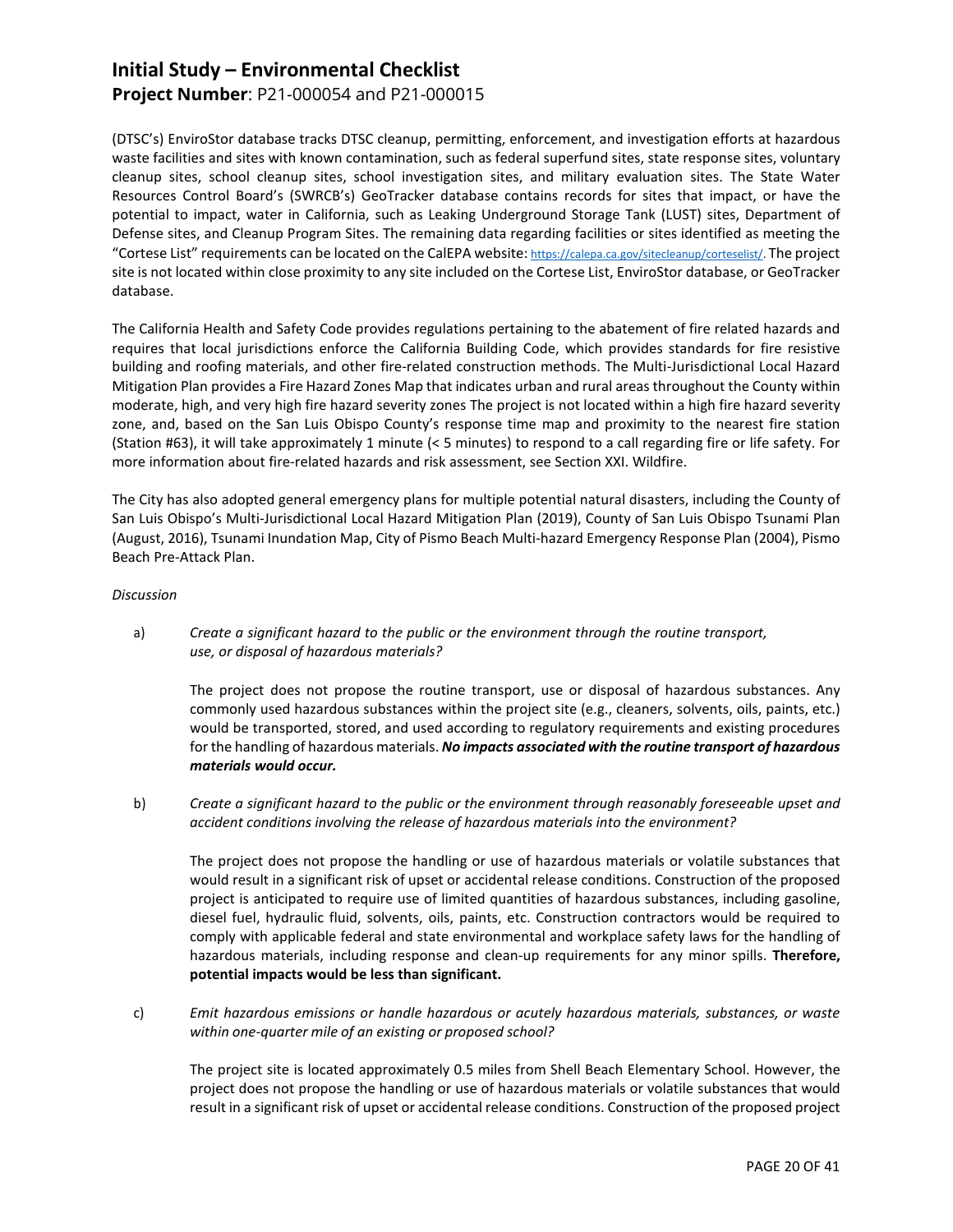### **Project Number**: P21-000054 and P21-000015

is anticipated to require use of limited quantities of hazardous substances, including gasoline, diesel fuel, hydraulic fluid, solvents, oils, paints, etc. Construction contractors would be required to comply with applicable federal and state environmental and workplace safety laws for the handling of hazardous materials, including response and clean-up requirements for any minor spills.; *therefore, impacts would be less than significant*.

d) *Be located on a site which is included on a list of hazardous materials sites compiled pursuant to Government Code Section 65962.5 and, as a result, would it create a significant hazard to the public or the environment?*

Based on a search of the California Department of Toxic Substance Control's EnviroStar database, the State Water Resources Control Board's Geotracker database, and CalEPA's Cortese List website, there are no hazardous waste cleanup sites within the project site. *Therefore, no impacts would occur.*

e) *For a project located within an airport land use plan or, where such a plan has not been adopted, within two miles of a public airport or public use airport, would the project result in a safety hazard or excessive noise for people residing or working in the project area?*

The project site is not located within an airport land use plan or within two (2) miles of a public airport or private airstrip; *therefore, no impacts would occur.*

f) *Impair implementation of or physically interfere with an adopted emergency response plan or emergency evacuation plan?*

Implementation of the proposed project would not result in a significant temporary or permanent impact on any adopted emergency response plans or emergency evacuation plans. No breaks in utility service or road closures would occur as a result of project implementation. Any construction related detours would include proper signage and notification and be short-term and limited in nature and duration. *Therefore, potential impacts would be less than significant.*

g) *Expose people or structures, either directly or indirectly, to a significant risk of loss, injury or death involving wildland fires?*

The project site is not located within a wildland area and based on the MJLHMP, the project is not within a moderate to very high hazard severity zone. The project is designed in accordance with State adopted fire safety standards and would be required to adhere to a project specific fire safety plan. These measures will ensure that no people or structures are either directly or indirectly exposed to a significant risk of loss, injury, or death involving wildland fires. *Therefore, impacts would be less than significant.*

#### *Conclusion*

The project does not propose the routine transport, use, handling, or disposal of hazardous substances. It is not located within proximity to any known contaminated sites and is not within close proximity to populations that could be substantially affected by upset or release of hazardous substances. With adherence to a fire safety plan, project implementation would not subject people or structures to substantial risks associated with wildland fires and would not impair implementation or interfere with any adopted emergency response or evacuation plan. *Therefore, potential impacts related to hazards and hazardous materials would be less than significant and no mitigation measures are necessary.*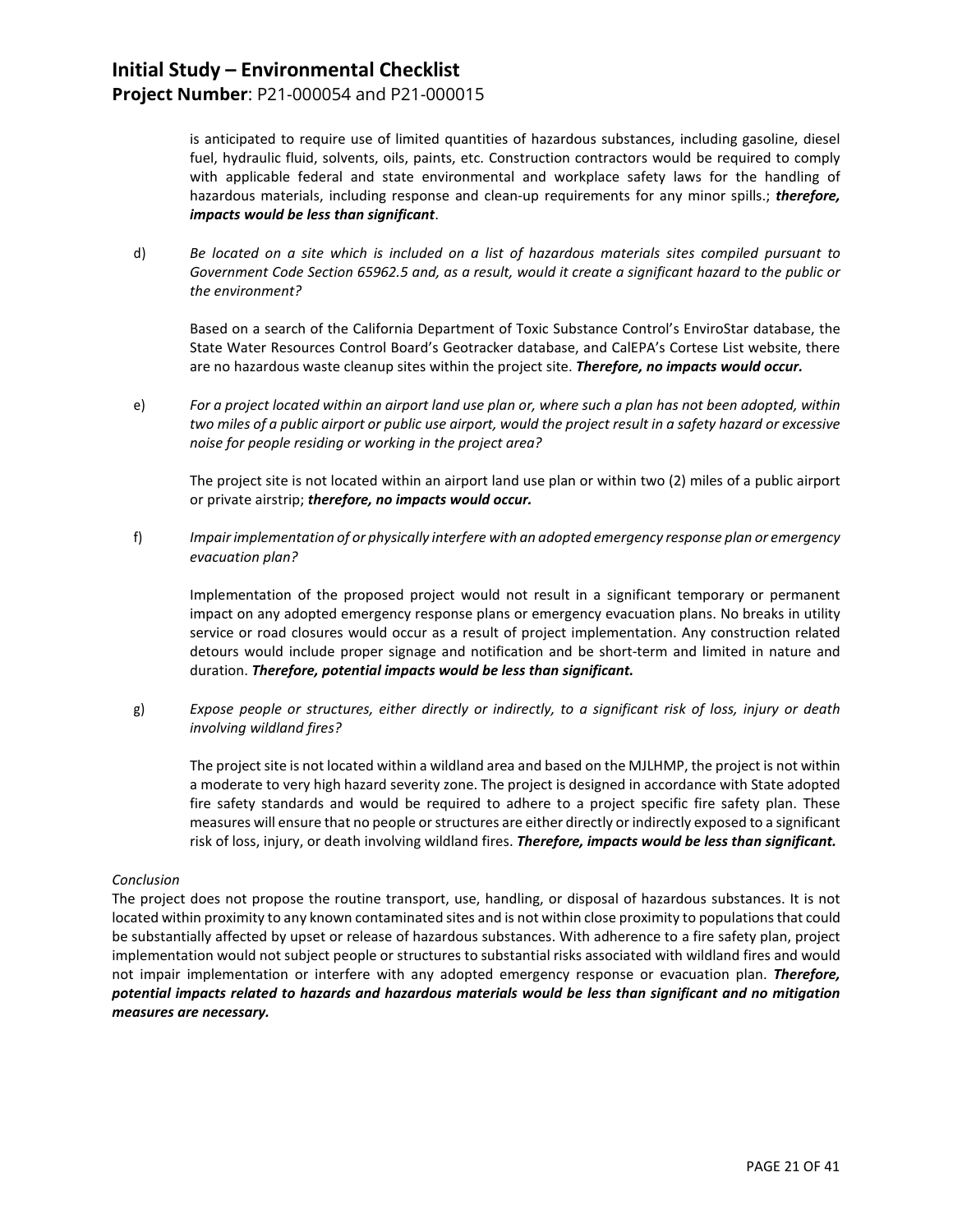## **Project Number**: P21-000054 and P21-000015

|    | <b>Issues</b>                                                                                                                                                                                                               | Potentially<br>Significant<br>Impact | <b>Less Than</b><br>Significant<br>With<br><b>Mitigation</b><br>Incorporated | Less Than<br><b>Significant</b><br>Impact | <b>No</b><br>Impact |
|----|-----------------------------------------------------------------------------------------------------------------------------------------------------------------------------------------------------------------------------|--------------------------------------|------------------------------------------------------------------------------|-------------------------------------------|---------------------|
|    | X. HYDROLOGY AND WATER QUALITY. Would the project:                                                                                                                                                                          |                                      |                                                                              |                                           |                     |
| a) | Violate any water quality standards or waste discharge<br>requirements or otherwise substantially degrade surface or<br>ground water quality?                                                                               |                                      |                                                                              | $\boxtimes$                               |                     |
| b) | Substantially decrease groundwater supplies or interfere<br>substantially with groundwater recharge such that the project<br>may impede sustainable groundwater management of the<br>basin?                                 |                                      |                                                                              | ⊠                                         |                     |
| C) | Substantially alter the existing drainage pattern of the site or<br>area, including through the alteration of the course of a streamor<br>river or through the addition of impervious surfaces, in a manner<br>which would: |                                      |                                                                              |                                           |                     |
|    | result in a substantial erosion or siltation on- or off-site;<br>i)                                                                                                                                                         |                                      |                                                                              | ⊠                                         |                     |
|    | ii)<br>substantially increase the rate or amount of surface<br>runoff in a manner which would result in flooding on- or<br>offsite:                                                                                         |                                      |                                                                              | $\boxtimes$                               |                     |
|    | create or contribute runoff water which would exceed the<br>iii)<br>capacity of existing or planned stormwater drainage<br>systems or provide substantial additional sources of<br>polluted runoff; or                      |                                      |                                                                              | ⊠                                         |                     |
|    | impede or redirect flood flows?<br>iv)                                                                                                                                                                                      |                                      |                                                                              |                                           | ⊠                   |
| d) | In flood hazard, tsunami, or seiche zones, risk release of<br>pollutants due to project inundation?                                                                                                                         |                                      |                                                                              |                                           | ⊠                   |
| e) | Conflict with or obstruct implementation of a water quality<br>control plan or sustainable groundwater management plan?                                                                                                     |                                      |                                                                              |                                           | ⊠                   |

#### *Setting*

The Central Coast Regional Water Quality Control Board (RWQCB) has established Total Maximum Daily Load (TMDL) thresholds for waterbodies within the County. A TMDL establishes the allowable amount of a particular pollutant a waterbody can receive on a regular basis and still remain at levels that protect beneficial uses designated for that waterbody. A TMDL also establishes proportional responsibility for controlling the pollutant, numeric indicators of water quality, and measures to achieve the allowable amount of pollutant loading. Section 303(d) of the Clean Water Act (CWA) requires states to maintain a list of bodies of water that are designated as "impaired". A body of water is considered impaired when a particularwater quality objective or standard is not being met.

The RWQCB's Water Quality Control Plan for the Central Coast Basin (Basin Plan; 2017) describes how the quality of surface water and groundwater in the Central Coast Region should be managed to provide the highest water quality reasonably possible. The Basin Plan outlines the beneficial uses of streams, lakes, andother water bodies for humans and other life. There are 24 categories of beneficial uses, including, but not limited to, municipal water supply, water contact recreation, non-water contact recreation, and cold freshwater habitat. Water quality objectives are then established to protect the beneficial uses of those water resources. The Regional Board implements the Basin Plan by issuing and enforcing waste discharge requirements to individuals, communities, or businesses whose discharges can affect water quality.

The U.S. Army Corps of Engineers (USACE), through Section 404 of the CWA, regulates the discharge of dredged or fill material into waters of the U.S., including wetlands. Waters of the U.S. are typically identified by the presence of an ordinary high water mark (OHWM) and connectivity to traditional navigable waters or other jurisdictional features. The State Water Resources Control Board (SWRCB) and nine RWQCBs regulate discharges of fill and dredged material in California, under Section 401 of the CWA and the State Porter- Cologne Water Quality Control Act, through the State Water Quality Certification Program. State Water Quality Certification is necessary for all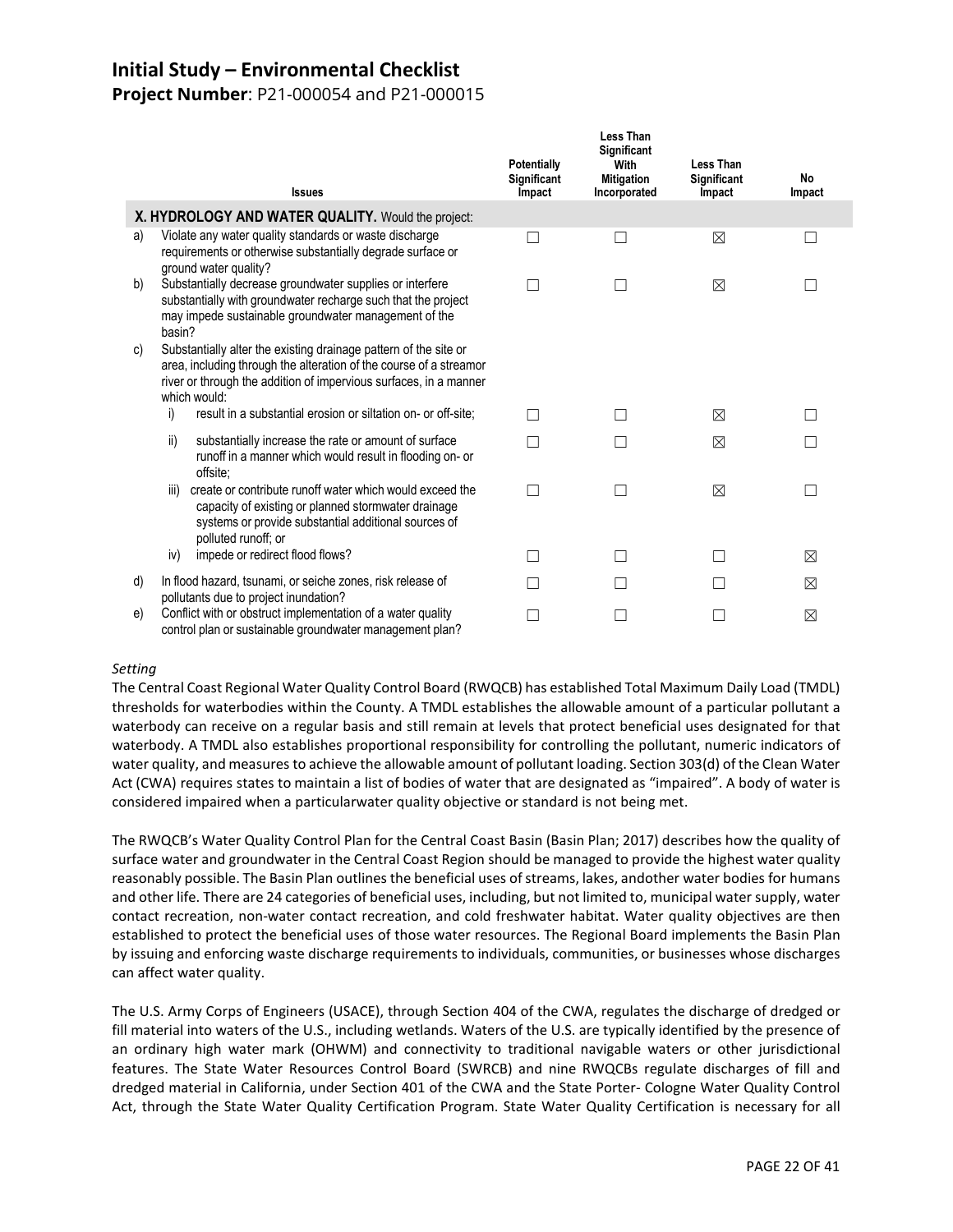### **Project Number**: P21-000054 and P21-000015

projects that require a USACE permit, or fall under other federal jurisdiction, or have the potential to impact waters of the State. Waters of the State are defined by the Porter-Cologne Act as any surface water or groundwater, including saline waters, within the boundaries of the state. The project is not located within a groundwater basin.

The City's municipal code dictates which projects are required to prepare a drainage plan, including any project that would, for example, change the runoff volume or velocity leaving any point of the site, alters natural drainage courses, for properties whose slopes are greater than 10%, and for development requiring grading plans by the Grading and Erosion Control Ordinance (Title 18 of the Municipal Code).

Per the City's Stormwater Program, the Public Work's Department is responsible for ensuring that new construction sites implement best management practices during construction, and that site plans incorporate appropriate postconstruction stormwater runoff controls.

For planning purposes, the flood event most often used to delineate areas subject to flooding is the 100-year flood. The City's Safety Element and the Multi-jurisdictional Local Hazard Mitigation Plan establishes policies to reduce flood hazards and flood damage, including but not limited to prohibition of development in areas of high flood hazard potential. All development located in a 100-year flood zone is subject to Federal Emergency Management Act (FEMA) regulations. The City designates flood hazard areas within areas shown on the Flood Insurance Rate Map (FIRM) provided by FEMA. Development within these areas are required to comply with all applicable provisions of Chapter 15.44 of the Municipal Code (Flood Hazard Area Use Control).

#### *Discussion*

a) *Violate any water quality standards or waste discharge requirements or otherwise substantially degrade surface or ground water quality?*

The project will result in the disturbance of the entire lot (7,300 square feet) and result in approximately 390 cubic yards of cut materials to be balanced and exported off-site. The project is on a generally level site and will be subject to the standard City requirements for drainage, sedimentation and erosion control for construction and permanent use. Project grading will create exposed soil, however, adherence with the City's standards will adequately address these impacts. Additionally, landscaping and stockpiles will be properly managed during construction to avoid material loss.

Existing regulations within the City's municipal code and building code will adequately address surface water quality impacts during construction and permanent use of the project site as a single family residence. No additional measures above what are required or proposed are needed to protect water quality; *impacts are considered less than significant.*

b) *Substantially decrease groundwater supplies or interfere substantially with groundwater recharge such that the project may impede sustainable groundwater management of the basin?*

The project site is located within an established residential neighborhood on an existing residentially zoned lot. The existing residence on the property will be demolished and replaced with a new single-family home. The project would not substantially increase water demand, deplete groundwater supplies, or interfere substantially with groundwater recharge; therefore, the project would not interfere with sustainable management of a groundwater basin and *potential impacts associated with groundwater supplies would be less than significant.*

c) *Substantially alter the existing drainage pattern of the site or area, including through the alteration of the course of a stream or river or through the addition of impervious surfaces, in a manner which would:*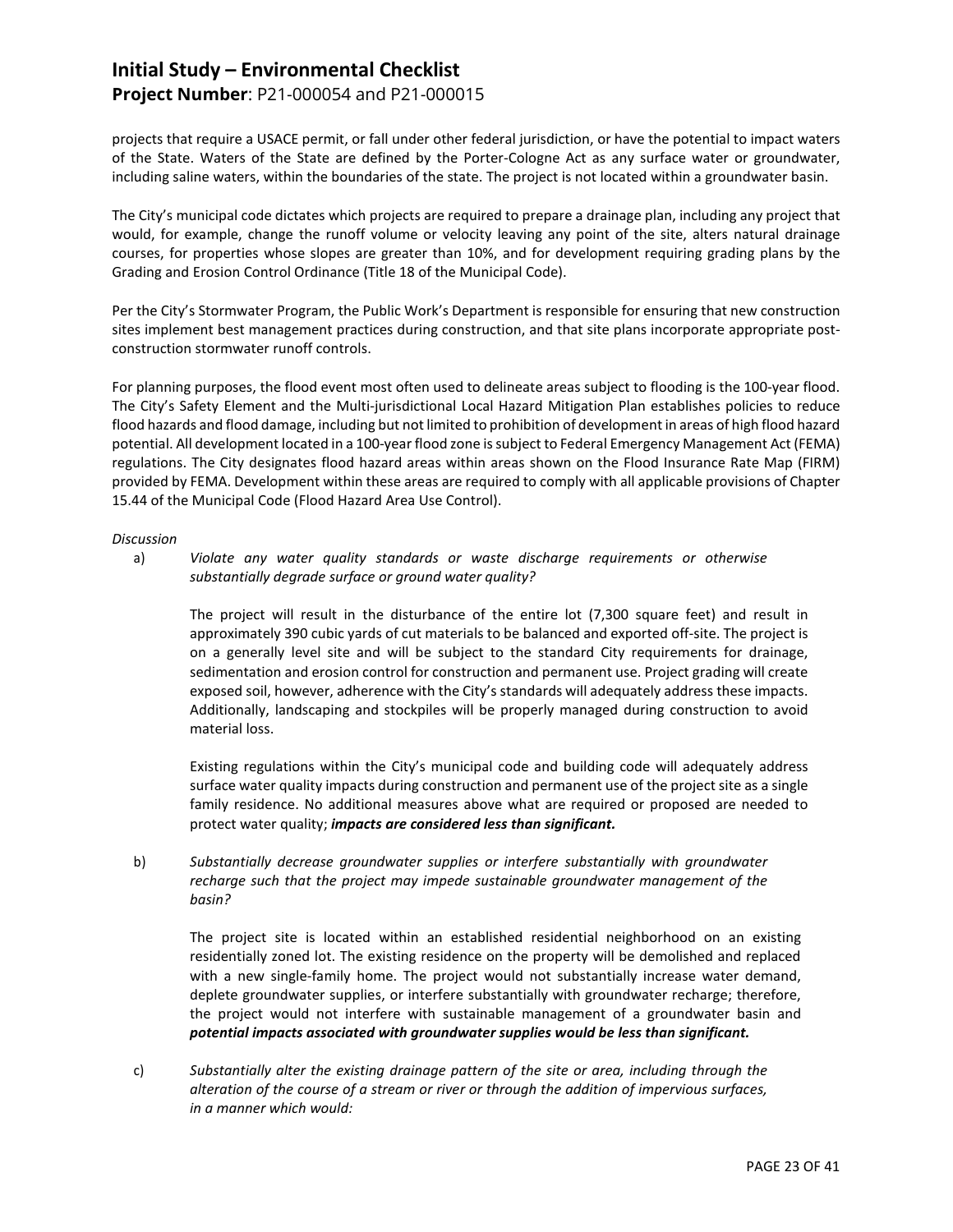## **Initial Study – Environmental Checklist Project Number**: P21-000054 and P21-000015

#### (c-i) *Result in substantial erosion or siltation on- or off-site?*

The project site is not located in proximity to any surface stream or body of standing water that would be subject to risk associated with erosion or siltation as the result of project construction or operation. The project is required to design best management practices to address and minimize any construction and grading impacts associated with implementation of the project. The project is not expected to result in any substantial erosion or siltation on or off site; *therefore, the impact is considered less than significant.*

(c-ii) *Substantially increase the rate or amount of surface runoff in a manner which would result in flooding on- or off-site?*

The project is not expected to result in substantial increases to the rate or amount of surface runoff which could result in flooding on or off site. *Therefore, the impact is considered less than significant.*

The project would not substantially increase the amount of impervious surface area or the rate and volume of surface runoff in a manner that could result in flooding on- or off-site. Based on the nature and size of the project, changes in surface hydrology would be negligible. *Therefore, potential impacts related to increased surface runoff resulting in flooding would be less than significant.*

(c-iii) *Create or contribute runoff water which would exceed the capacity of existing or planned stormwater drainage systems or provide substantial additional sources of polluted runoff?*

The proposed location of the single-family dwelling would be outside of the 100-year flood hazard area. The project would be at a great enoughdistance from the potential flood area to not be considered at risk of hazards associated with periodic flooding, including the possible release of pollutants. Therefore, impacts would be less thansignificant.

The project would not substantially increase the amount of impervious surface area or the rate and volume of surface runoff in a manner that could exceed the capacity of existing stormwater or drainage systems. Based on the nature and size of the project, changes in surface hydrology would be negligible. *Therefore, potential impacts related to increased surface runoff exceeding stormwater capacity would be less than significant.*

(c-iv) *Impede or redirect flood flows?*

Based on the County of San Luis Obispo Flood Hazard Maps, the City's Safety Element, and Multijurisdictional Hazard Mitigation Plan, the project site is not located within a 100-year flood zone. The project would be subject to standard requirements for drainage, sedimentation, and erosion control for construction and operation; *therefore, no impacts would occur.*

#### d) *In flood hazard, tsunami, or seiche zones, risk release of pollutants due to project inundation?*

Based on the City's Safety Element and reference in the Multi-jurisdictional Local Hazard Mitigation Plan, the project site is not located within a 100-year flood zone or within an area that would be inundated if dam failure were to occur. Based on the San Luis Obispo County Tsunami Inundation Maps, the project site is not located in an area with potential for inundation by a tsunami. The project site is not located within close proximity to a standing body of water with potential for seiche to occur; *therefore, the project site has no potential to release pollutants due to project inundation and no impacts would occur.*

e) *Conflict with or obstruct implementation of a water quality control plan or sustainable groundwater management plan?*

Development such as construction of a single family residence will not require special attention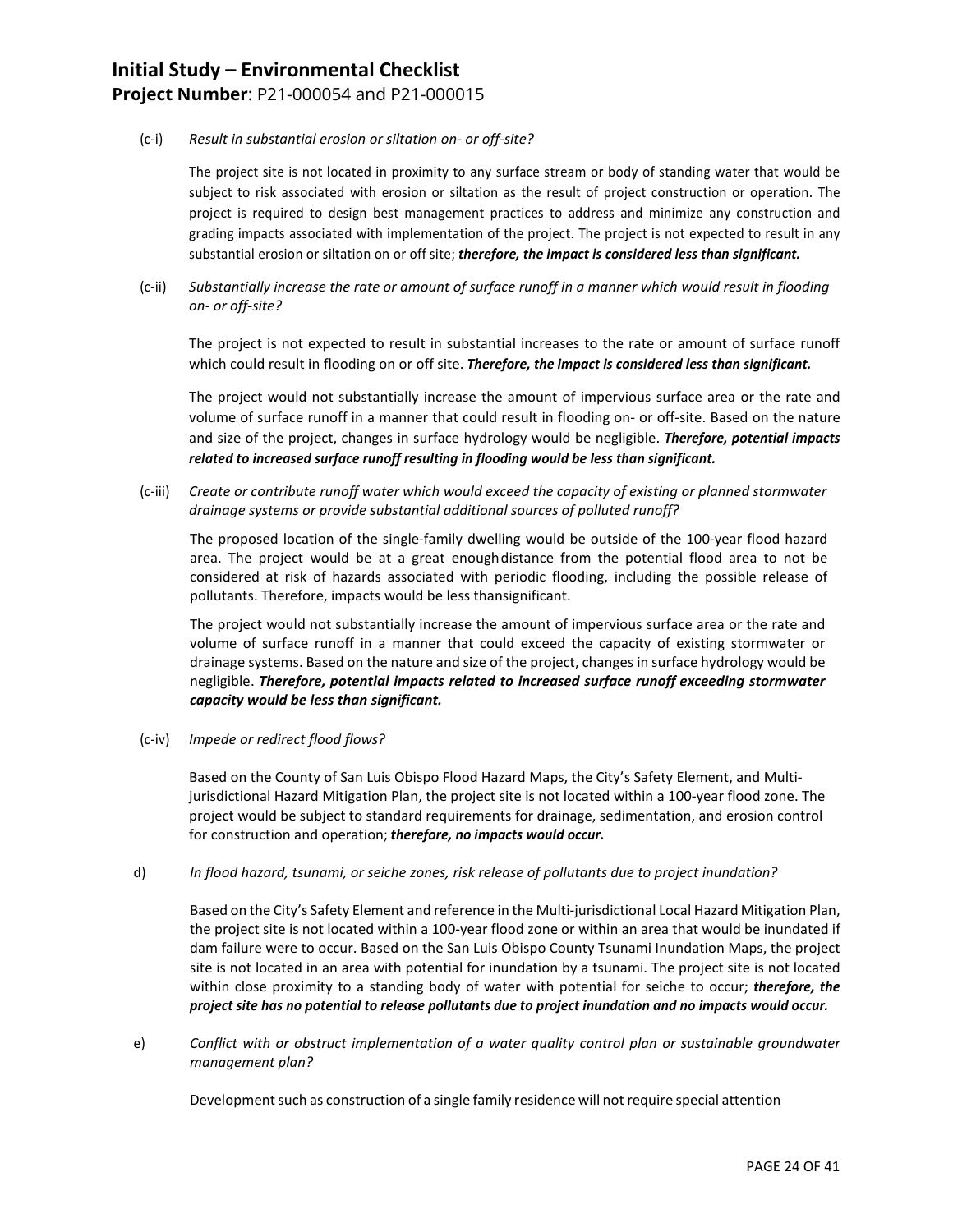## **Project Number**: P21-000054 and P21-000015

to water use beyond what is required in the City's Building Ordinance and Zoning Code requirements. *The project will not conflict or obstruct implementation of a water quality control plan or sustainable management plan. No impacts are anticipated to occur.*

#### *Conclusion*

The project site is not within the 100-year flood zone and does not include existing drainages or other surface waters. The project does not propose alterations to existing water courses or other significant alterations to existing on-site drainage patterns. *Therefore, potential impacts related to hydrology and water quality would be less than significant and no mitigation measures are necessary.*

|    | <b>Issues</b>                                                                                                                                                                             | <b>Potentially</b><br>Significant<br>Impact | Less Than<br>Significant<br>With<br><b>Mitigation</b><br>Incorporated | Less Than<br><b>Significant</b><br>Impact | No<br>Impact |
|----|-------------------------------------------------------------------------------------------------------------------------------------------------------------------------------------------|---------------------------------------------|-----------------------------------------------------------------------|-------------------------------------------|--------------|
|    | XI. LAND USE AND PLANNING. Would the project:                                                                                                                                             |                                             |                                                                       |                                           |              |
| a) | Physically divide an established community?                                                                                                                                               |                                             |                                                                       |                                           | ⊠            |
| b) | Cause a significant environmental impact due to a conflict with<br>any land use plan, policy, or regulation adopted for the purpose<br>of avoiding or mitigating an environmental effect? |                                             |                                                                       |                                           | ⊠            |

#### *Setting*

The City's Zoning Code was established to guide and manage the future growth in the City in accordance with the General Plan, to regulate land use in a manner that will encourage and support orderly development and beneficial use of lands, to minimize adverse effects on the public resulting from inappropriate creation, location, use or design of buildings or land uses, and to protect and enhance significant natural, historic, archaeological, and scenic resources within the City.

The City's Municipal Code Chapter 17.127 establishes the procedures for amendment procedures for the City's Local Coastal Program (LCP). The LCP may be amended (general plan amendment, GPA) by the Planning Commission and City Council and is considered effected once certified by the California Coastal Commission (Section 17.127.070). The review authority is responsible for taking action on a GPA when it first determines that the GPA satisfies the following:

- Internally consistent with the adopted General Plan and LCP;
- Would not be detrimental to the public interest, health, safety, convenience, or welfare of the city;
- Physically suitable (including access, provision of utilities, compatibility with adjoining land uses, and absence of physical constraints) for the requested/anticipated land use development(s); and,
- In compliance with the provisions of the California Environmental Quality Act (CEQA).

The City's Land Use Element of the General Plan contains planning areas that establish policies and programs for the general distribution, location, and extent of the uses of the land for housing, business, industry, open space, recreation, natural resources and other uses of public and private lands. The project site is located within the Planning Area 'E' – St. Andrews Tract. The St. Andrews Planning Area is almost completely developed with singlefamily homes. the ocean frontage consists of single-family residences and Memory Park. Policy LU-E-1 focuses on conserving the existing housing stock and assuring that home additions and replacements are compatible with the scale and character of existing development.

#### *Discussion*

a) *Physically divide an established community?*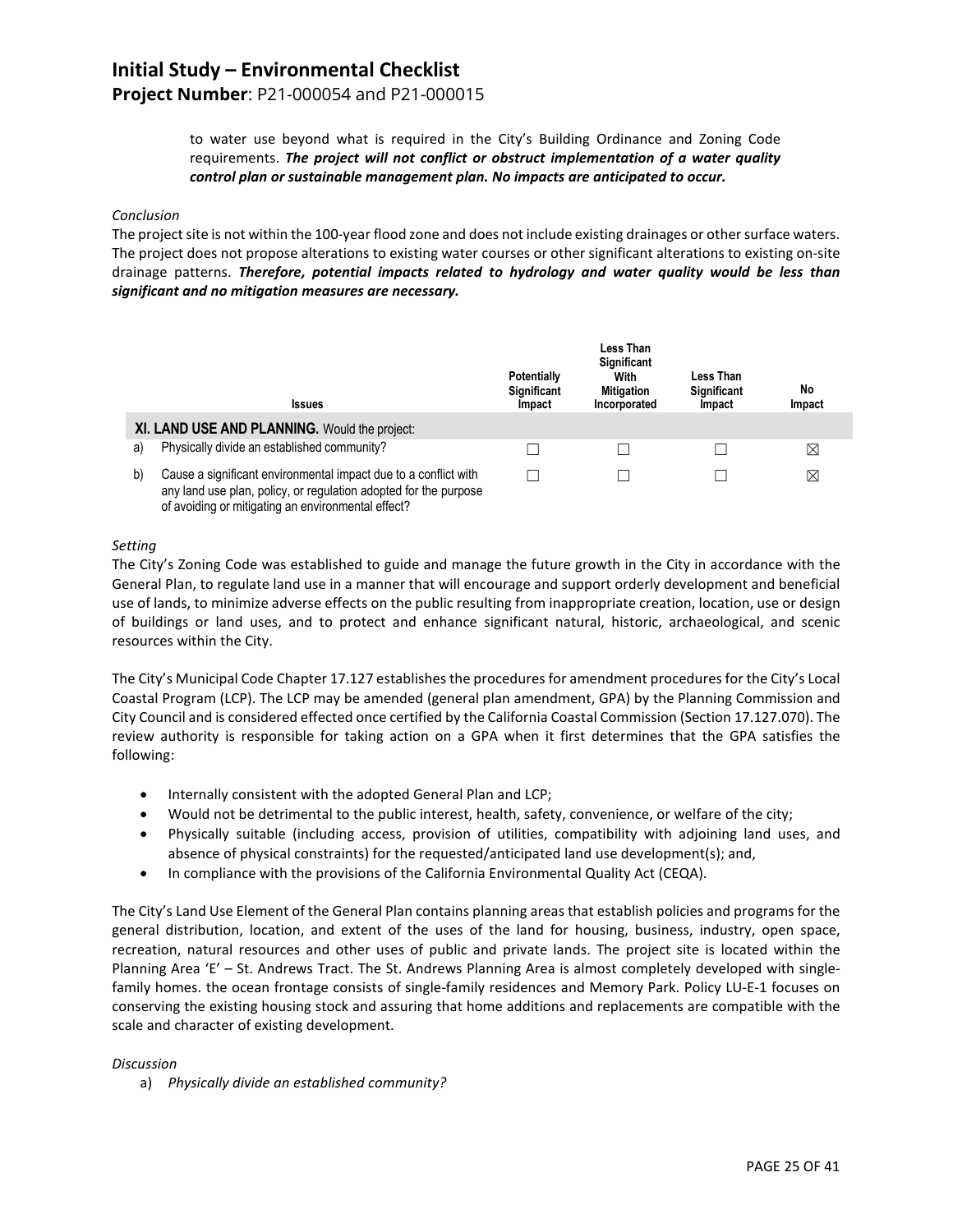### **Project Number**: P21-000054 and P21-000015

The project does not propose project elements or components that would physically divide the site from surrounding areas and uses. The project would be consistent with the general level of development within the project vicinity and would not create, close, or impede any existing public or private roads, or create any other barriers to movement or accessibility within the community. *Therefore, the proposed project would not physically divide an established community and no impacts would occur.*

b) *Cause a significant environmental impact due to a conflict with any land use plan, policy, or regulation adopted for the purpose of avoiding or mitigating an environmental effect?*

Single-family residences are considered an allowed use within the single family residential (R-1) zoning district. The project is consistent with existing surrounding developments and does not contain sensitive on-site resources; therefore, the project would not conflict with policies or regulations adopted for the purpose of avoiding or mitigating environmental effects. the project would be consistent with existing land uses and designations for the proposed site and, therefore, would not conflict with any applicable land use plan, policy, or regulation adopted for the purpose of avoiding or mitigating environmental effects. *No impacts would occur.*

#### *Conclusion*

The project would be consistent with local and regional land use designations, plans, and policies and would not divide an established community. *Therefore, there would be no impacts to land use and planning and no mitigation measures are necessary.*

|    | <b>Issues</b>                                                                                                                                                            | Potentially<br>Significant<br>Impact | Less Than<br><b>Significant</b><br>With<br><b>Mitigation</b><br>Incorporated | Less Than<br><b>Significant</b><br>Impact | No<br>Impact |
|----|--------------------------------------------------------------------------------------------------------------------------------------------------------------------------|--------------------------------------|------------------------------------------------------------------------------|-------------------------------------------|--------------|
|    | XII. MINERAL RESOURCES. Would the project:                                                                                                                               |                                      |                                                                              |                                           |              |
| a) | Result in the loss of availability of a known mineral resourcethat<br>would be a value to the region and the residents of the state?                                     |                                      |                                                                              |                                           | $\boxtimes$  |
| b) | Result in the loss of availability of a locally important mineral<br>resource recovery site delineated on a local general plan,<br>specific plan or other land use plan? |                                      |                                                                              |                                           | X            |

#### *Setting*

The California Surface Mining and Reclamation Act of 1975 (SMARA) requires that the State Geologist classify land into mineral resource zones (MRZ) according to the known or inferred mineral potential of the land (Public Resources Code Sections 2710–2796).

The three MRZs used in the SMARA classification-designation process in the San Luis Obispo-Santa Barbara Production-Consumption Region are defined below (California Geological Survey 2011a):

- MRZ-1: Areas where available geologic information indicates that little likelihood exists for the presence of significant mineral resources.
- MRZ-2: Areas where adequate information indicates that significant mineral deposits are present, or where it is judged that a high likelihood for their presence exists. This zone shall be applied to known mineral deposits or where well-developed lines of reasoning, based upon economic-geologic principles and adequate data, demonstrate that the likelihood for occurrence of significant mineral deposits is high.
- MRZ-3: Areas containing known or inferred aggregate resources of undetermined significance.

There are no known mineral resources that fall into the three MRZ categories as defined by the SMARA classification within the vicinity of the project site.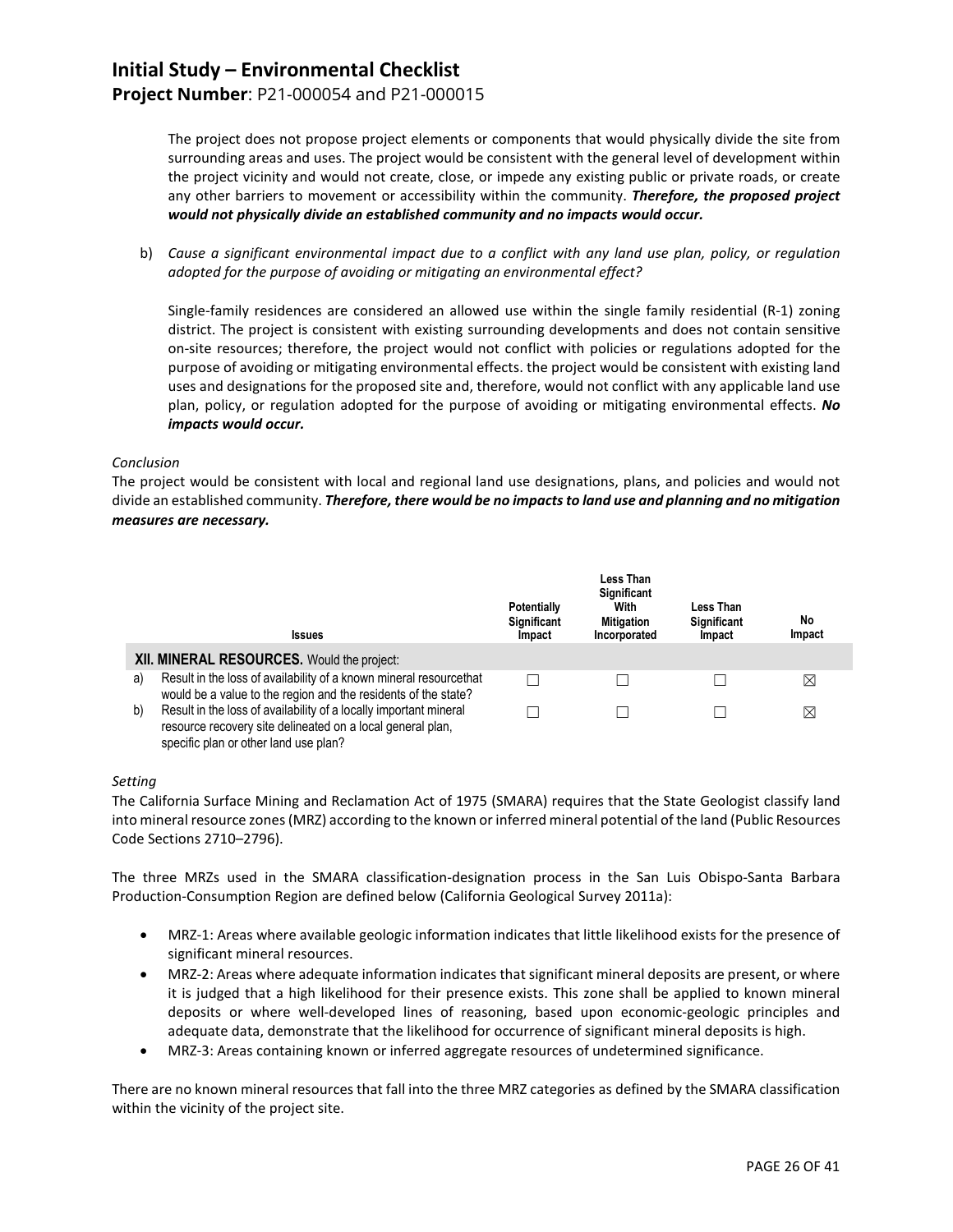## **Project Number**: P21-000054 and P21-000015

#### *Discussion*

- *a) Result in the loss of availability of a known mineral resource that would be a value to the region and the residents of the state?*
- *b) Result in the loss of availability of a locally important mineral resource recovery site delineated on a local general plan*

There are no known mineral resources within the vicinity of the project site. Result of the project would not result in the loss of any mineral resources. *No impacts would result from project implementation.*

#### *Conclusion*

There are no known mineral resources within the vicinity of the project site. Result of the project would not result in the loss of any mineral resources. *No impacts would result from project implementation and no mitigation measures are necessary.*

|    | <b>Issues</b>                                                                                                                                                                                                                                                                                                     | <b>Potentially</b><br>Significant<br>Impact | <b>Less Than</b><br>Significant<br>With<br><b>Mitigation</b><br>Incorporated | Less Than<br>Significant<br>Impact | No<br>Impact |
|----|-------------------------------------------------------------------------------------------------------------------------------------------------------------------------------------------------------------------------------------------------------------------------------------------------------------------|---------------------------------------------|------------------------------------------------------------------------------|------------------------------------|--------------|
|    | <b>XIII. NOISE.</b> Would the project:                                                                                                                                                                                                                                                                            |                                             |                                                                              |                                    |              |
| a) | Generation of a substantial temporary or permanent increasein<br>ambient noise levels in the vicinity of the project in excess of<br>standards established in the local general plan or noise<br>ordinance, or applicable standards of other agencies?                                                            |                                             |                                                                              | ⊠                                  |              |
| b) | Generation of excessive groundborne vibration orgroundborne<br>noise levels?                                                                                                                                                                                                                                      |                                             |                                                                              | ⊠                                  |              |
| C) | For a project located within the vicinity of a private airstrip or an<br>airport land use plan or, where such a plan has not been<br>adopted, within two miles of a public airport or public use airport,<br>would the project expose people residing or working inthe<br>project area to excessive noise levels? |                                             |                                                                              |                                    | ⊠            |

#### *Setting*

The City of Pismo Beach Noise Element of the General Plan provides a policy framework for addressing potential noise impacts in the planning process. The purpose of the Noise Element is to minimize future noise conflicts. The Noise Element identifies the major noise sources in the City (highways, primary and major local streets, railroad operations, aircraft and airport operations, local industrial facilities, and other stationary sources) and includes goals, policies, and implementation programs to reduce future noise impacts. Among the most significant policies of the Noise Element are numerical noise standards that limit noise exposure within noise-sensitive land uses, and performance standards for new commercial and industrial uses that might adversely impact noise-sensitive land uses.

In order to determine the existing noise environment in Pismo Beach, a community noise survey was conducted during August 1990 by Brown-Buntin Associates, Inc. under contract to the County of San Luis Obispo. Maximum noise levels ranged from 63-70 dB and generally were due to traffic. Minimum levels were from traffic and wind and ranged from 25 to 40 dB. Based on these measurements, background noise levels in terms of Ldn were estimated to range from 41 to 57 dB. Noise sensitive uses that have been identified by the City include the following: residences, churches, and schools. Uses that are noise-producing have been identified as well and include the following: highways, and certain forms of industry.

Brown-Buntin Associates developed existing and projected noise contour data for the major transportation routes in the county. Traffic data was provided by CALTRANS, the county and the cities. Estimates for future traffic volumes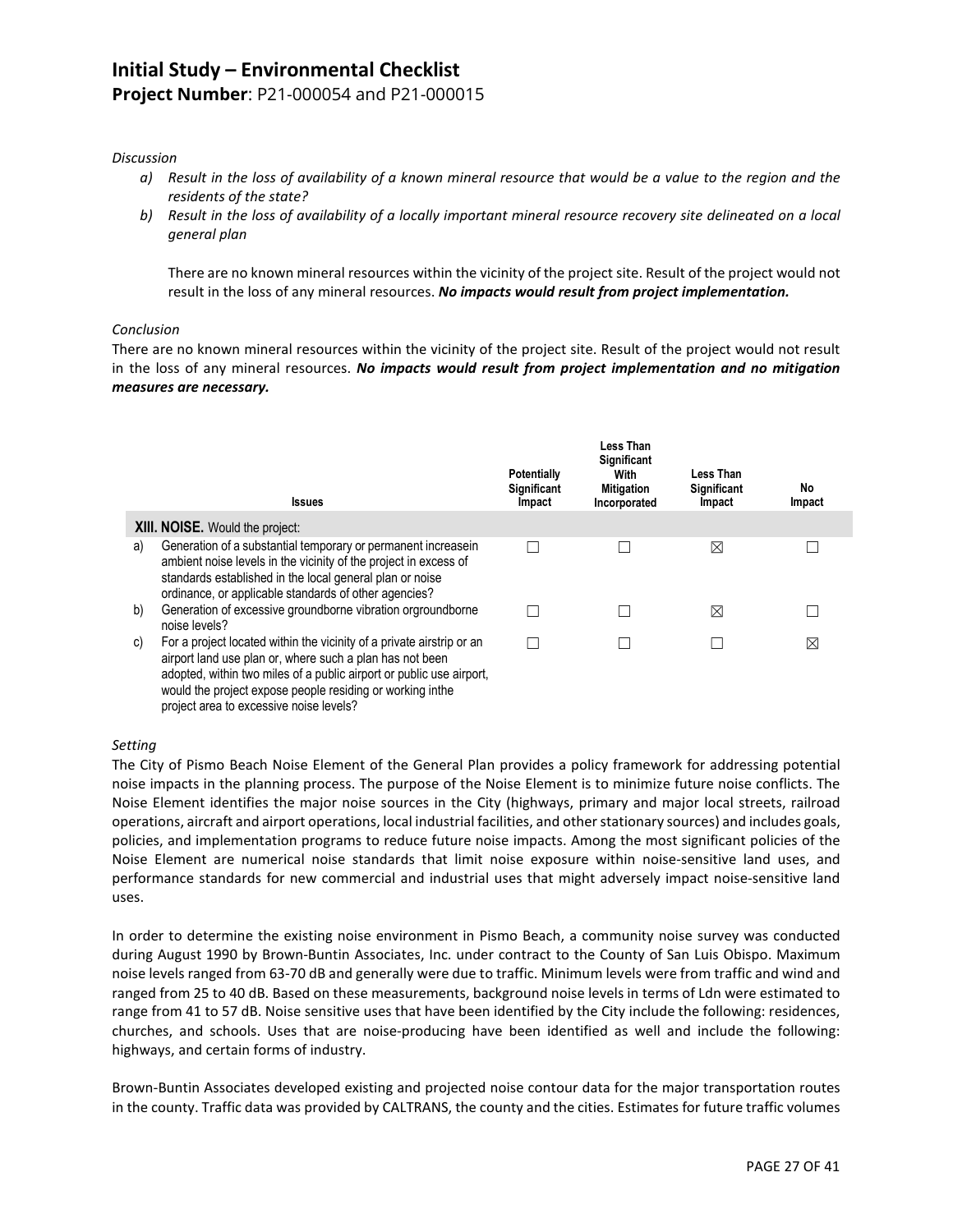## **Project Number**: P21-000054 and P21-000015

for certain county and city roadway segments are based on growth rates of comparable roadways since these data were not available from the jurisdictions. The noise contours affecting Pismo Beach are presented on Table N-1 and are displayed in Figures N-1 and N-2 of the Noise Element.

The measurement of noise, and particularly the measurement of potential noise from, or affecting, a proposed project requires the use of sophisticated equipment and considerable technical expertise. To assist the City in making preliminary assessments of potential problems as well as potential solutions, the County of San Luis Obispo has provided all cities in the county with a Technical Reference Manual that supplies specific technical information for individual jurisdictions and an Acoustical Design Manual that can be used as an aid to site design review.

The existing ambient noise environment of the project site (residential neighborhood) is characterized by light traffic along Naomi Avenue and Seacliff Drive, as well as wave noise from the cliffs below Seacliff Drive. The nearest sensitive receptors to the project site are those residences in the immediate vicinity and adjacent to the project site. The project site is not within close proximity to an Airport or subject to airport operational noise.

#### *Discussion*

*a) Generation of a substantial temporary or permanent increase in ambient noise levels in the vicinity of the project in excess of standards established in the local general plan or noise ordinance, or applicable standards of other agencies?*

Project construction would result in a temporary increase in noise levels associated with construction activities, equipment, and vehicle trips. construction noise would be variable, temporary, and limited in nature and duration. The City requires that construction activities be conducted during daytime hours to utilize City construction noise exception standards and that construction equipment be equipped with appropriate mufflers recommended by the manufacturer. *Compliance with these standards would ensure short-term construction noise would be less than significant.*

The project does not propose any uses or features that would generate a significant permanent source of mobile or stationary noise sources. Ambient noise levels in the residential neighborhood and at the project site after project implementation would not be significantly different than existing levels. Therefore, potential operational noise impacts would be less than significant.

Based on the limited nature of construction and operation activities, *impacts associated with the generation of a substantial temporary or permanent increase in ambient noise levels would be less than significant.*

*b) Exposure of persons to or generation of excessive groundborne vibration or groundborne noise levels?*

The project does not propose substantial grading/earthmoving activities, pile driving, or other high impact activities that would generate substantial groundborne noise or groundborne vibration during construction. Construction equipment has the potential to generate minor groundborne noise and/or vibration, but these activities would be limited in duration and are not likely to be perceptible from adjacent areas. The project does not propose a use that would generate long-term operational groundborne noise or vibration. *Therefore, impacts related to exposure of persons to or generation of excessive groundborne vibration or groundborne noise levels would be less than significant.*

*c) For a project located within the vicinity of a private airstrip or an airport land use plan or, where such a plan has not been adopted, within two miles of a public airport or public use airport, would the project expose people residing or working in the project area to excessive noise levels?*

The project site is not located within or adjacent to an airport land use plan or within two (2) miles of a public airport or private airstrip; therefore, *no impact would occur.*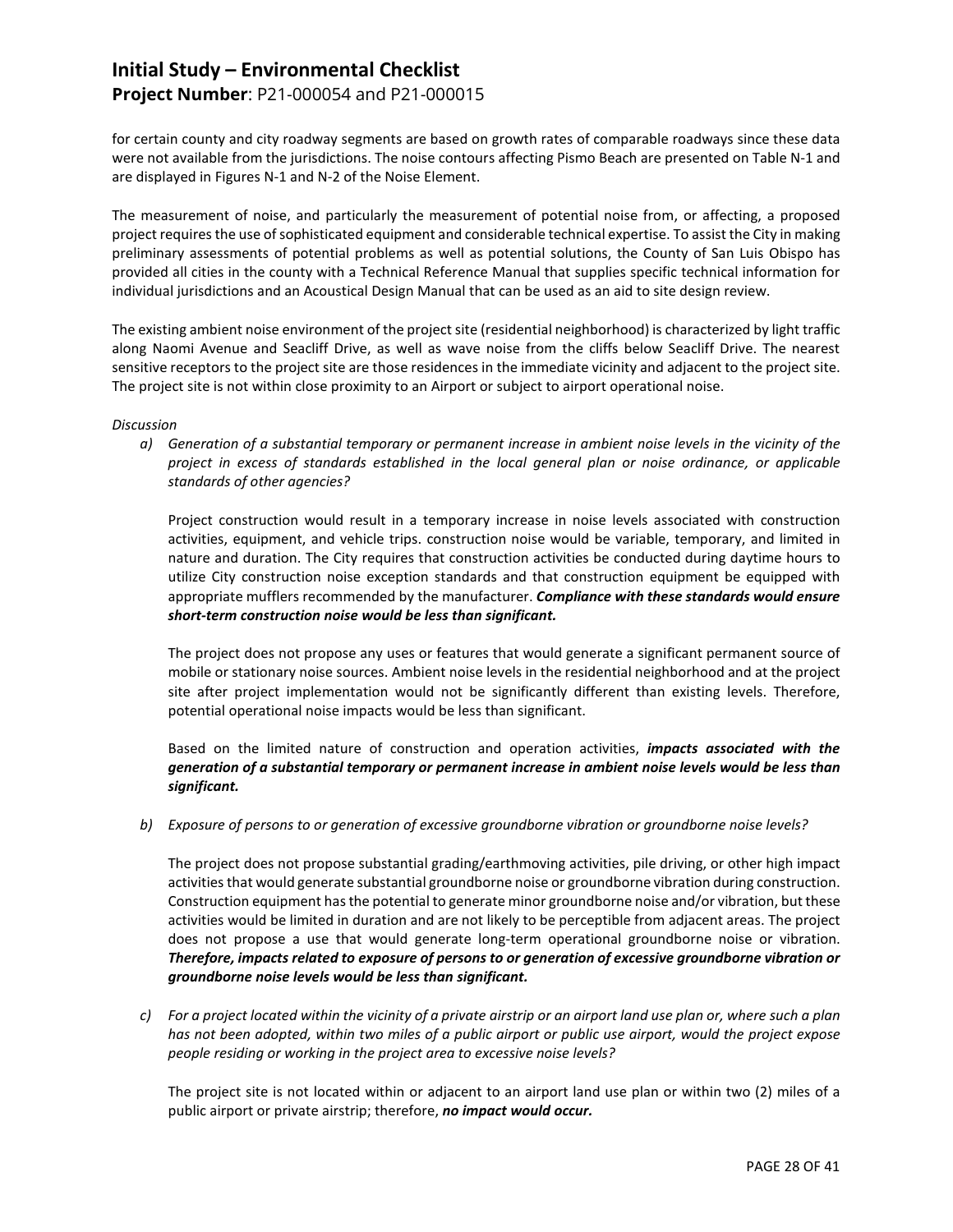### **Project Number**: P21-000054 and P21-000015

#### *Conclusion*

Short-term construction activities would be limited in nature and duration and conducted during daytime periods per City standards. No long-term operational noise or ground vibration would occur as a result of the project. the project is located adjacent to residential uses, identified as noise sensitive receptors, however, *potential impacts related to noise during construction are anticipated and would be less than significant as they are short-term in nature. No mitigation measures are necessary.*

|    | <b>Issues</b>                                                                                                                                                                                                            | <b>Potentially</b><br>Significant<br>Impact | Less Than<br><b>Significant</b><br>With<br><b>Mitigation</b><br>Incorporated | Less Than<br>Significant<br>Impact | No<br>Impact |
|----|--------------------------------------------------------------------------------------------------------------------------------------------------------------------------------------------------------------------------|---------------------------------------------|------------------------------------------------------------------------------|------------------------------------|--------------|
|    | XIV. POPULATION AND HOUSING. Would the project:                                                                                                                                                                          |                                             |                                                                              |                                    |              |
| a) | Induce substantial unplanned population growth in an area, either<br>directly (for example, by proposing new homes and businesses)<br>or indirectly (for example, through extension ofroads or other<br>infrastructure)? | L                                           |                                                                              |                                    | ⊠            |
| b) | Displace substantial numbers of existing people or housing,<br>necessitating the construction of replacement housing<br>elsewhere?                                                                                       |                                             |                                                                              |                                    | ⊠            |

#### *Setting*

The City of Pismo Beach General Plan 2020-2028 Housing Element addresses the city's plans to meet its housing needs, particularly the availability, affordability, and adequacy of housing supply. The Housing Element defines strategies and programs that will serve all socioeconomic groups.

The City faces many challenges related to establishing housing within the community: balancing employment and housing opportunities, matching the supply and demand for housing, enhancing the affordability of housing for all segments of the population, ensuring that adequate water and public services are available, and conserving natural resources that distinguish Pismo Beach. The 2020-2028 Housing Element sets forth strategies to address these issues and provide guidance for local government decision making.

The City's inclusionary housing requirements are in Chapter 17.26 of the municipal code and require the provision of new affordable housing in conjunction with both residential and nonresidential development and subdivisions. In its efforts to provide for affordable housing, the City currently participates in the Community Development Block Grant (CDBG) program, administered by the County of San Luis Obispo, which provides limited financial assistance to projects relating to affordable housing throughout the community.

The project site is located within an established residential neighborhood and is developed with an existing singlefamily residence. The proposed project will allow the lot to be redeveloped with a new single-family residence.

#### *Discussion*

*a) Induce substantial unplanned population growth in an area, either directly (for example, by proposing new homes and businesses) or indirectly (for example, through extension of roads or other infrastructure)?*

The project is not expected to cause any substantial population growth as it would involve reconstruction and remodel of an existing single-family residence. The project does not include the construction of businesses or extension or establishment of roads, utilities, or other infrastructure that would induce substantial development and population growth in new areas. The project would not generate a substantial number of new employment opportunities that would encourage population growth in the area. *Therefore,*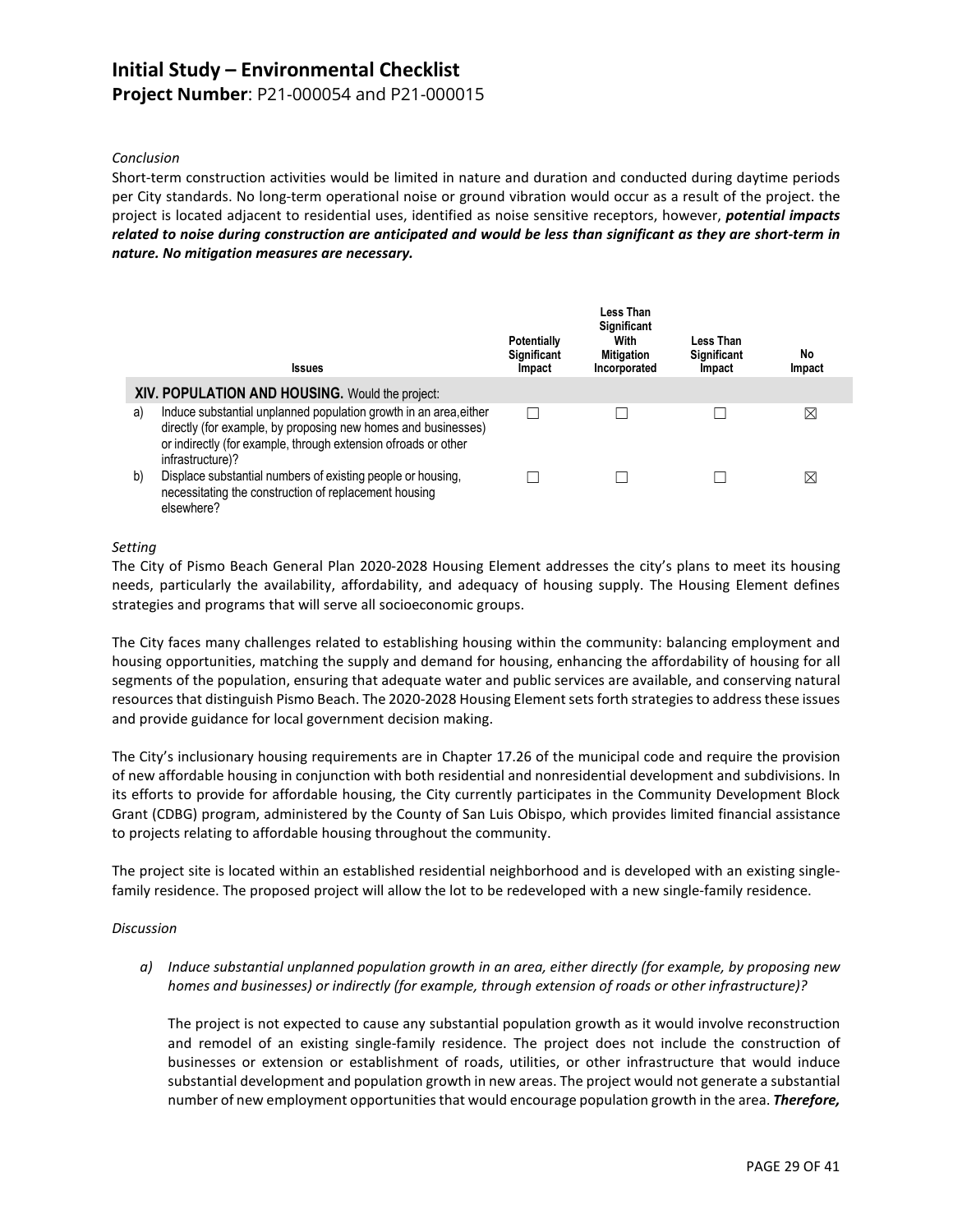**Project Number**: P21-000054 and P21-000015

#### *the project would not directly or indirectly induce substantial growth and no impacts would occur***.**

*b) Displace substantial numbers of existing people or housing, necessitating the construction of replacement housing elsewhere?*

The project would not displace existing housing or necessitate the construction of replacement housing elsewhere*; therefore, no impacts would occur.*

#### *Conclusion*

#### *No impacts to population and housing would occur and no mitigation measures are necessary.*

|    | <b>Issues</b>                                                                                                                                                                                                                                                                                                                                                                                                                             | <b>Potentially</b><br>Significant<br>Impact | Less Than<br><b>Significant</b><br>With<br><b>Mitigation</b><br>Incorporated | Less Than<br><b>Significant</b><br>Impact | No<br>Impact |
|----|-------------------------------------------------------------------------------------------------------------------------------------------------------------------------------------------------------------------------------------------------------------------------------------------------------------------------------------------------------------------------------------------------------------------------------------------|---------------------------------------------|------------------------------------------------------------------------------|-------------------------------------------|--------------|
|    | XV. PUBLIC SERVICES. Would the project:                                                                                                                                                                                                                                                                                                                                                                                                   |                                             |                                                                              |                                           |              |
| a) | Result in substantial adverse physical impacts associated with the<br>provision of new or physically altered governmental facilties, need for<br>new or physically altered governmental facilities, the construction of<br>which could cause significant environmental impacts, in order to<br>maintain acceptable service ratios, response times, or other<br>performance objectives for any of the public services:<br>Fire Protection? |                                             |                                                                              | ⊠                                         |              |
|    | Police Protection?                                                                                                                                                                                                                                                                                                                                                                                                                        |                                             |                                                                              | ⊠                                         |              |
|    | Schools?                                                                                                                                                                                                                                                                                                                                                                                                                                  |                                             |                                                                              | ⊠                                         |              |
|    | Parks?                                                                                                                                                                                                                                                                                                                                                                                                                                    |                                             |                                                                              | ⊠                                         |              |
|    | Other public facilities?                                                                                                                                                                                                                                                                                                                                                                                                                  |                                             |                                                                              | ⊠                                         |              |

#### *Setting*

Fire protection services in the City of Pismo Beach (City) are provided by the California Department of Forestry and Fire Protection (CAL Fire), which has been under contract with the City to provide full-service fire protection. CAL FIRE responds to emergencies and other requests for assistance, plans for and takes action to prevent emergencies and to reduce their impact, coordinates citywide and regional response efforts, and provides public education and training in the community. The project would be served by Station #63, located approximately  $4/10^{th}$  of a mile to the east-northeast of the project site. Based on the County of San Luis Obispo response time map, it will take approximately 1 minute to respond to a call regarding fire or life safety at this location.

Police protection and emergency services in the City are provided by the City Police Department. The Police Department responds to calls for service, conducts proactive law enforcement activities, and performs initial investigations of crimes. Patrol personnel are deployed from the City's Police Station located at 1000 Bello Street in Pismo Beach.

Pismo Beach is within the Lucia Mar School District and includes one elementary school and one middle school.

#### *Discussion*

*a) Would the project result in substantial adverse physical impacts associated with the provision of new or physically altered governmental facilities, need for new or physically altered governmental facilities, the construction of which could cause significant environmental impacts, in order to maintain acceptable service*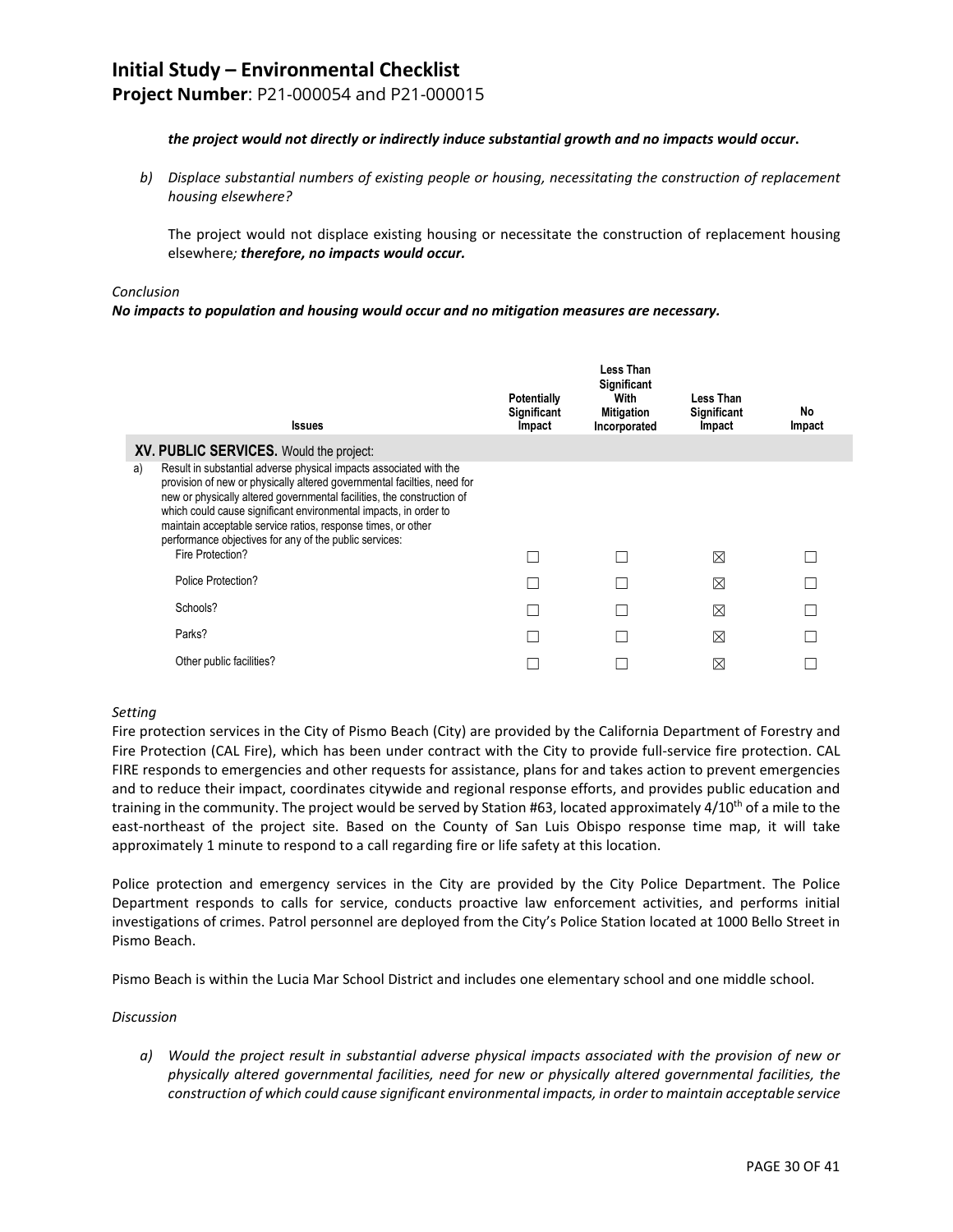**Project Number**: P21-000054 and P21-000015

*ratios, response times or other performance objectives for any of the public services:*

#### *Fire protection?*

The project would be required to comply with all fire safety rules and regulations including the California Fire Code and Public Resources Code prior to issuance of a building permit. Based on the limited nature of the proposed development, the project would not result in a significant increase in demand for fire protection services. The project would be served by existing fire protection services and would not result in the need for new or altered fire protection services or facilities; therefore, *impacts would be less than significant.*

#### *Police protection?*

The project does not propose a new use or activity that would require additional police services above what is normally provided for within an established residential neighborhood with similar surrounding land uses; therefore, *impacts related to police services would be less than significant.*

#### *Schools?*

The project would not induce a substantial increase in population growth and would not result in the need for additional parks or recreational services or facilities to serve new populations. Therefore, potential *impacts would be less than significant.*

#### *Parks?*

The project would not induce a substantial increase in population growth and would not result in the need for additional parks or recreational services or facilities to serve new populations. *Therefore, potential impacts would be less than significant.*

#### *Other public facilities?*

As discussed above, the proposed project would be subject to applicable fees to offset negligible increased demands on public facilities; *therefore, impacts related to other public facilities would be less than significant.*

#### *Conclusion*

The project does not propose development that would substantially increase demands on public services and would not induce population growth that would substantially increase demands on public services; *therefore, potential impacts related to public services would be less than significant and no mitigation measures are necessary.*

|    | <b>Issues</b>                                                                                                                                                                                                       | <b>Potentially</b><br>Significant<br>Impact | Less Than<br><b>Significant</b><br>With<br><b>Mitigation</b><br>Incorporated | Less Than<br>Significant<br>Impact | No<br>Impact |
|----|---------------------------------------------------------------------------------------------------------------------------------------------------------------------------------------------------------------------|---------------------------------------------|------------------------------------------------------------------------------|------------------------------------|--------------|
|    | XVI. RECREATION Would the project:                                                                                                                                                                                  |                                             |                                                                              |                                    |              |
| a) | Would the project increase the use of existing neighborhood and<br>regional parks or other recreational facilities such that<br>substantial physical deterioration of the facility would occur orbe<br>accelerated? |                                             |                                                                              | ⊠                                  |              |
| b) | Does the project include recreational facilities or require the<br>construction or expansion of recreational facilities which might<br>have an adverse physical effect on the environment?                          |                                             |                                                                              |                                    | $\boxtimes$  |

#### *Setting*

The City of Pismo Beach Parks, Recreation, and Access Element of the General Plan is viewed in the context of the background, principles, and policies found in the Conservation and Open Space Element, much of which is integral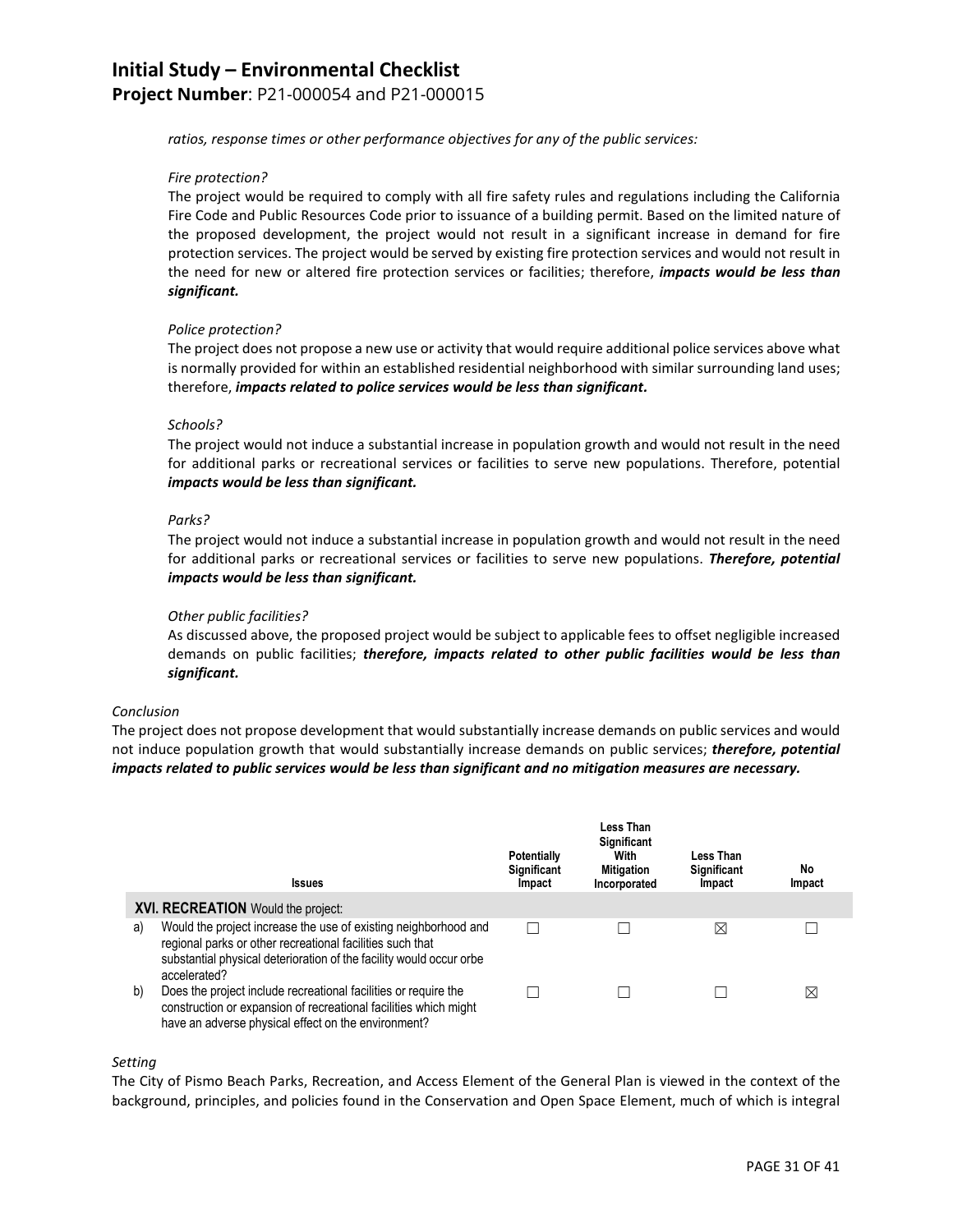**Project Number**: P21-000054 and P21-000015

to recreation and access concerns.

Pismo Beach has always relied on the Pacific Ocean and the beach to be its chief recreational resource. In addition to this natural resource, the city contains both state and local parks and recreational areas. Pismo State Beach, under the direction of the State Department of Parks and Recreation, comprises 1.5 miles of the city's only major sandy beach (approximately 60 acres) and is the major recreational area of the city. The city has approximately 315 acres of additional public park area either developed or proposed. Forty percent of the park area is within the Coastal Zone.

The project site is located within an existing residential neighborhood adjacent to ocean frontage along Seacliff Drive. The ocean frontage consists of single-family residences and Memory Park. These homes are adjacent to highly erodible cliffs, with rocky shoreline and small pocket beaches below. During low tide there are small beaches accessible to the public. There is also bluff top access from Naomi Avenue dedicated to the City and connected to a city easement south of St. Andrews Tract in the Spindrift Planning Area. This access leads to a spectacular viewpoint, which is under private ownership. There is a public access easement from Seacliff Drive to Spyglass Park in the adjacent Spyglass Planning Area. The proposed project will be located entirely within the existing lot and will not obstruct access or increase use of the existing neighborhood, otherwise triggering the need to replace access or add recreational facilities to the area.

#### *Discussion*

*a) Would the project increase the use of existing neighborhood and regional parks or other recreational facilities such that substantial physical deterioration of the facility would occur or be accelerated?*

The project would not result in a substantial growth within the area and would not substantially increase demand on any proximate existing neighborhood or regional park or other recreational facility(ies). *Payment of standard development impact fees would ensure any incremental use of existing parks and recreational facilities would be reduced to less than significant.*

*b) Does the project include recreational facilities or require the construction or expansion of recreational facilities which might have an adverse physical effect on the environment?*

The project does not include the construction of new recreational facilities and would not result in a substantial increase in demand or use of parks and recreational facilities. Implementation of the project would not require the construction or expansion of recreational facilities; therefore, *no impacts would occur.*

#### *Conclusion*

The project would not result in the significant increase in use, construction, or expansion of parks or recreational facilities. Therefore, *potential impacts related to recreation would be less than significant and no mitigation measures are necessary.*

|    | <b>Issues</b>                                                                                                                                              | <b>Potentially</b><br>Significant<br>Impact | Less Than<br><b>Significant</b><br>With<br><b>Mitigation</b><br>Incorporated | Less Than<br><b>Significant</b><br><b>Impact</b> | No<br>Impact |
|----|------------------------------------------------------------------------------------------------------------------------------------------------------------|---------------------------------------------|------------------------------------------------------------------------------|--------------------------------------------------|--------------|
|    | XVII. TRANSPORTATION Would the project:                                                                                                                    |                                             |                                                                              |                                                  |              |
| a) | Conflict with a program, plan, ordinance or policy addressing the<br>circulation system, including transit, roadway, bicycle and<br>pedestrian facilities? |                                             |                                                                              | $\boxtimes$                                      |              |
| b) | Conflict or be inconsistent with CEQA Guidelines § 15064.3,<br>subdivision (b)?                                                                            |                                             |                                                                              | $\boxtimes$                                      |              |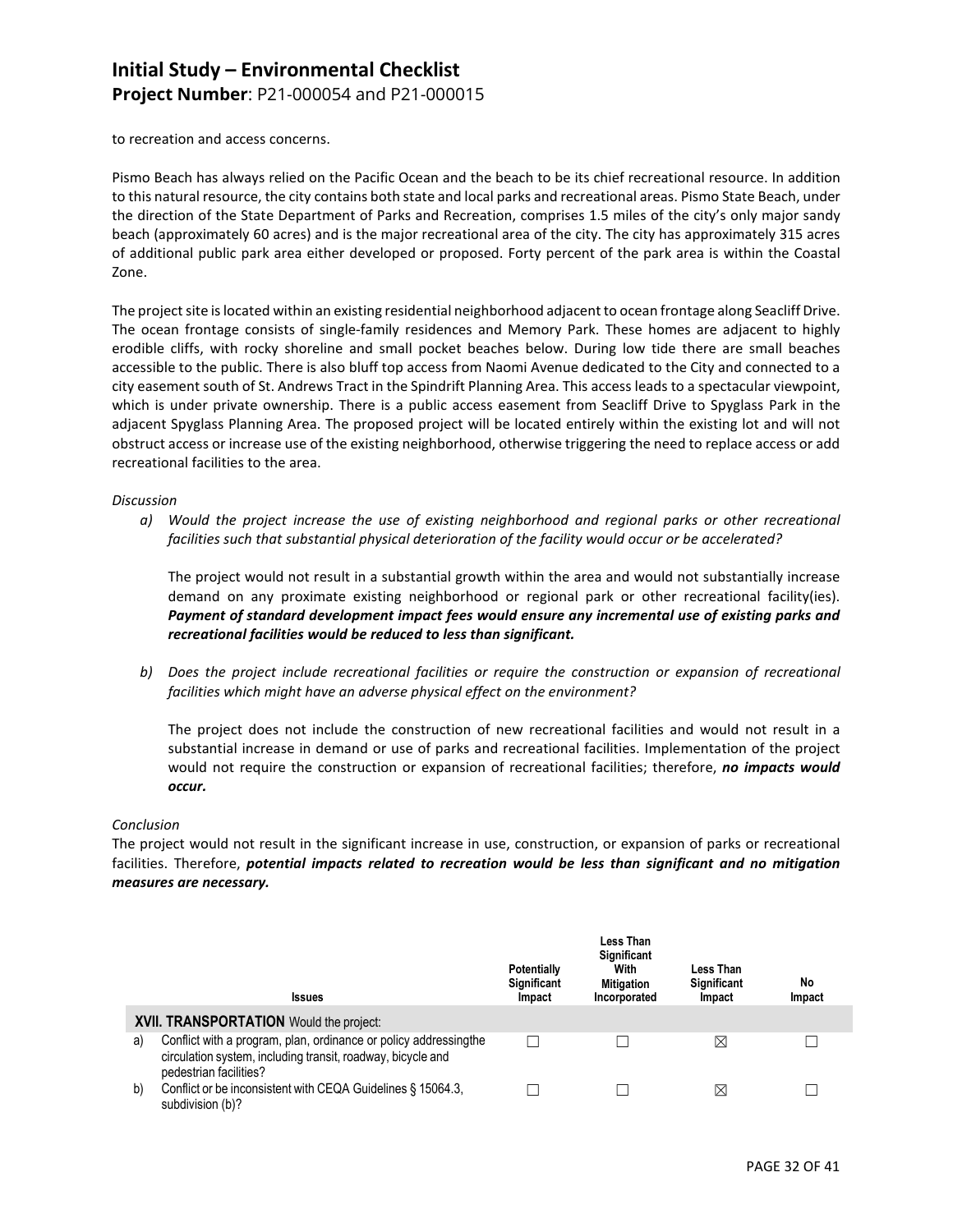## **Initial Study – Environmental Checklist Project Number**: P21-000054 and P21-000015

| Substantially increase hazards due to a geometric designfeature<br>(e.g., sharp curves or dangerous intersections) or incompatible |  | $\bowtie$ |
|------------------------------------------------------------------------------------------------------------------------------------|--|-----------|
| uses (e.g., farm equipment)?<br>Result in inadequate emergency access?                                                             |  | M         |

#### *Setting*

The City of Pismo Beach maintains traffic data for all City-maintained roadways. The California Department of Transportation (Caltrans) maintains annual traffic data on state highways and interchanges within the county and urban areas. The project site is located within an existing residential neighborhood, accessed from Shell Beach Road, a minor arterial (Circulation Element).

In 2013, Senate Bill 743 was signed into law with the intent to "more appropriately balance the needs of congestion management with statewide goals related to infill development, promotion of public health through active transportation, and reduction of greenhouse gas emissions" and required the Governor's Office of Planning and Research (OPR) to identify new metrics for identifying and mitigating transportation impacts within CEQA. As a result, in December 2018, the California Natural Resources Agency certified and adopted updates to the State CEQA Guidelines. The revisions included new requirements related to the implementation of Senate Bill 743 and identified vehicle miles traveled (VMT) per capita, VMT per employee, and net VMT as new metrics for transportation analysis under CEQA (as detailed in Section 15064.3 [b]). Beginning July 1, 2020, the newly adopted VMT criteria for determining significance of transportation impacts must be implemented statewide.

The City's Land Use and Circulation Elements of the City's General Plan establishes goals and strategies to meet pedestrian circulation needs by providing usable and attractive sidewalks, pathways, and trails to establish maximum access and connectivity between land use and zoning districts.

The project includes construction of a new single-family residence on an existing residential lot. The lot is currently developed with a single-family residence. Access to the lot is from Naomi Avenue, which is developed with curb, gutter, and sidewalks. There is a bus stop located approximately 0.4 miles from the project site (Shell Beach Road and Seacliff Drive); there are bicycle and pedestrian facilities along Shell Beach Road, within 1 mile of the project site.

#### *Discussion*

a) *Conflict with a program, plan, ordinance or policy addressing the circulation system, including transit, roadway, bicycle and pedestrian facilities?*

The project does not propose the substantial temporary or long-term alteration of any proximate transportation facilities. Marginal increases in traffic can be accommodated by existing local streets and the project would not result in any long-term changes in traffic or circulation. The project does not propose uses that would interfere or conflict with applicable policies related to circulation, transit, roadway, bicycle, or pedestrian systems or facilities. The project would be consistent with the Circulation Element of the City's General Plan*. Therefore, potential impacts would be less than significant.*

b) *Would the project conflict or be inconsistent with CEQA Guidelines section 15064.3, subdivision (b)?*

Based on the nature and location of the project, the project would not generate a significant increase in construction-related or operational traffic trips or vehicle miles traveled. The project would not substantially change existing land uses and would not result in the need for additional new or expanded transportation facilities and is below the trip threshold identified by the State and would not be considered significant. The project would be subject to standard development impact fees to offset the relative impacts on surrounding roadways. *Therefore, potential impacts would be less than significant.*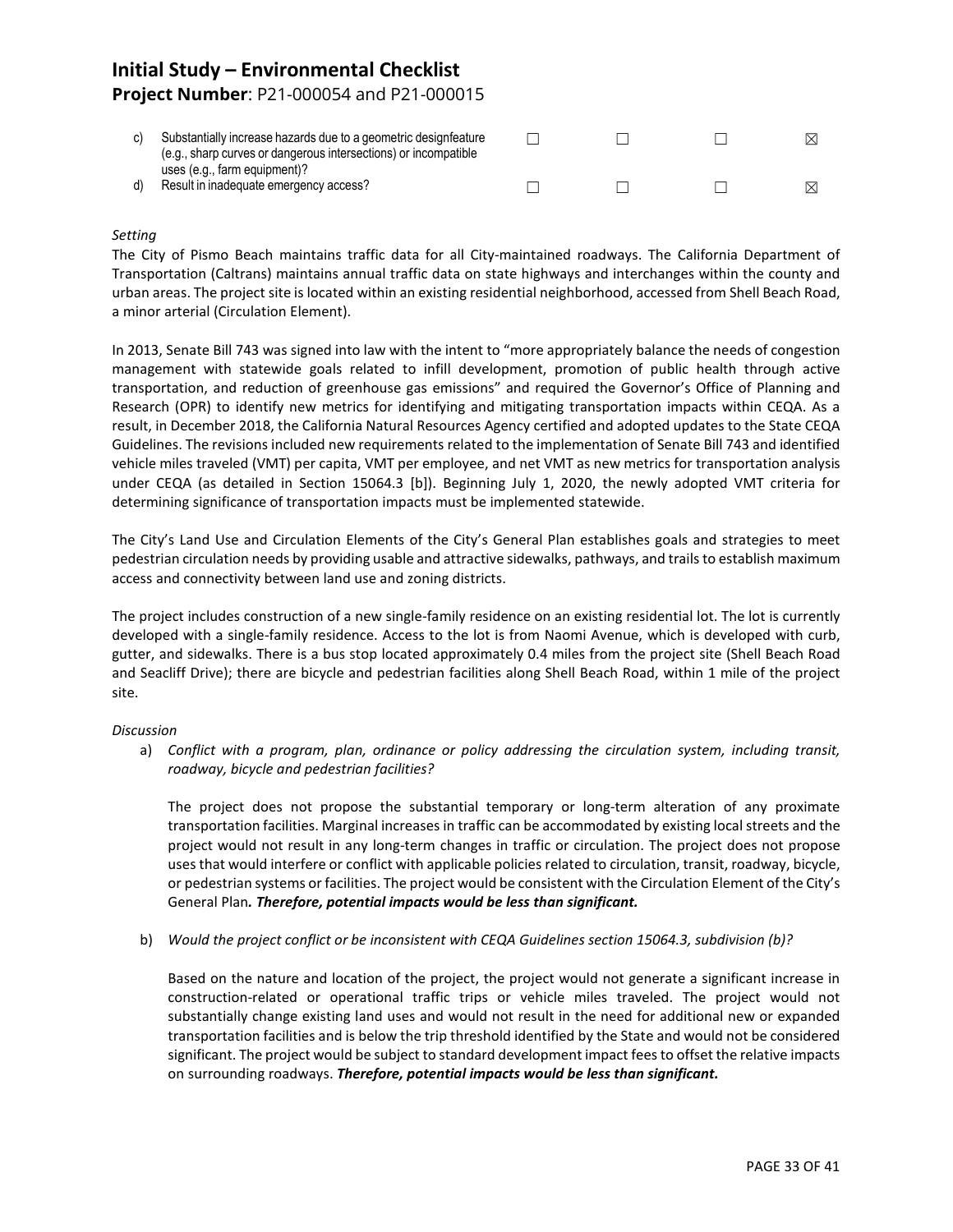## **Project Number**: P21-000054 and P21-000015

c) *Substantially increase hazards due to a geometric design feature (e.g., sharp curves or dangerous intersections) or incompatible uses (e.g., farm equipment)?*

The project proposes the construction of a single-family residence with attached garage. Though the unique configuration of the lot is cause for the request for a General Plan Amendment, there are no identified hazards (e.g. sharp curves, dangerous intersections) or incompatible uses at the site or within the immediate area. The residence and driveway will be constructed to meet all standards of the City's Zoning Codes, including the California Building Code. *Therefore, there would be no impacts.*

d) *Result in inadequate emergency access?*

The project would not result in road closures during short-term construction activities or long-term operations. Individual access to adjacent properties would be maintained during construction activities and throughout the project area. Project implementation would not affect long-term access through the project area and sufficient alternative access exists to accommodate regional trips. *Therefore, the project would not adversely affect existing emergency access and no impacts would occur.*

#### *Conclusion*

The project would not alter existing transportation facilities or result in the generation of additional trips or vehicle miles traveled. Payment of standard development fees, if applicable, and compliance with existing regulations would ensure potential impacts were reduced to less than significant. *Therefore, potential impacts related to transportation would be less than significant and no mitigation measures are necessary.*

|    | <b>Issues</b>                                                                                                                                                                                                                                                                                                                                                                                                                      | <b>Potentially</b><br>Significant<br>Impact | Less Than<br>Significant<br>With<br><b>Mitigation</b><br>Incorporated | Less Than<br>Significant<br>Impact | No<br>Impact |
|----|------------------------------------------------------------------------------------------------------------------------------------------------------------------------------------------------------------------------------------------------------------------------------------------------------------------------------------------------------------------------------------------------------------------------------------|---------------------------------------------|-----------------------------------------------------------------------|------------------------------------|--------------|
|    | <b>XVIII. TRIBAL CULTURAL RESOURCES</b> Would the project:                                                                                                                                                                                                                                                                                                                                                                         |                                             |                                                                       |                                    |              |
| a) | Would the project cause a substantial adverse change in the<br>significance of a tribal cultural resource, defined in Public<br>Resources Code § 21074 as either a site, feature, place, cultural<br>landscape that is geographically defined in terms of the size and<br>scope of the landscape, sacred place, or objectwith cultural<br>value to a California Native American tribe, and that is:                                |                                             |                                                                       | ⊠                                  |              |
|    | Listed or eligible for listing in the California Register of<br>i)<br>Historical Resources, or in a local register of historical<br>resources as defined in Public Resources Code section<br>5020.1(k), or                                                                                                                                                                                                                         |                                             |                                                                       | ⊠                                  |              |
|    | ii)<br>A resource determined by the lead agency, in its discretion<br>and supported by substantial evidence, to besignificant<br>pursuant to criteria set forth in subdivision (c) of Public<br>Resources Code § 5024.1. In applying the criteria set forth<br>in subdivision (c) of Public Resource Code $\S$ 5024.1, the<br>lead agency shall consider the significance of the resource<br>to a California Native American tribe |                                             |                                                                       | ⊠                                  |              |

#### *Setting*

AB 52 was approved in 2014, adding tribal cultural resources to the categories of resources that must be evaluated under CEQA. Tribal cultural resources are defined as either of the following:

- 1) Sites, features, cultural landscapes, sacred places, and objects with cultural value to a California Native American tribe that are either of the following:
	- a. Included or determined to be eligible for inclusion in the California Register of Historical Resources;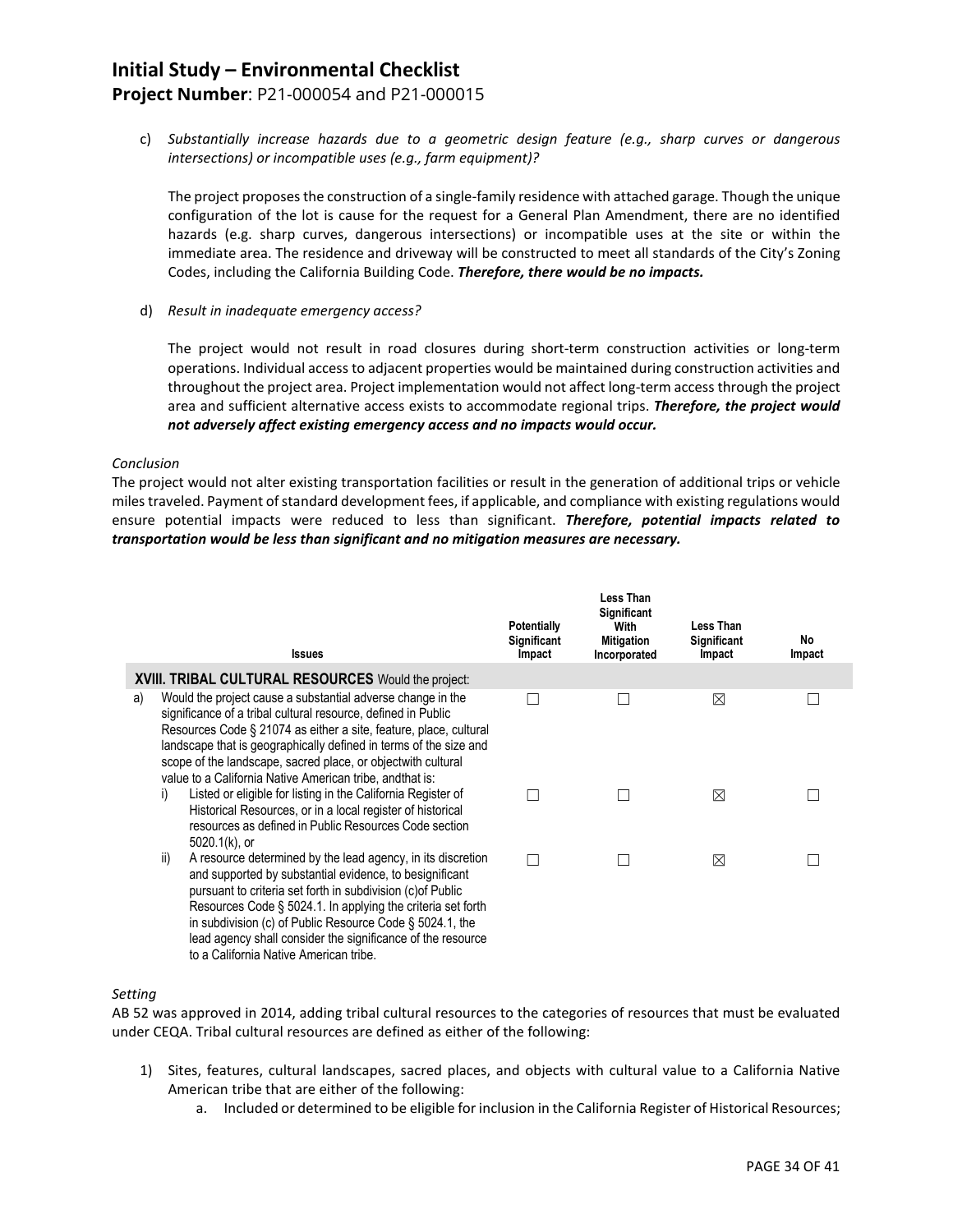## **Project Number**: P21-000054 and P21-000015

or

- b. Included in a local register of historical resources as defined in subdivision (k) of California Public Resources Code Section 5020.1.
- 2) A resource determined by the lead agency, in its discretion and supported by substantial evidence, to be significant pursuant to criteria set forth in subdivision (c) of California Public Resources Code Section 5024.1. In applying these criteria for the purposes of this paragraph, the lead agency shall consider the significance of the resource to a California Native American Tribe.

Recognizing that tribes have expertise with regard to their tribal history and practices, AB 52 requires lead agencies to provide notice to tribes that are traditionally and culturally affiliated with the geographic area of a proposed project if they have requested notice of projects proposed within that area. If the tribe requests consultation within 30 days upon receipt of the notice, the lead agency must consult with the tribe regarding the potential for adverse impacts on tribal cultural resources as a result of a project. Consultation may include discussing the type of environmental review necessary, the presence and/or significance of tribal cultural resources, the level of significance of a project's impacts on the tribal cultural resources, and available project alternatives and mitigation measures recommended by the tribe to avoid or lessen potential impacts on tribal cultural resources.

#### *Discussion*

- *a) Would the project cause a substantial adverse change in the significance of a tribal cultural resource, defined in Public Resources Code section 21074 as either a site, feature, place, cultural landscape that is geographically defined in terms of the size and scope of the landscape, sacred place, or object with cultural value to a California Native American tribe, and that is:*
	- i. *Listed or eligible for listing in the California Register of Historical Resources, or in a local register of historical resources as defined in Public Resources Code section 5020.1(k)?*

The City has provided notice of the opportunity to consult with appropriate tribes per the requirements of AB 52. Correspondence requesting consultation was received from a representative from the Santa Ynez Band of Chumash Indians and a representative from the Salinan tribe. Following email correspondence and exchange of project information between the City and the Santa Ynez Band of Chumash, no further action was needed; consultation ended on December 7, 2021. An email was received from the Salinan Tribe of Monterey and San Luis Obispo Counties, requesting the project site be monitored during ground disturbance activities. However, following multiple attempts to discuss this request further related to the existing disturbed site conditions, no supplemental information was provided that would necessitate the need for monitoring during ground disturbing activities. Furthermore, the project will be conditioned that in the event unanticipated sensitive resources are discovered during project activities, adherence with City standards and State Health and Safety Code procedures would any reduce potential impacts to less than significant. The City sent an email to the Salinan Tribe representative on December 8, 2021, informing them that the consultation period had ended.

The project site is fully developed with a single-family residence, attached garage, and ornamental landscaping in both the front and rear yards. The project site does not contain any known tribal cultural resources that have been listed or been found eligible for listing in the California Register of Historical Resources, or in a local register of historical resources as defined in Public Resources Code Section 5020.1. Potential impacts associated with the inadvertent discovery of tribal cultural resources would be subject to the City's Municipal Code and General Plan Policies related to protection of Archaeological Resources, which requires that in the event resources are encountered during project construction, construction activities shall cease, and the City shall be notified of the discovery so that the extent and location of discovered materials may be recorded by a qualified archaeologist, and the disposition of artifacts may be accomplished in accordance with state and federal law. *Therefore, impacts related to a substantial adverse change in the significance of tribal cultural resources would be less than significant.*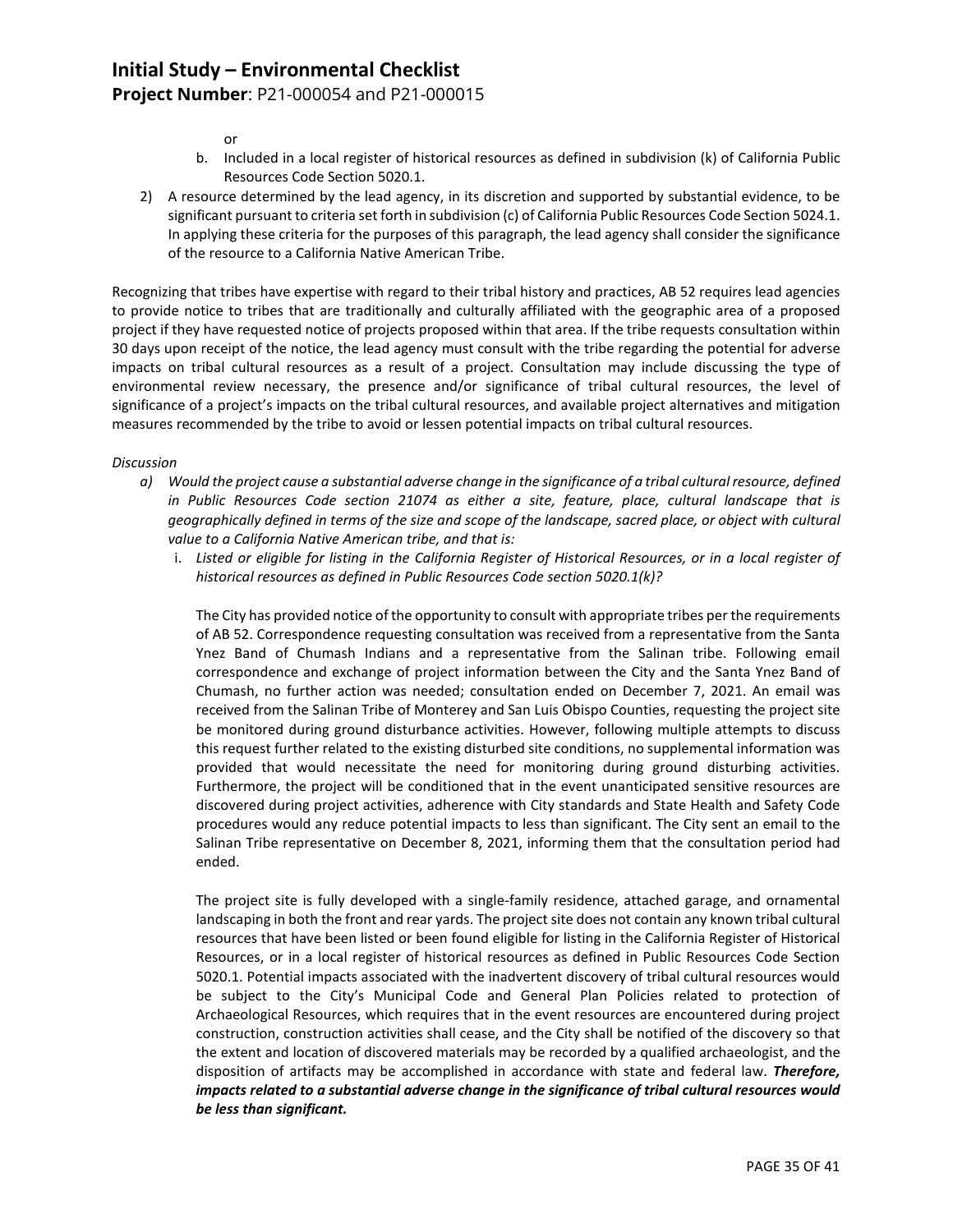## **Project Number**: P21-000054 and P21-000015

ii. *A resource determined by the lead agency, in its discretion and supported by substantial evidence, to be significant pursuant to criteria set forth in subdivision (c) of Public Resources Code Section 5024.1. In applying the criteria set forth in subdivision (c) of Public Resources Code Section 5024.1, the lead agency shall consider the significance of the resource to a California Native American tribe.*

The project site does not contain any resources determined by the City to be a potentially significant tribal cultural resource. Impacts associated with potential inadvertent discovery would be minimized through compliance with existing standards and regulations (COSE Policies CO-5 and CO-6). *Therefore, potential impacts would be less than significant.*

#### *Conclusion*

No tribal cultural resources are known or expected to occur within or adjacent to the project site. In the event unanticipated sensitive resources are discovered during project activities, adherence with City standards and State Health and Safety Code procedures would reduce potential impacts to less than significant; therefore, *potential impacts to tribal cultural resources would be less than significant and no mitigation measures are necessary.*

|    | <b>Issues</b>                                                                                                                                                                                                                                                                                 | <b>Potentially</b><br>Significant<br>Impact | <b>Less Than</b><br>Significant<br>With<br><b>Mitigation</b><br>Incorporated | Less Than<br>Significant<br>Impact | No<br>Impact |
|----|-----------------------------------------------------------------------------------------------------------------------------------------------------------------------------------------------------------------------------------------------------------------------------------------------|---------------------------------------------|------------------------------------------------------------------------------|------------------------------------|--------------|
|    | XIX. UTILITIES AND SERVICE SYSTEMS Would the project:                                                                                                                                                                                                                                         |                                             |                                                                              |                                    |              |
| a) | Require or result in the relocation or construction of new or<br>expanded water, wastewater treatment or storm water<br>drainage, electric power, natural gas, or telecommunications<br>facilities, the construction or relocation of which could cause<br>significant environmental effects? |                                             |                                                                              |                                    | ⊠            |
| b) | Have sufficient water supplies available to serve the projectand<br>reasonably foreseeable future development during normal, dry<br>and multiple dry years?                                                                                                                                   |                                             |                                                                              |                                    | $\bowtie$    |
| C) | Result in a determination by the waste water treatment provider,<br>which serves or may serve the project that it has adequate<br>capacity to serve the project's projected demand inaddition to<br>the provider's existing commitments?                                                      |                                             |                                                                              |                                    | ⊠            |
| d) | Generate solid waste in excess of state or local standards, orin<br>excess of the capacity of local infrastructure, or otherwise impair<br>the attainment of solid waste reduction goals?                                                                                                     |                                             |                                                                              | ⊠                                  |              |
| e) | Comply with federal, state, and local management and reduction<br>statutes and regulations related to solid waste?                                                                                                                                                                            |                                             |                                                                              |                                    | $\bowtie$    |

#### *Setting*

The proposed project includes development of a new single-family residence, replacing an existing residence, on an existing single-family residential lot within an established residential neighborhood. The neighborhood, and its residences, are served by the City's Public Works Department related to water and wastewater. Regulations for City services is provided for in Chapter 13 of the City's Municipal Code. The project's solid waste needs would continue to be served by South County Sanitation.

#### *Discussion*

a) *Require or result in the relocation or construction of new or expanded water, wastewater treatment or storm water drainage, electrical power, natural gas, or telecommunications facilities, the construction of which could cause significant environmental effects?*

The project includes the development of a new single-family residence within an existing residential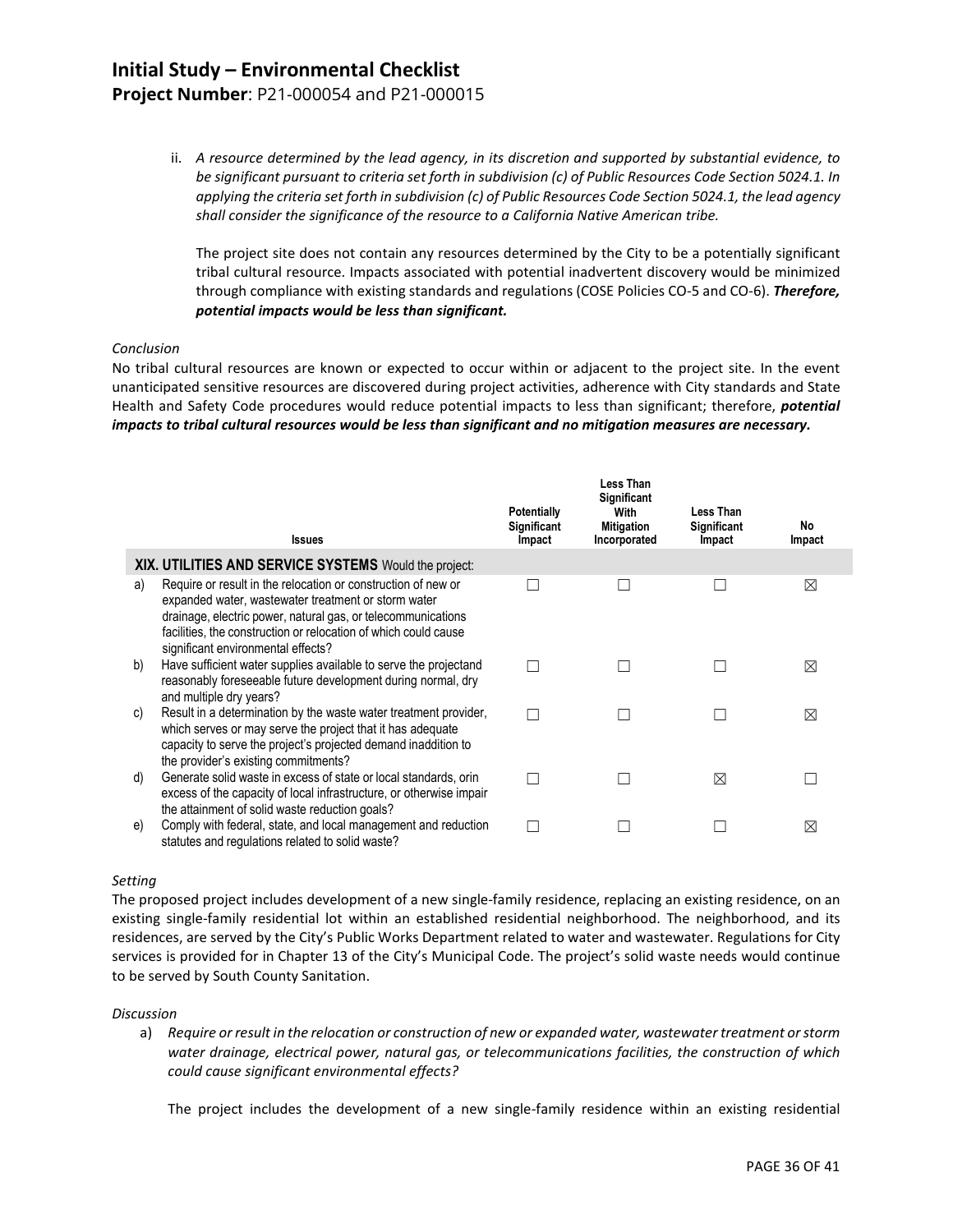## **Project Number**: P21-000054 and P21-000015

neighborhood. The new residence will connect to the existing infrastructure and will not require the expansion of existing community facilities. *Therefore, no impacts will occur.*

b) *Have sufficient water supplies available to serve the project and reasonably foreseeable future development during normal, dry and multiple dry years?*

The project site is currently served by City services related to water and wastewater. The proposed project will continue to use these same services at the same capacity as the original single-family residence. Additionally, to conserve water, the project will be subject to the City's General Plan Design Element (Policy D-17) and Building Code (Title 15), which requires specific native and drought tolerant plant species for use in landscaping and water-conserving fixtures for domestic use. *Therefore, no impacts would occur.*

c) *Result in a determination by the wastewater treatment provider which serves or may serve the project that it has adequate capacity to serve the project's projected demand in addition to the provider's existing commitments?*

The project site is currently served by the City's wastewater system and as a result of development will continue to utilize this service. Development of the single-family residence would not substantially increase demands on existing wastewater collection, treatment, and disposal facilities. The project does not include new connections to wastewater treatment facilities; *therefore, no impact would occur.*

d) *Generate solid waste in excess of State or local standards, or in excess of the capacity of local infrastructure, or otherwise impair the attainment of solid waste reduction goals?*

Construction would resulti n the generation of minimal solid waste materials. The proposed project is a single-family residence with attached garage, which is expected to generate a limited amount of solid waste and will likely not result in the impairment of solid waste reduction goals. *Therefore, potential impacts would be less than significant.*

e) *Comply with federal, state, and local management and reduction statutes and regulations related to solid waste?*

The project is required to abide by federal, state, and local management reduction statutes and regulations related to solid waste. *Therefore, the project will comply with all statutes and regulations related to solid waste, and impacts will be less than significant.*

#### *Conclusion*

The property is currently connected to the City's utilities and service systems related to water and wastewater. The project includes the development of a new single-family residence and will utilize existing services. *Therefore, there are no impacts to the utilities and service systems and no mitigation measures are necessary.*

|    | <b>Issues</b>                                                                                                                                                                                        | <b>Potentially</b><br>Significant<br>Impact | Less Than<br><b>Significant</b><br>With<br><b>Mitigation</b><br>Incorporated | Less Than<br>Significant<br>Impact | No<br>Impact |
|----|------------------------------------------------------------------------------------------------------------------------------------------------------------------------------------------------------|---------------------------------------------|------------------------------------------------------------------------------|------------------------------------|--------------|
|    | XX. WILDFIRE Would the project:                                                                                                                                                                      |                                             |                                                                              |                                    |              |
| a) | Substantially impair an adopted emergency response plan or<br>emergency evacuation plan?                                                                                                             |                                             |                                                                              | ⊠                                  |              |
| b) | Due to slope, prevailing winds, and other factors, exacerbate<br>wildfire risks, and thereby expose project occupants to pollutant<br>concentrations from a wildfire or the uncontrolled spread of a |                                             |                                                                              | ⊠                                  |              |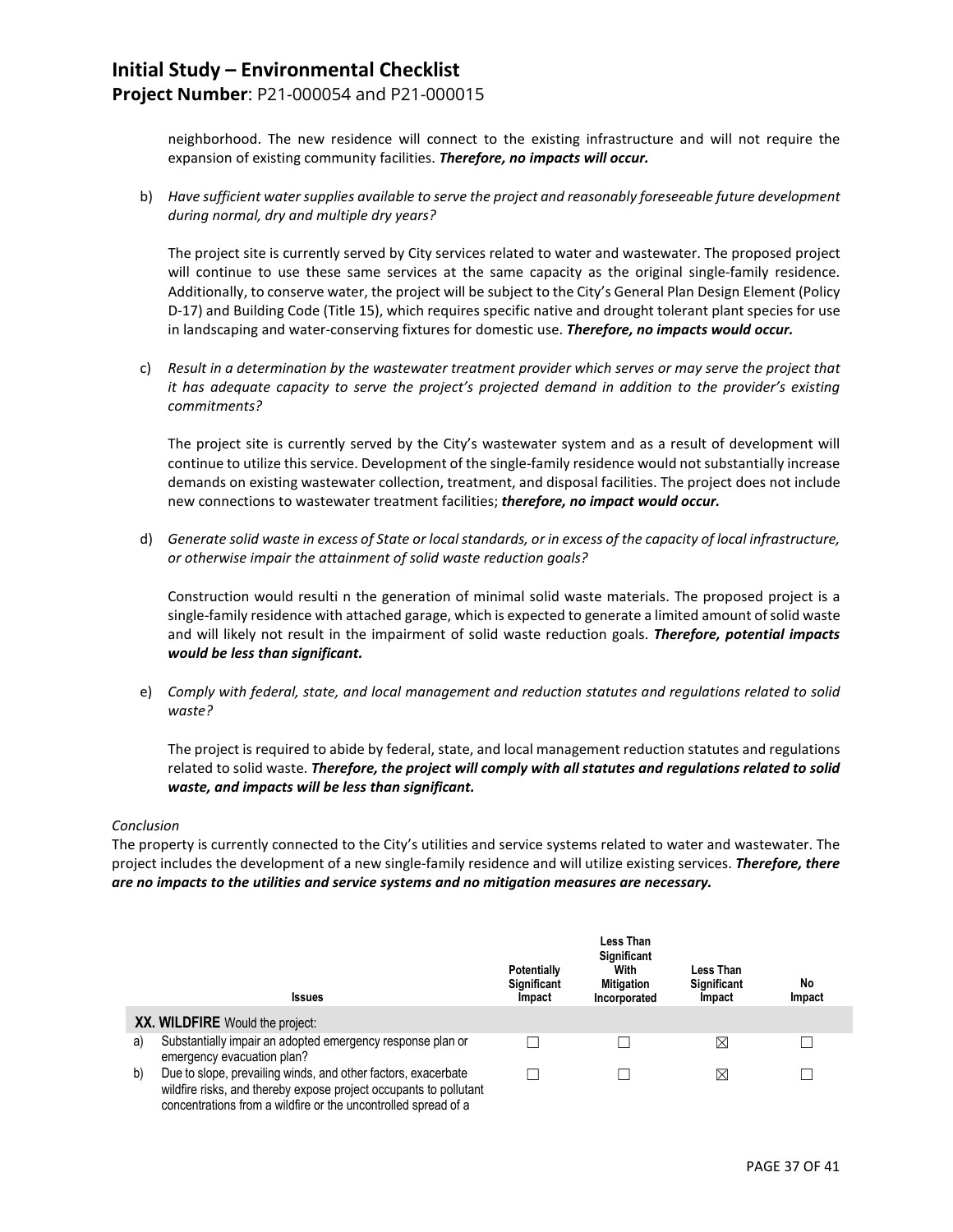## **Project Number**: P21-000054 and P21-000015

wildfire?

| C) | Require the installation or maintenance of associated<br>infrastructure (such as roads, fuel breaks, emergency water<br>sources, power lines or other utilities) that may exacerbate fire<br>risk or that may result in temporary or ongoing impacts to the<br>environment? |  | ⋉         |  |
|----|-----------------------------------------------------------------------------------------------------------------------------------------------------------------------------------------------------------------------------------------------------------------------------|--|-----------|--|
| d) | Expose people or structures to significant risks, including<br>downslope or downstream flooding or landslides, as a result of<br>runoff, post-fire slope instability, or drainage changes?                                                                                  |  | $\bowtie$ |  |

#### *Setting*

In central California, the fire season usually extends from roughly May through October, however, recent events indicate that wildfire behavior, frequency, and duration of the fire season are changing in California. Fire Hazard Severity Zones (FHSZ) are defined by the California Department of Forestry and Fire Protection (CALFIRE) based on the presence of fire-prone vegetation, climate, topography, assets at risk (e.g., high population centers), and a fire protection agency's ability to provide service to the area (CALFIRE 2007). FHSZs throughout the County have been designated as "Very High," "High," or "Moderate."

The project site is located in an established residential neighborhood on an existing residential lot and is not in proximity to areas at high risk of wildfire events and not within a designated FHSZs. Fire protection services, as mentioned in the 'Public Services' resource in the City of Pismo Beach (City) are provided by CALFIRE, which has been under contract with the City to provide full-service fire protection. Based on the project's location and the County of San Luis Obispo response time maps, it will take CALFIRE less than 5 minutes to respond to a call regarding fire or life safety.

The City's Safety Element and County of San Luis Obispo Multi-Jurisdictional Hazard Mitigation Plan establishes goals, policies, and programs to reduce the threat to life, structures, and the environment caused by fire. Policy S-2 identifies that new development should be designed to withstand natural and manmade hazards to acceptable levels of risk. Implementation strategies include adoption of the most recent safety requirements in the California Building and Fire Codes, using the planning and technical criteria presented in the Safety Element, and avoiding portions of sites with high hazard areas.

The California Fire Code provides minimum standards for many aspects of fire prevention and suppression activities. These standards include provisions for emergency vehicle access, water supply, fire protection systems, and the use of fire-resistant building materials.

#### *Discussion*

*a) Substantially impair an adopted emergency response plan or emergency evacuation plan?*

Implementation of the proposed project would not have a permanent impact on any adopted emergency response plans or emergency evacuation plans. Temporary construction activities and staging would not substantially alter existing circulation patterns or trips. Access to adjacent areas would be maintained throughout the duration of the project. Therefore, the project would not substantially impair an adopted emergency response plan or emergency evacuation plan. **Potential impacts would be less than significant.**

*b) Due to slope, prevailing winds, and other factors, exacerbate wildfire risks, and thereby expose project occupants to pollutant concentrations from a wildfire or the uncontrolled spread of a wildfire?*

The project site is located within an established residential neighborhood adjacent to the ocean. It is not in close proximity to areas subject to wildfire risks, is generally level, and therefore would not expose project occupants to pollutant concentrations from a wildfire or an uncontrolled spread of a wildfire. *Potential impacts would be less than significant.*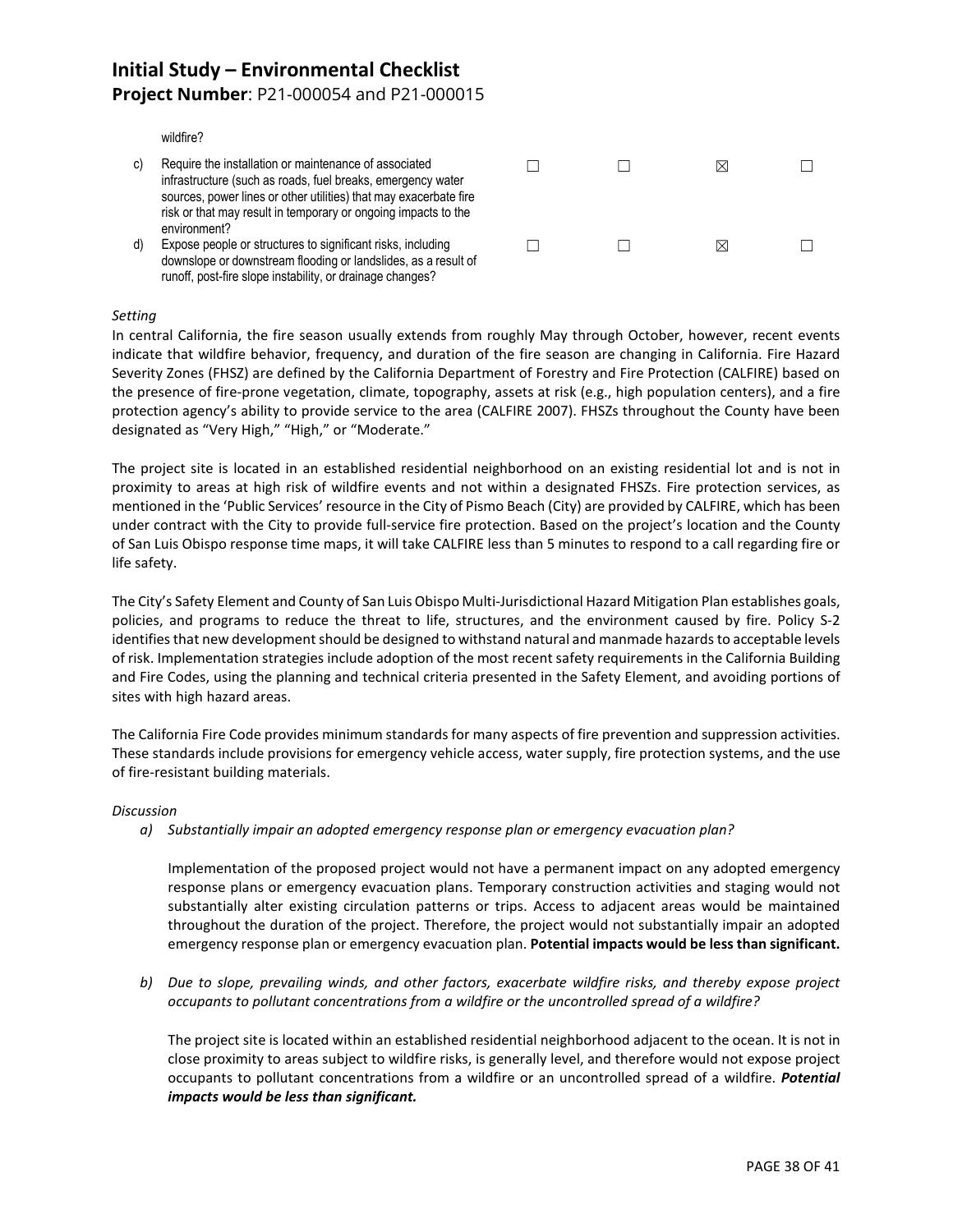**Project Number**: P21-000054 and P21-000015

*c) Require the installation or maintenance of associated infrastructure (such as roads, fuel breaks, emergency water sources, power lines or other utilities) that may exacerbate fire risk or that may result in temporary or ongoing impacts to the environment?*

The proposed project includes a request to demolish portions of an existing residence on an existing residential lot and construct a new single-family residence. Redesign of the residence will include a new driveway; all other utilities are existing and would continue to serve the property. *Impacts would be less than significant.*

*d) Expose people or structures to significant risks, including downslope or downstream flooding or landslides, as a result of runoff, post-fire slope instability, or drainage changes?*

The project site is located in a residential zone on an existing single-family residential lot. The lot is generally level and does not pose a risk to people or structures related to downslope or downstream flooding or landslides, as a result of runoff, post-fire slope instability, or drainage changes. Therefore, *impact would be less than significant.*

#### *Conclusion*

The project site is located within an existing residential neighborhood and is not adjacent or within close proximity to areas at high risk of wildfire or similar events. Development of the proposed residence will comply with California Building and Fire Code standards; *the project would result in less than significant impacts related to wildfire and no mitigation measures are required.*

|    | <b>Issues</b>                                                                                                                                                                                                                                                                                                                                                                                                                                                                                        | <b>Potentially</b><br>Significant<br>Impact | <b>Less Than</b><br>Significant<br>With<br><b>Mitigation</b><br>Incorporated | Less Than<br><b>Significant</b><br>Impact | No<br>Impact |
|----|------------------------------------------------------------------------------------------------------------------------------------------------------------------------------------------------------------------------------------------------------------------------------------------------------------------------------------------------------------------------------------------------------------------------------------------------------------------------------------------------------|---------------------------------------------|------------------------------------------------------------------------------|-------------------------------------------|--------------|
|    | XXI. MANDATORY FINDINGS OF SIGNIFICANCE:                                                                                                                                                                                                                                                                                                                                                                                                                                                             |                                             |                                                                              |                                           |              |
| a) | Does the project have the potential to substantially degrade the<br>quality of the environment, substantially reduce the habitatof a<br>fish or wildlife species, cause a fish or wildlife population to drop<br>below self-sustaining levels, threaten to eliminate a plant or<br>animal community, substantially reduce the number orrestrict<br>the range of a rare or endangered plant or animal or eliminate<br>important examples of the major periods of California history or<br>prehistory? |                                             |                                                                              |                                           | $\boxtimes$  |
| b) | Does the project have impacts that are individually limited, but<br>cumulatively considerable? ("Cumulatively considerable" means<br>that the incremental effects of a project are considerable when<br>viewed in connection with the effects of past projects, the effects<br>of other current projects, and the effects of probable future<br>projects.)                                                                                                                                           |                                             |                                                                              | ⊠                                         |              |
| C) | Does the project have environmental effects which will cause<br>substantial adverse effects on human beings, either directly or<br>indirectly?                                                                                                                                                                                                                                                                                                                                                       |                                             |                                                                              | ⊠                                         |              |

#### *Discussion*

*a) Does the project have the potential to substantially degrade the quality of the environment, substantially reduce the habitat of a fish or wildlife species, cause a fish or wildlife population to drop below selfsustaining levels, threaten to eliminate a plant or animal community, substantially reduce the number or restrict the range of a rare or endangered plant or animal or eliminate important examples of the major periods of California history or prehistory?*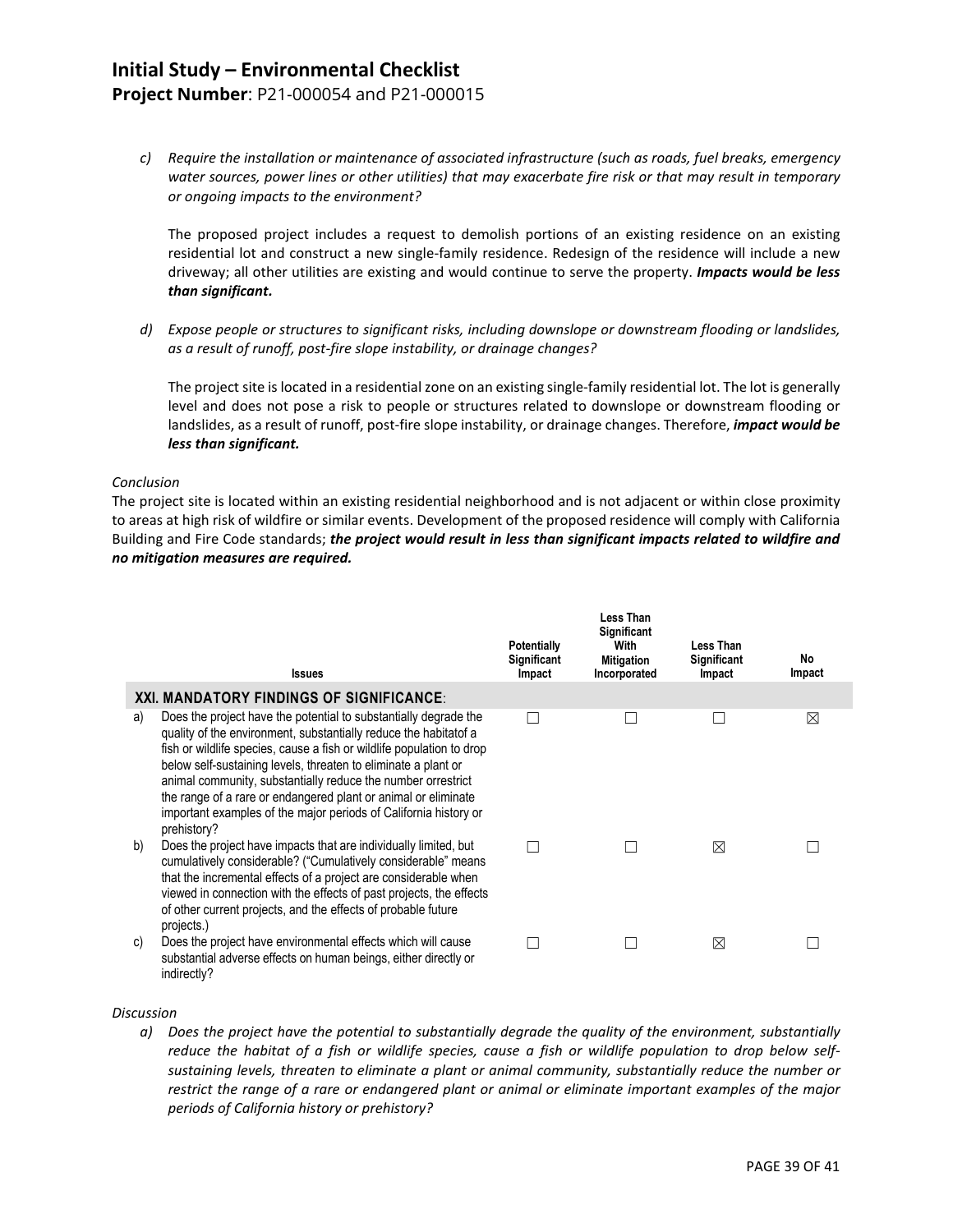The project is located in an urban area within an existing single-family residential neighborhood, surrounded by similarly developed residential lots. The project site is not located within or adjacent to an area known to support sensitive fish or wildlife species. Development of a residence on an existing singlefamily lot does not have the potential to substantially degrade the quality of the environment, or impact the habitat, population, or community of a fish or wildlife species. *There are no anticipated project-related impacts.* 

*b) Does the project have impacts that are individually limited, but cumulatively considerable? ("Cumulatively considerable" means that the incremental effects of a project are considerable when viewed in connection with the effects of past projects, the effects of other current projects, and the effects of probable future projects)?*

Potential cumulative impacts of the proposed project have been analyzed within the discussion of each environmental topical/resource area above. *Cumulative impacts associated with the proposed project would be less than significant.* 

*c) Does the project have environmental effects which will cause substantial adverse effects on human beings, either directly or indirectly?*

Environmental impacts that may have an adverse effect on human beings, either directly or indirectly, are analyzed in each environmental topical/resource section above. *Impacts would be considered less than significant.*

#### *Conclusion*

In light of the whole record, as discussed and analyzed in each environmental topical/resource section, implementation of the General Plan Amendment and subsequent development of a new single-family residence on an existing residential lot in an urban area, would not meet or exceed the identified thresholds and therefore, *impacts are considered less than significant.*